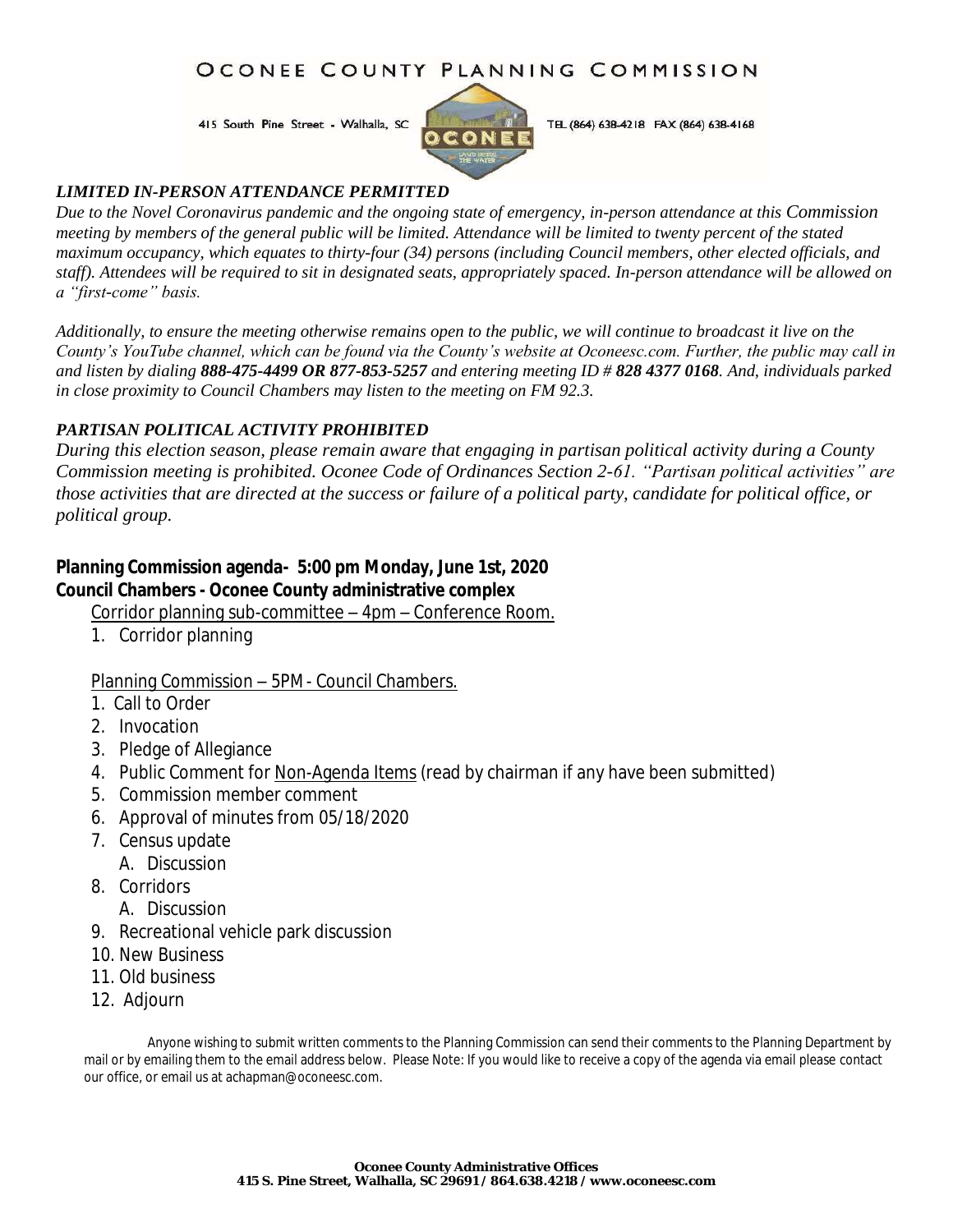#### OCONEE COUNTY PLANNING COMMISSION

415 South Pine Street - Walhalla, SC



TEL (864) 638-4218 FAX (864) 638-4168

*Due to the current Novel Coronavirus pandemic and the ongoing state of emergency, the general public was not permitted to attend this meeting in person. To ensure the meeting remains open to the public, however, the public may observe the meeting live on the County's YouTube channel, which can be found via the County's website at Oconeesc.com. And, individuals parked in close proximity to Council Chambers may listen to the meeting on FM 92.3.*

> **Minutes** 5:00 pm- Monday, May 18, 2020 Council Chambers - Oconee County Administrative Complex

**Members Present** Frankie Pearson Mike Smith Gwen McPhail Alex Vassey Mike Johnson Stacy Lyles Andy Gramling

**Staff Present** Adam Chapman Vivian Kompier

**Media Present** None

- 1. Call to Order Ms. McPhail called the meeting to order at 5:00pm
- 2. Invocation by Ms. Lyles
- 3. Pledge of Allegiance
- 4. Public Comment for Non-Agenda Items (3 minutes per person) Mr. Jerry Barnett commented that if the public is not allowed into the meetings the members of the Boards & Commission should not be either.
- 5. Commission member comment Ms. Lyles and Mr. Gramling would like to see the public in the meetings as well, only a few people show up and it would not be hard to social distance.
- 6. Approval of minutes from 3/2/2020 Mr. Pearson made a motion to approve the minutes seconded by Mr. Vassey and approved 7/0.
- 7. County operations update Oconee County is still open for business other than the Library and Parks and Recreation which will be reopening on a limited basis.
- 8. Clarification of motions and motions to rescind The following motion was made at the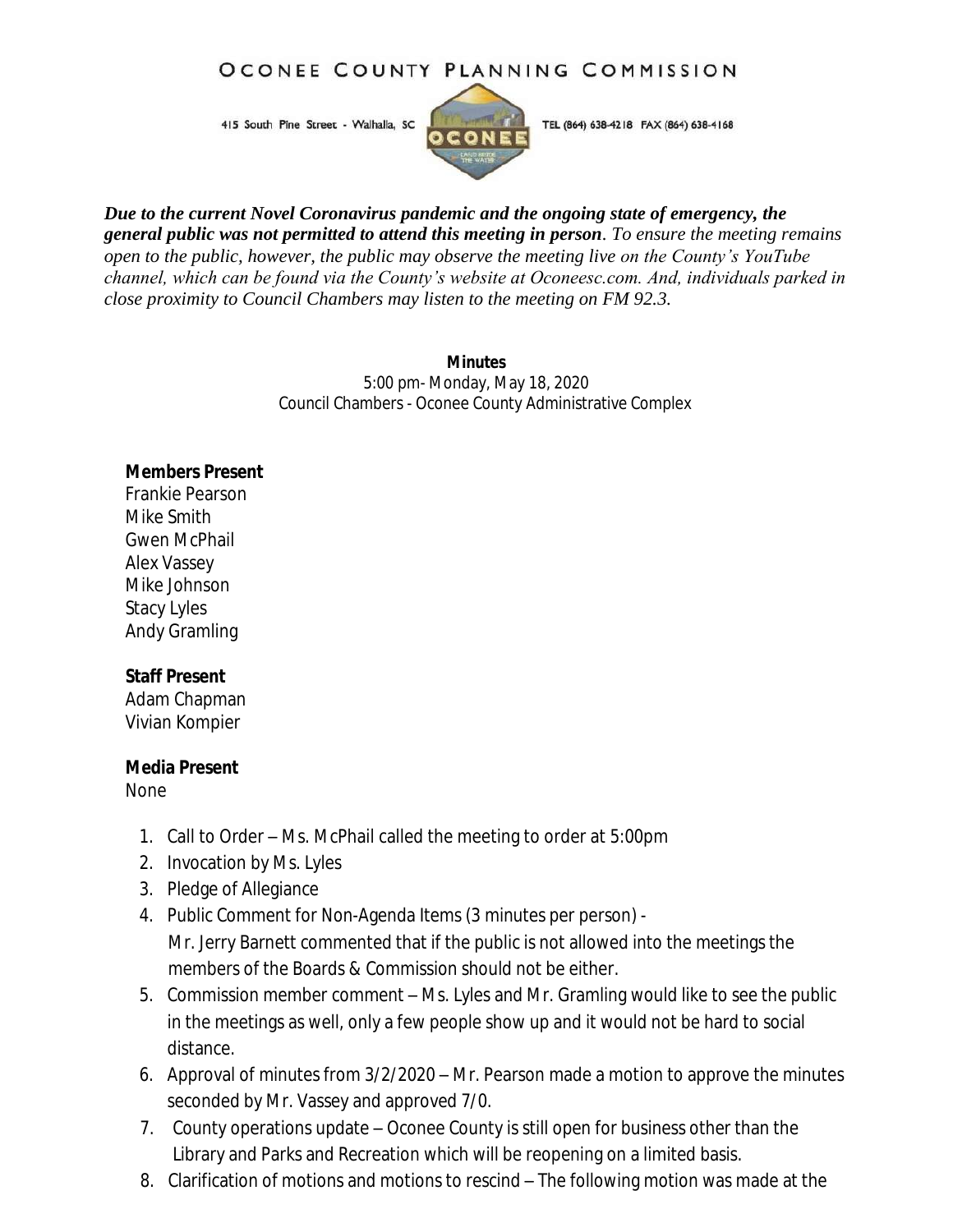3/2/2020 meeting: Discussion regarding performance standards for specific uses in the County – Mr. Smith made a motion to go forward with this and set priorities and devise a letter for Council, seconded by Mr. Johnson and approved 5/2. Mr. Pearson and Mrs. Lyles voted against. Mr. Pearson made a motion to rescind the motion, seconded by Mr. Gramling and approved 7/0

Mr. Chapman clarified that Mr. Pearson should not have been able to rescind the motion because he voted against it.

Tonight a motion was made by Mr. Gramling to rescind the motion made on 3/2/2020 and Mr. Vassey seconded and was approved 7/0.

- 9. Census 2020 update Mr. Chapman update that the count is still going on and that the government gave an extension of 120 days. West Union and Salem are the towns lagging behind.
- 10. Planning & Economic Development committee update A motion was made at their meeting for staff to take the lead on the corridor plan development and return the specifics to the Planning & Economic Development committee coupled with the request that the Planning Commission not overlap or duplicate staff but supplement or assist staff. Staff and Administration is to come up with a plan send it to Planning & Economic Development so they can send it to Planning Commission. Destination Oconee already has a plan.
- 11. Brass Town Falls upgrade Mr. Chapman informed the Commission about the upgrades that are needed at Brass Town Falls to make it sustainable.
- 12. USDA Community Compost and Food Waste Reduction USDA is accepting applications until 6/26/2020. Ms. McPhail would like us to apply for this grant using the County's grant person.
- 13. Unfinished Business None
- 14. New Business –None
- 15. Adjourn The meeting was unanimously adjourned at 6.20pm.

Anyone wishing to submit written comments to the Planning Commission can send their comments to the Planning Department by mail or by emailing them to the email address below. Please Note: If you would like to receive a copy of the agenda via email please contact our office, or email us at [achapman@oconeesc.com.](mailto:achapman@oconeesc.com)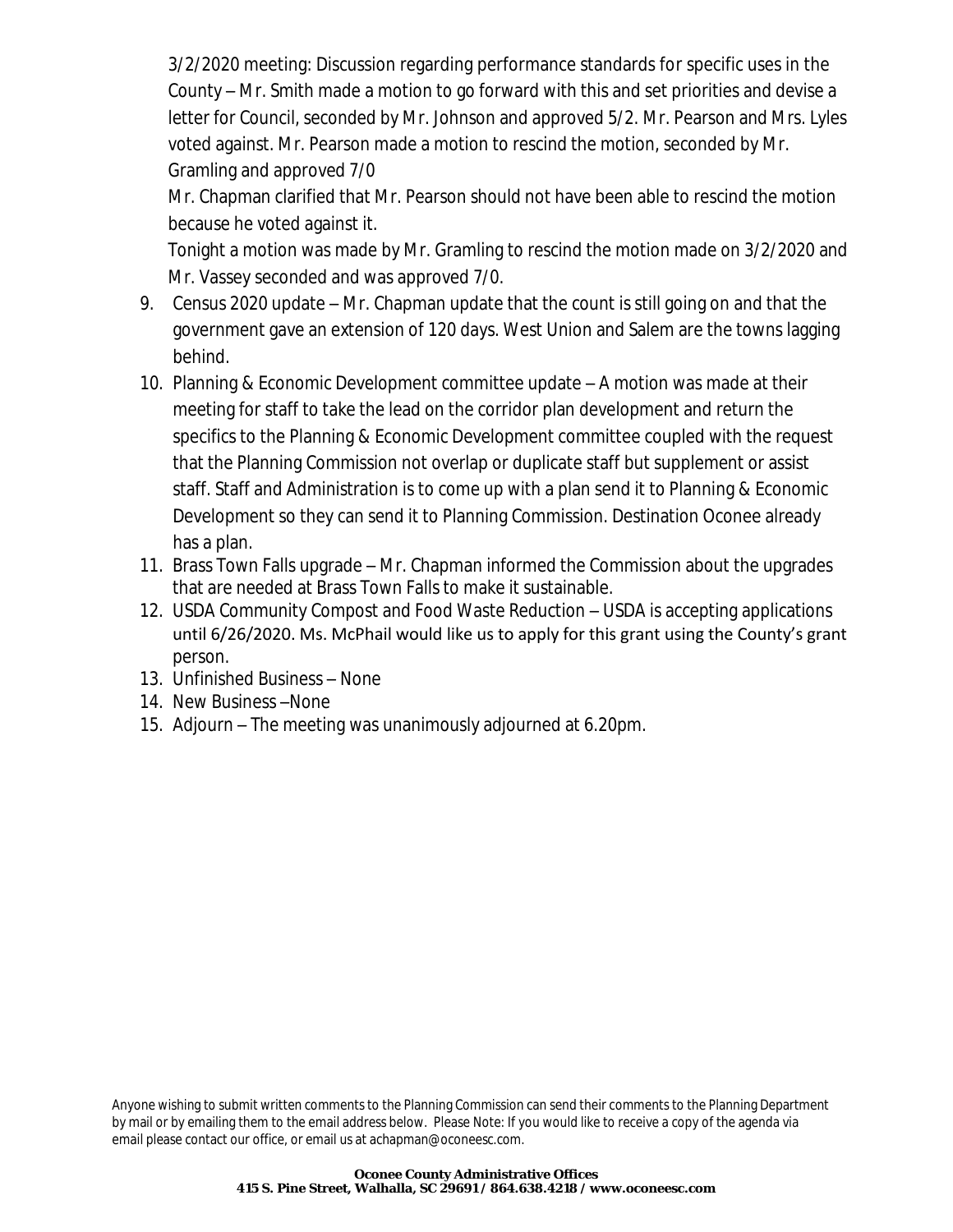

# **USDA Announces Cooperative Agreements for Community Compost and Food Waste Reduction**

USDA Farm Service Agency sent this bulletin at 05/12/2020 02:21 PM EDT

#### **May 2020**





## **Farm Service Agency Electronic News Service**



Having trouble viewing this email? [View it as a Web page](https://content.govdelivery.com/accounts/USFSA/bulletins/28b32e5).

### **USDA Announces Cooperative Agreements for Community Compost and Food Waste Reduction**

The U.S. Department of Agriculture (USDA) today announced the availability of \$900,000 for local governments to host a Community Compost and Food Waste Reduction (CCFWR) pilot project for fiscal year (FY) 2020. The cooperative agreements will support projects that develop and test strategies for planning and implementing municipal compost plans and food waste reduction plans. The agreements are offered through USDA's Office of Urban Agriculture and Innovative Production.

USDA will accept applications on [Grants.gov](https://www.grants.gov/web/grants/view-opportunity.html?oppId=326961&utm_medium=email&utm_source=govdelivery) until midnight June 26, 2020. Projects should span two years with a start date of October 1, 2020 and completion date of September 29, 2022.

Cooperative agreements support projects led by local governments that: 1) generate compost; 2) increase access to compost for agricultural producers; 3) reduce reliance on, and limit the use of, fertilizer; 4) improve soil quality; 5) encourage waste management and permaculture business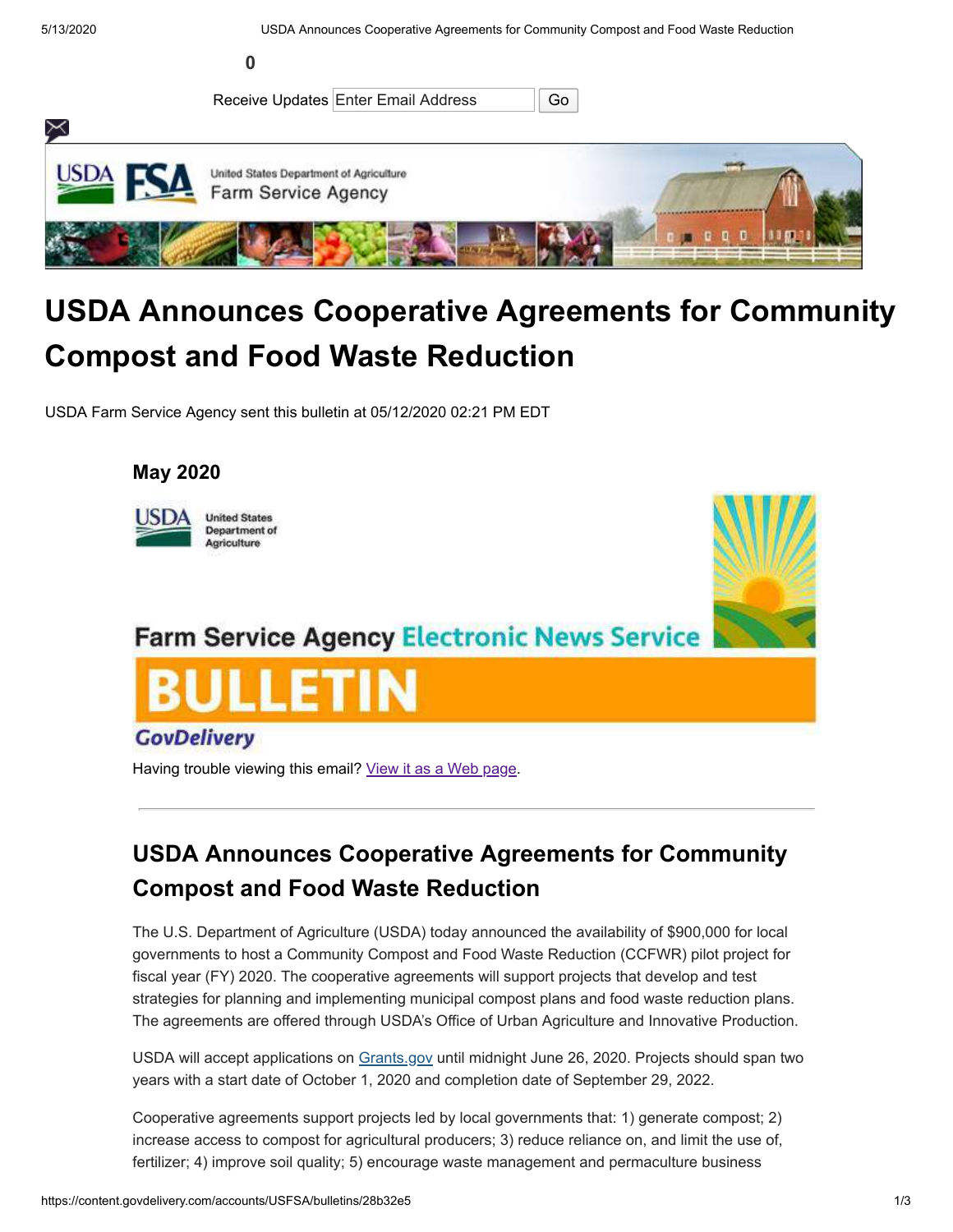development; 6) increase rainwater absorption; 7) reduce municipal food waste; and 8) divert food waste from landfills. USDA's Natural Resources Conservation Service will provide assistance for conservation related activities.

Priority will be given to projects that anticipate or demonstrate economic benefits; incorporate plans to make compost easily accessible to farmers, including community gardeners; integrate other food waste strategies, including food recovery efforts; and collaborate with multiple partners.

A webinar, which will be held on June 4, 2020, from 2 to 4 p.m. Eastern Daylight Time, will provide an overview of the cooperative agreements' purpose, project types, eligibility and basic requirements for submitting an application. Information on [how to register and participate in the webinar](https://events-na12.adobeconnect.com/content/connect/c1/1273044812/en/events/event/shared/default_template_simple/event_landing.html?sco-id=2781870856&utm_medium=email&utm_source=govdelivery), or listen to the recording, will be posted at [farmers.gov/urban](https://www.farmers.gov/manage/urban/opportunities?utm_medium=email&utm_source=govdelivery).

#### **More Information**

Comments can be sent to [UrbanAgriculture@usda.gov](mailto:UrbanAgriculture@usda.gov) within 90 days, with the subject line "Community Compost and Food Waste Reduction Project."

Questions about this cooperative agreement opportunity can be sent to [UrbanAgriculture@usda.gov](mailto:UrbanAgriculture@usda.gov)

The Office of Urban Agriculture and Innovative Production was established through the 2018 Farm Bill. It includes representatives from many USDA agencies, including Farm Service Agency and Agricultural Marketing Service, and is led by the Natural Resources Conservation Service. Its mission is to encourage and promote urban, indoor, and other emerging agricultural practices, including community composting and food waste reduction. More information is available at [farmers.gov/urban.](https://www.farmers.gov/manage/urban/opportunities?utm_medium=email&utm_source=govdelivery)

Additional resources that may be of interest to urban agriculture entities include [AMS grants](https://www.ams.usda.gov/services/grants?utm_medium=email&utm_source=govdelivery) to improve domestic and international opportunities for U.S. growers and producers and **FSA** loans.

#### **Questions?**

Please contact your local [FSA Office.](http://fsa.usda.gov/FSA/stateOffices?area=stoffice&subject=landing&topic=landing&utm_medium=email&utm_source=govdelivery)

USDA is an equal opportunity provider, employer and lender. To file a complaint of discrimination, write: USDA, Office of the Assistant Secretary for Civil Rights, Office of Adjudication, 1400 Independence Ave., SW, Washington, DC 20250-9410 or call (866) 632-9992 (Toll-free Customer Service), (800) 877-8339 (Local or Federal relay), (866) 377-8642 (Relay voice users).

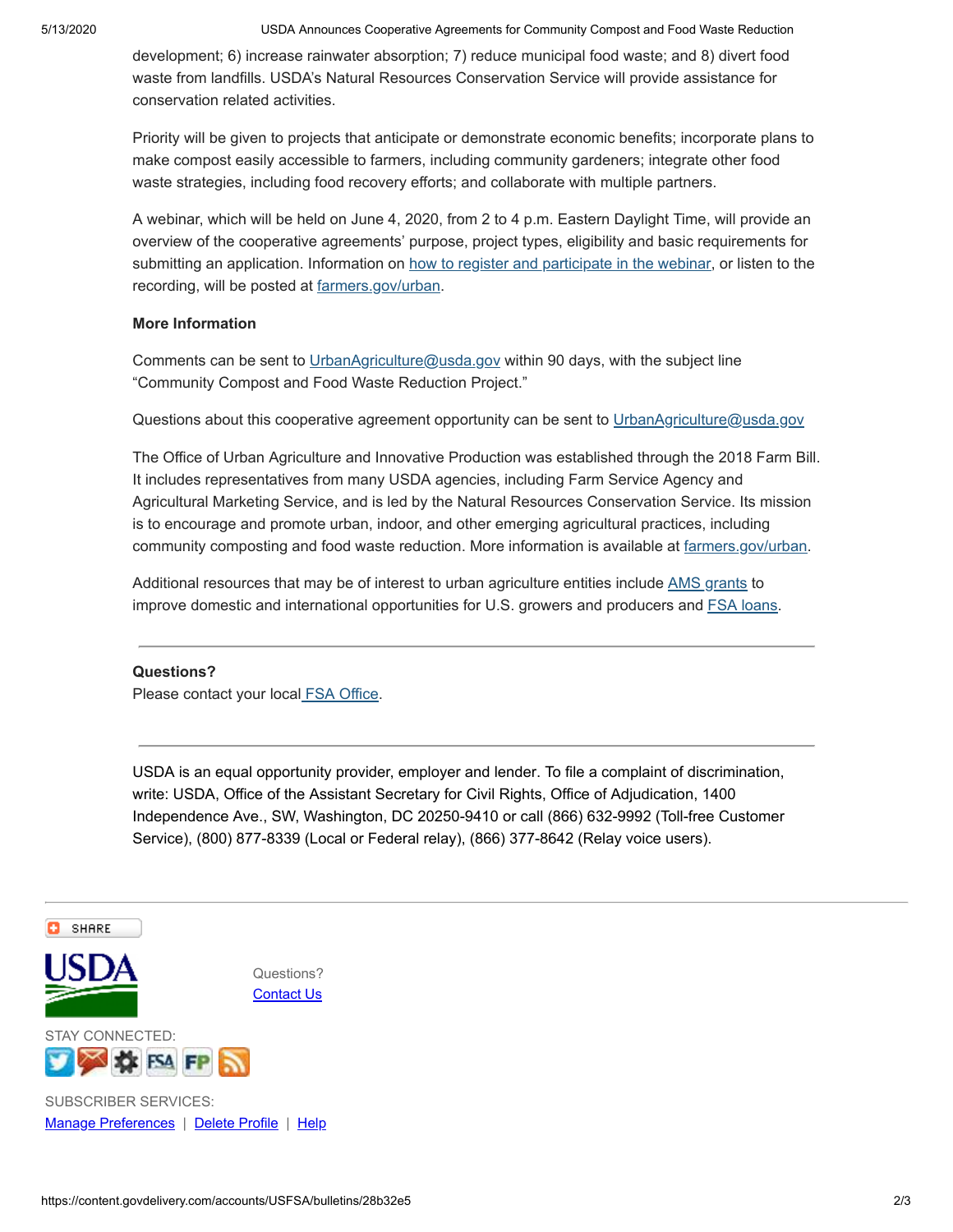

[Privacy Policy](http://www.fsa.usda.gov/help/privacy-policy) | [Cookie Statement](https://subscriberhelp.granicus.com/s/article/Cookies) | [Help](https://subscriberhelp.granicus.com/)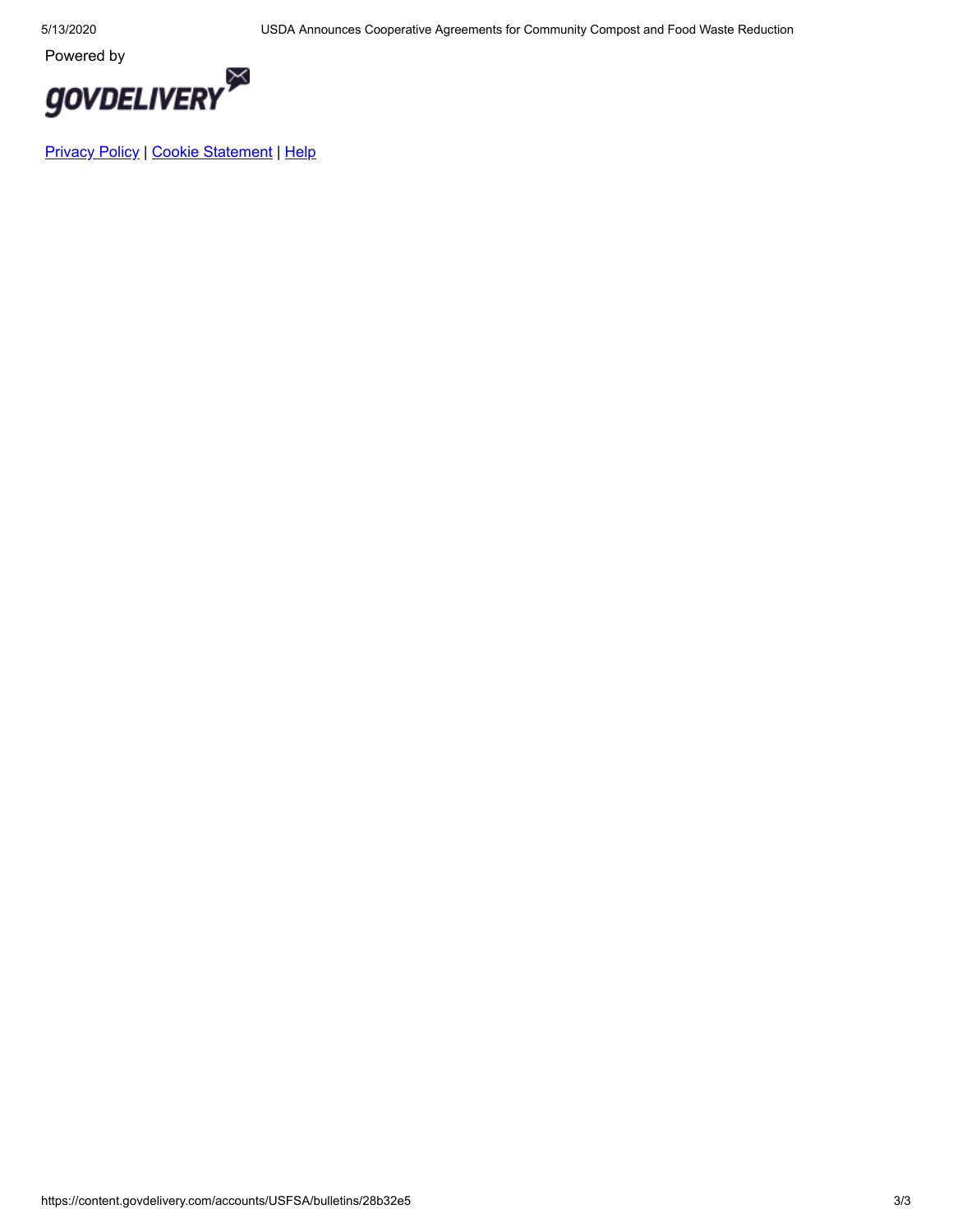#### **Intent**

Manage the growth of RV parks and their impact on the County.

#### **"RV Park"**

• Four or more RV/RV spaces for rent.

**Garbage & Recycling facilities** 

RV park provides for onsite managed solid-waste disposal.

#### **Wastewater**

• Follow all SCDHEC standards

#### **Utilities**

Follow all Building Code standards

#### **Setbacks**

Underlying zoning district for property lines. No internal ROW/easement setbacks.

#### **"Ready for travel"**

 RV's will be ready for travel (defined). Attached permeant structures or not ready for travel will be reviewed as a dwelling.

#### **Parking/Maneuverability**

 All weather roads (defined) capable of accommodating RV's will be provided by the park. Reviewed by EMS.

#### **Access**

- State road: Permit from SCDOT
- County Road: Permit from County
- Private Road: Permit from owner(s)

#### **Park models**

• Reviewed as permeant dwellings.

#### **Review process**

• Similar to subdivision process.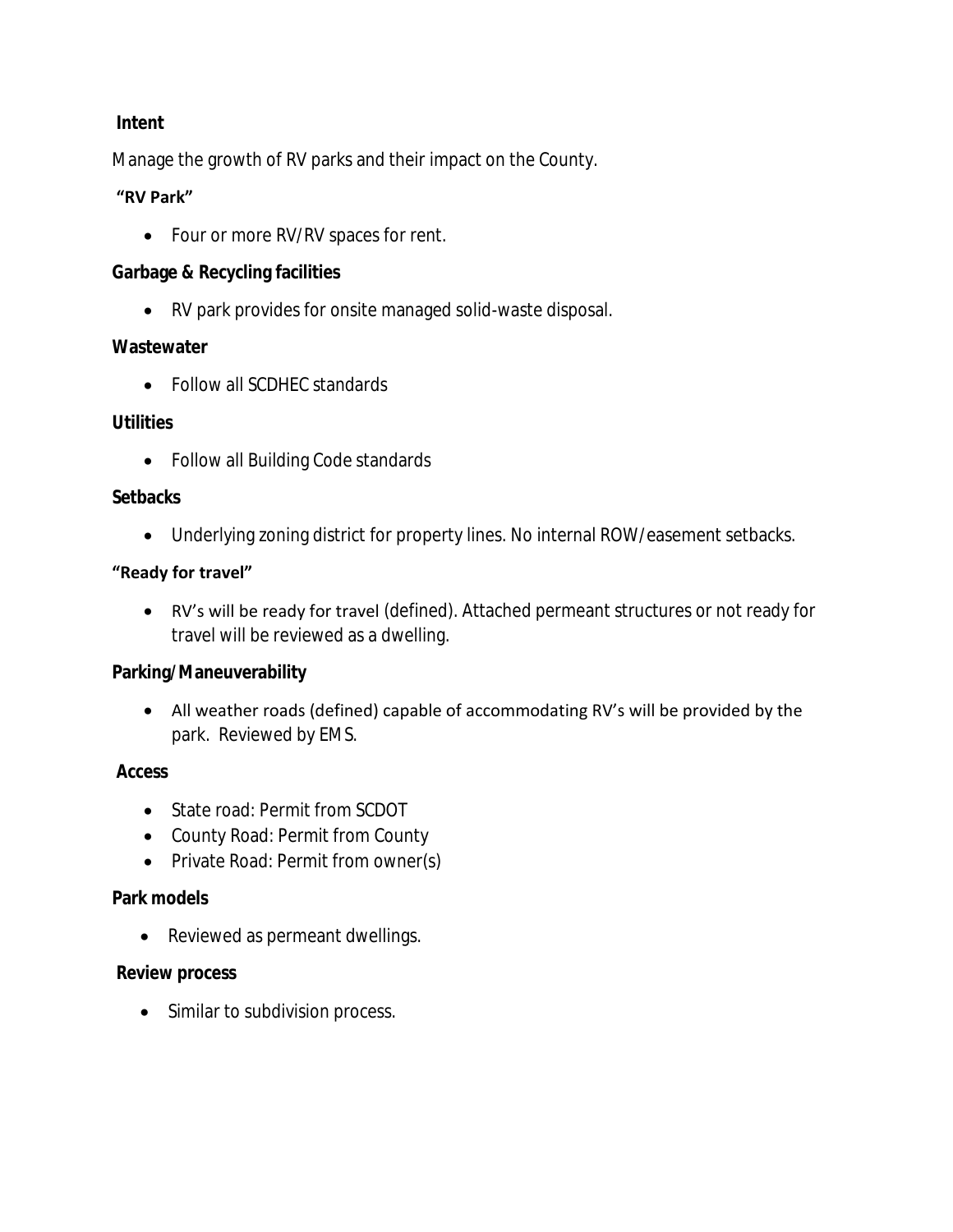Buncome County

# VACATION RENTALS

(SHORT TERM RENTAL / AIR BNB / HOMESTAY )

#### **WHAT IS A VACATION RENTAL?**



**CONDITIONAL USE PERMIT REQUIREMENTS FOR A COMPLEX (3+rentals, or 1 or 2 rentals over 9,000 sf)**



Review by the Board of Adjustment at a quasi-judicial public hearing



Development plan showing the details of the development



minimum distance between buildings



1 parking space required per 2 guest rooms

1 bathroom required per

4 guest rooms







1 freestanding sign allowed 10 SF max size

### **CONDITIONAL USE REQUIREMENTS**

**FOR A COMPLEX (3+ rentals, or 1 or 2 rentals over 9,000 sf)**

The vacation rental complex must not:

- adversely affect the **health and safety** of persons residing or working in the neighborhood
- be detrimental to the **public welfare** or injurious to property or public improvements
- cause or **have adverse effects** on surrounding properties due to noise, vibration, odor, or glare effects

The complex must provide:

- satisfactory **ingress and egress** for the use and structures
- consideration for **pedestrian and automotive safety**, convenience, flow, and traffic control
- required off street **parking and loading areas**
- adequate and proper **utilities**, with reference to locations, availability, and compatibility
- correct **buffering** type, location, dimensions
- appropriately sized **sign and exterior lighting**, with regard to glare, traffic safety, economic effect, and compatibility and harmony with properties in the area
- **• hours of operation** which protect and maintain the character of the neighborhood

Parking area screened with vegetation or solid fencing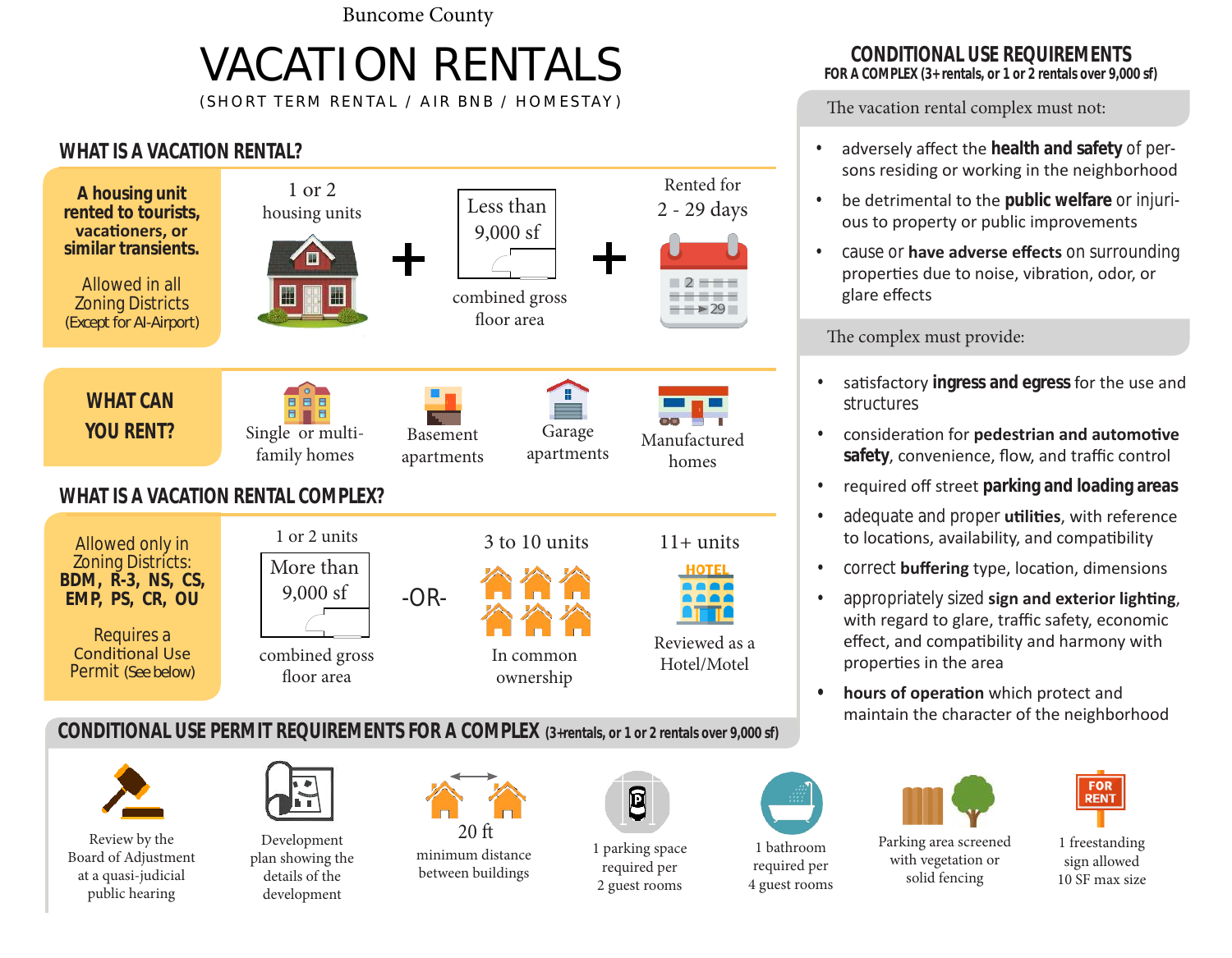# TRAVEL TRAILERS

(Park Models, RV's, Campers, Tiny Homes on Wheels)



#### **WHAT IS A TRAVEL TRAILER?**

connections.



Minimum 20 ft from property lines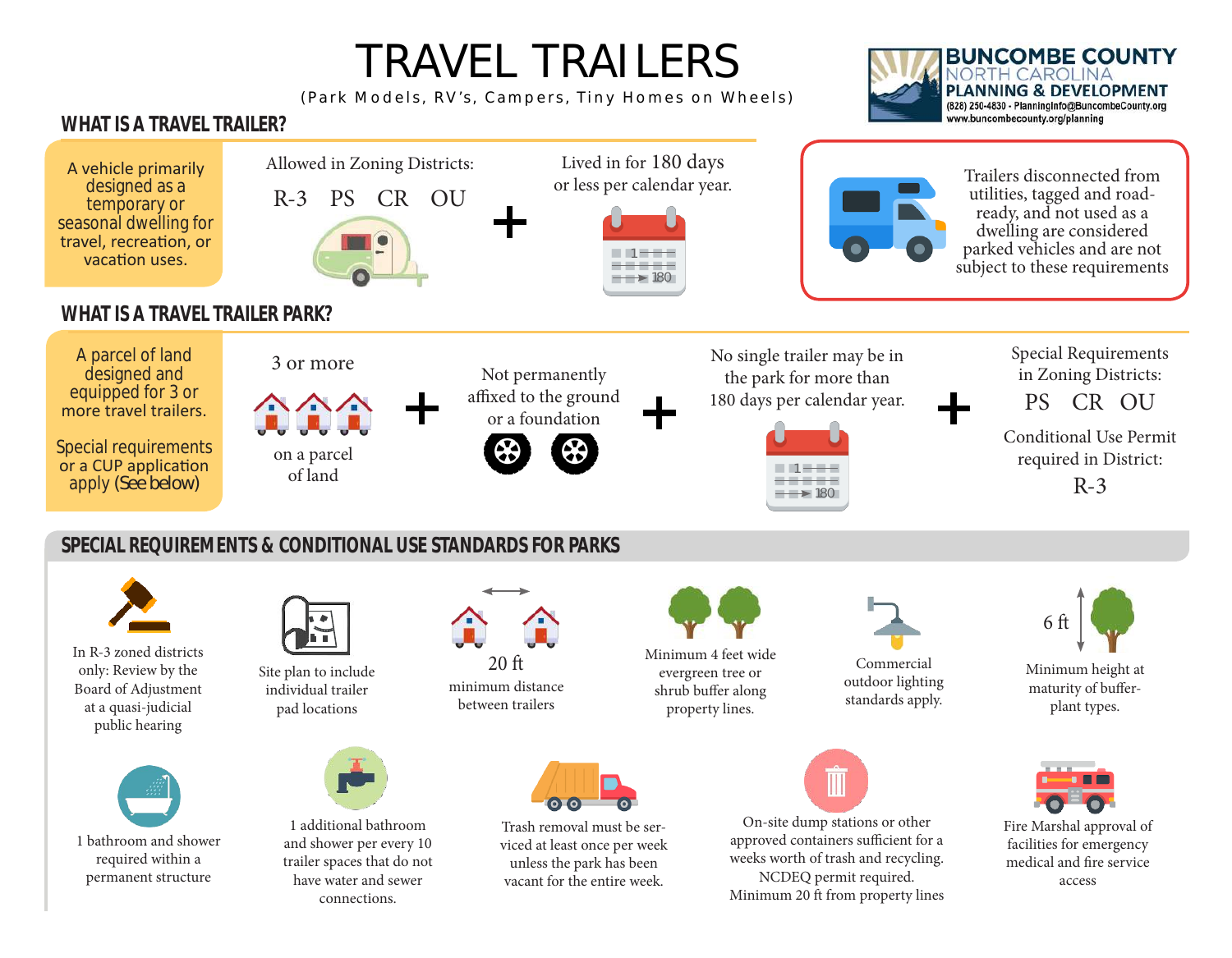# What is required for a structure to be 'habitable' for permitting?\*

\*This brochure is provided for basic information only and is NOT comprehensive. Please refer to the NC State Building Code and permitting departments for full requirements.

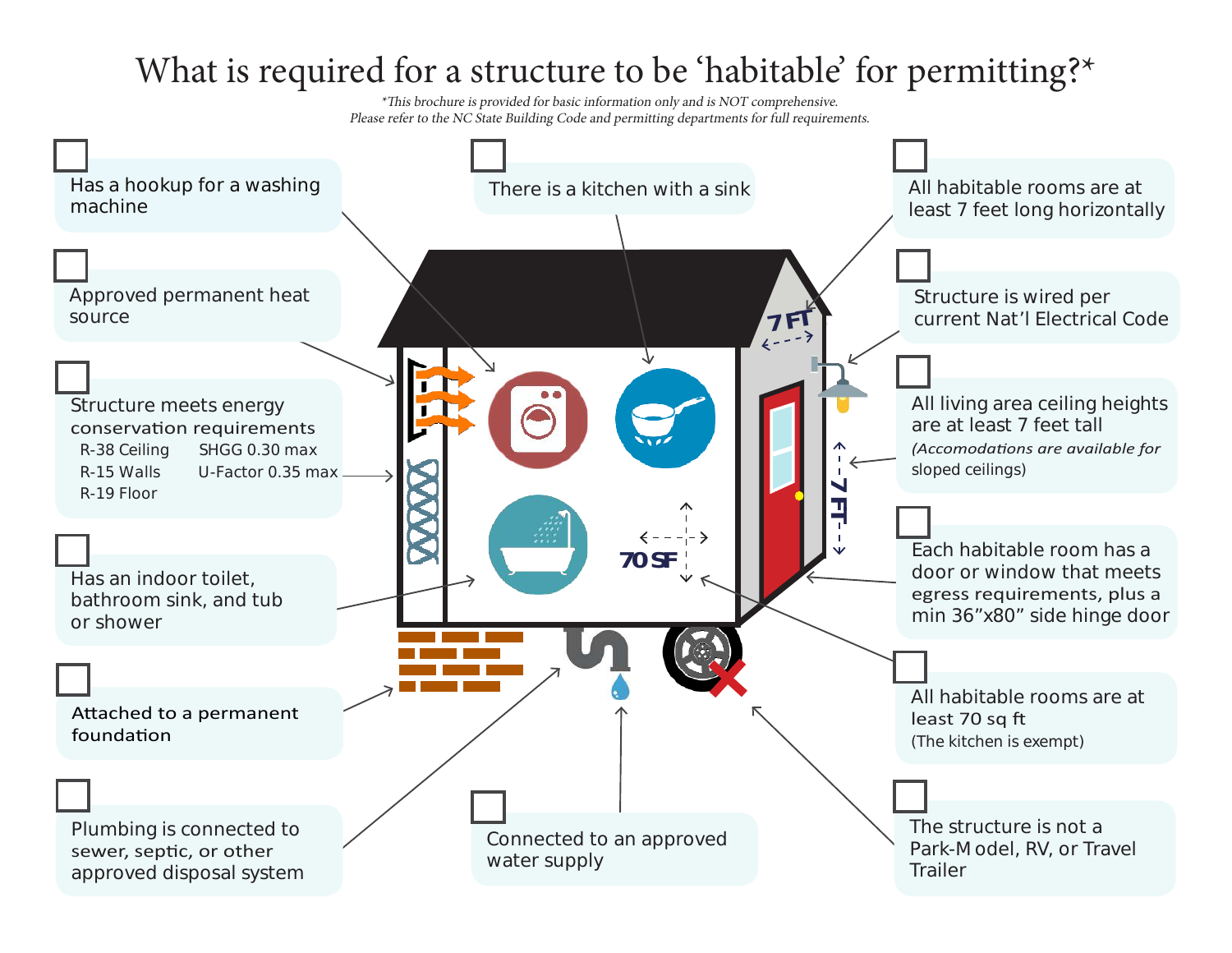#### Greenville County, South Carolina

#### ARTICLE 15 RV PARKS 15.1

General Standards A single recreational vehicle may be located on an individual lot or more than one shall be located within a recreational vehicle park in Greenville County with the following requirements: 15.2 Parking and Storage of Vehicles Not more than one (1) recreational vehicle shall be permitted to be parked on a lot. The vehicle shall not be parked in the front or side yard nor shall any such vehicle be parked or stored in front of the principal structure on a lot. 15.2.1 Hazard Condition of soil, groundwater level, drainage and topography shall not create hazards to the property or the health or safety of the occupants. No portion of the site that is subject to flooding, subsidence, or erosion shall be used for any purpose that would expose persons or property to hazards; and 15.2.2 Maintenance Recreational vehicles must be fully licensed and ready for highway use. A recreational vehicle is ready for highway use if it is on wheels or a jacking system. 15.3 Recreational Vehicle Park Site Development Standards 15.3.1 Intent The recreational vehicle park site development standards are established to encourage high quality recreational vehicle parks within Greenville County that are safe for its occupants and sensitive to the environment. 15.3.2 Site Plan Approval Prior to construction of a new recreational vehicle park or enlargement of an existing recreational vehicle park at the time of adoption of this Ordinance, a development plan must be submitted and approved by the Subdivision Administrator in accordance with the schedule for Preliminary Subdivision Plans and shall be reviewed by the Subdivision Advisory Committee. The Planning Division must approve the proposed development for conformance with all applicable regulations prior to submitting to the Land Development Division for a land disturbance permit. Any recreational vehicle, service building, or recreation area located in any recreational vehicle park shall be placed in accordance with an approved development plan. 15.3.3 Site Plan Requirements The plan shall be designed by a registered engineer/surveyor/landscape architect of the state of South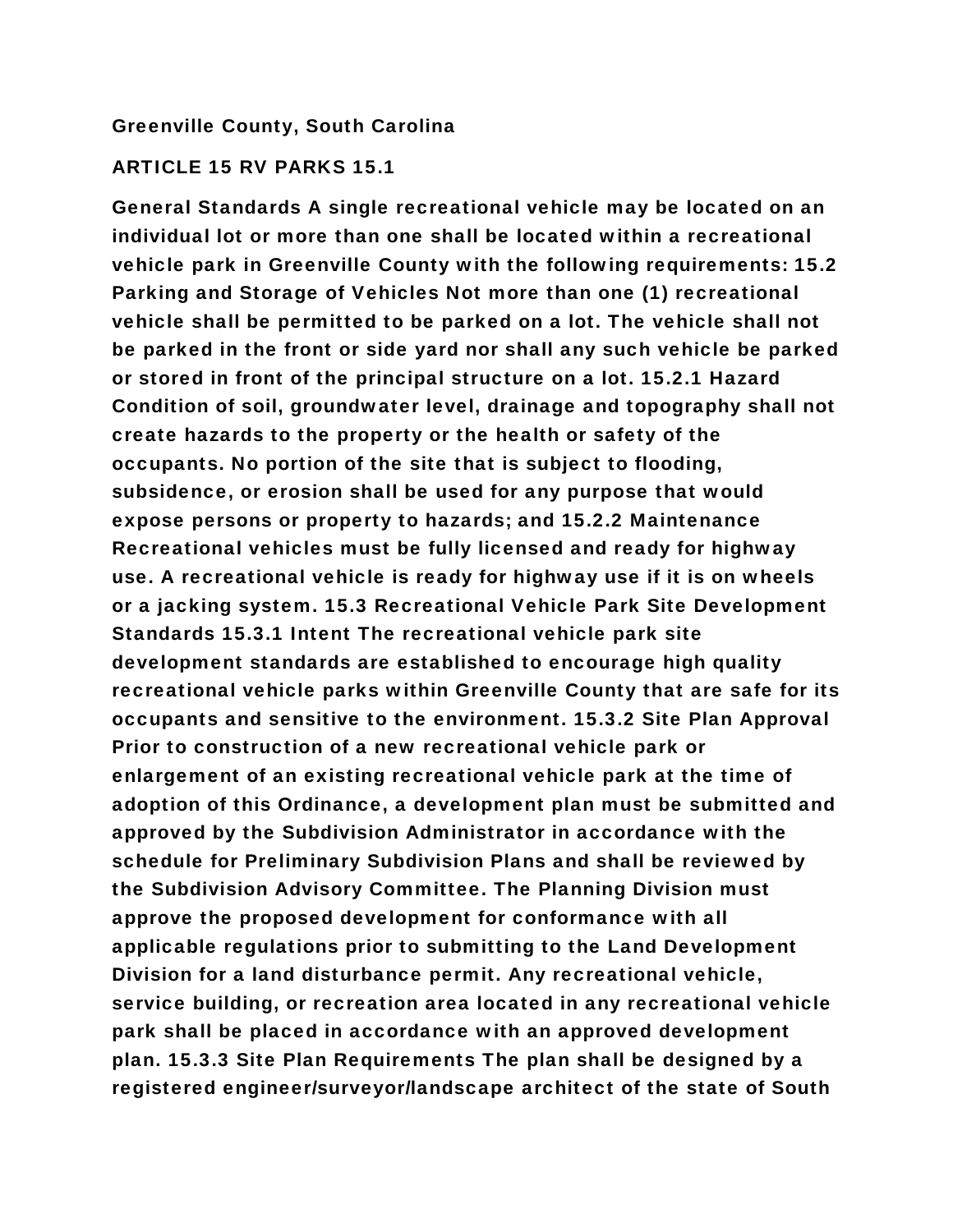Carolina to scale of not less than 100 feet to 1 inch and shall contain the following information: A. The location of the proposed park. B. The location and dimensions of streets, rights of way, drives and parking spaces. C. The location and size of recreational vehicle sites. D. The location and size of service buildings and recreation areas. E. The location and type of screening, fences, or hedges. Land Development Regulations 132

\_\_\_\_\_\_\_\_\_\_\_\_\_\_\_\_\_\_\_\_\_\_\_\_\_\_\_\_\_\_\_\_\_\_\_\_\_\_\_\_\_\_\_\_\_\_\_\_\_\_\_\_\_\_\_\_\_\_\_\_\_\_\_\_\_\_\_\_\_\_\_\_\_\_\_\_\_\_ \_\_\_\_\_\_\_\_\_\_\_\_\_\_\_\_\_\_\_\_\_\_\_\_\_\_\_\_\_\_\_\_\_\_\_\_\_\_\_\_\_\_\_\_\_\_\_\_\_\_\_\_\_\_\_\_\_\_\_\_\_\_\_\_\_\_\_\_\_\_\_\_\_\_\_\_\_\_ \_\_\_\_\_\_\_\_\_\_\_\_\_\_\_\_\_\_\_\_\_\_\_\_\_\_\_\_\_\_\_\_\_\_\_\_\_\_\_\_\_\_\_\_\_\_\_\_\_\_\_\_\_\_\_\_\_\_\_\_\_\_\_\_\_\_\_\_\_\_\_\_\_\_\_\_\_\_ \_\_\_\_\_\_\_\_\_\_\_\_\_\_\_\_\_\_\_\_\_\_\_\_\_\_\_\_\_\_\_\_\_\_\_\_\_\_\_\_\_\_\_\_\_\_\_\_\_\_\_\_\_\_\_\_\_\_\_\_\_\_\_\_\_\_\_\_\_\_\_\_\_\_\_\_\_\_ \_\_\_\_\_\_\_\_\_\_\_\_\_\_\_\_\_\_\_\_\_\_\_\_\_\_\_\_\_\_\_\_\_\_\_\_\_\_\_\_\_\_\_\_\_\_\_\_\_\_\_\_\_\_\_\_\_\_\_\_\_\_\_\_\_\_\_\_\_\_\_\_\_\_\_\_\_\_ \_\_\_\_\_\_\_\_\_\_\_\_\_\_\_\_\_\_\_\_\_\_\_\_\_\_\_\_\_\_\_\_\_\_\_\_\_\_\_\_\_\_\_\_\_\_\_\_\_\_\_\_\_\_\_\_\_\_\_\_\_\_\_\_\_\_\_\_\_\_\_\_\_\_\_\_\_\_

\_\_\_\_\_\_\_\_\_\_\_\_\_\_\_\_\_\_\_\_\_ Greenville County, South Carolina Article 15 F. The names and addresses of developers. G. Existing and finished contours at intervals not more than 2 feet. H. The location of fire hydrants if applicable. I. Storage areas. J. Dumpsters if applicable. K. Delineation of 1% area of Special Flood Hazard. L. Utilities (sewer, water, electric, etc.) and a note on how they are procured/offered to visitors 15.4 Design Standards 15.4.1 Amenities Uses permitted within a recreational vehicle park shall include: recreational vehicle sites, recreation facilities, common buildings and facilities (laundry, dining, parking, etc.), and management offices (which may include living quarters for the operator or manager of the park). 15.4.2 Minimum Space Size A minimum net space of six hundred ninety (690) square feet is required for each RV space. A distance of at least ten (10) feet shall be maintained between trailers and/or structures. Any accessory structures or attachments shall, for the purpose of this requirement, be considered a part of the trailer or recreational vehicle; 15.4.3 Utility and Security Connection Each travel trailer or recreational vehicle area shall be attached to the site only by quick disconnect type utilities and security devices, and has no permanently attached additions. These trailers or vehicles shall be connected to an approved water supply system that provides an accessible, adequate, safe, and potable supply of water. An adequate and safe sewer system,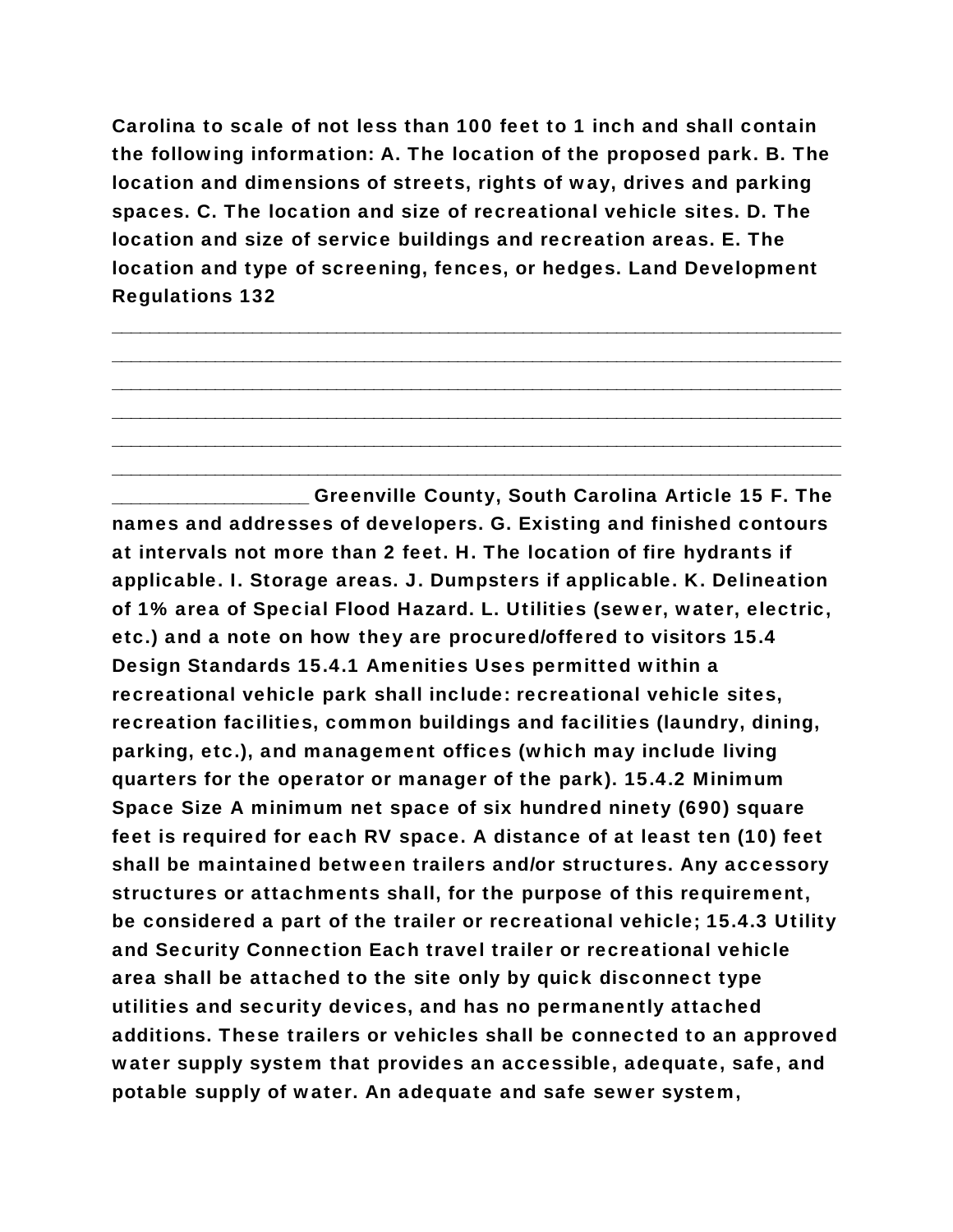approved by DHEC, shall be provided in all travel trailer/ recreational vehicle parking areas; 15.4.4 Operating Requirements The operator of each recreational vehicle park shall comply with all DHEC rules and regulations governing the sanitation and operation of recreational vehicle parks and amenities. 15.4.5 Hazards Condition of soil, groundwater level, drainage and topography shall not create hazards to the property or the health or safety of the occupants. No portion of the site that is subject to flooding, subsidence, or erosion shall be used for any purpose that would expose persons or property to hazards; 15.4.6 Maintenance Recreational vehicles must be fully licensed and ready for highway use. A recreational vehicle is ready for highway use if it is on wheels or a jacking system; and, 15.4.7 Parking/Maneuverability Adequate off-street parking and maneuvering space shall be provided on site. The use of any public road, sidewalk, or right-of-way for the purpose of parking or maneuvering vehicles is prohibited.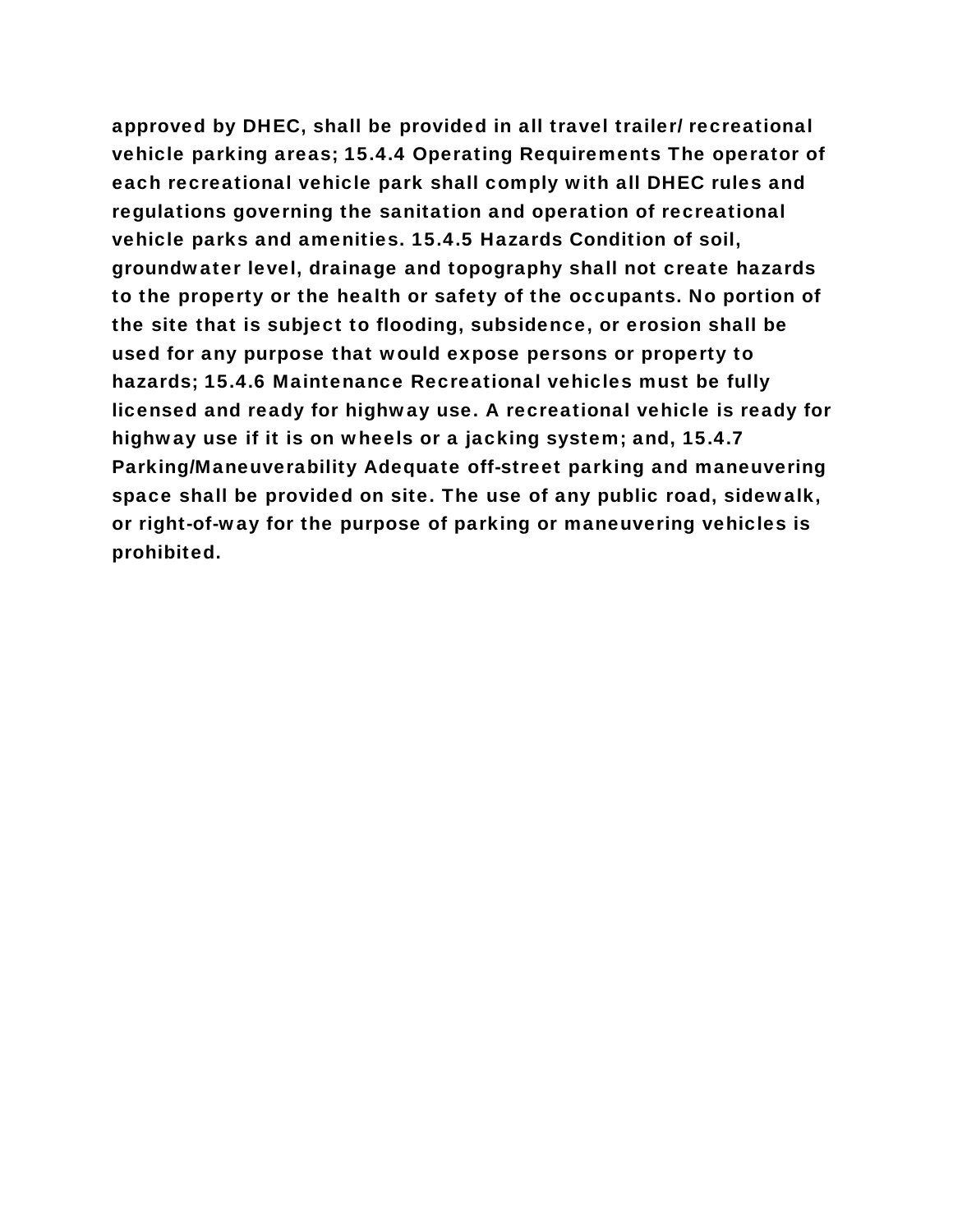#### **Upson County Georgia**

#### ARTICLE 28. - RECREATIONAL VEHICLE REGULATIONS

DIVISION 1. - IN GENERAL

Section 2801. - Purpose and intent.

It is the intent of this section to more fully detail Upson County's recreational vehicle/travel trailer/motor home regulations as described elsewhere in the zoning ordinance and in certain zoning districts. It is Upson County policy that recreational vehicles shall not be considered equivalent to nor be permitted as permanent residential structures. Permanent residential structures are built to meet either State of Georgia/International Code Council (ICC) Building Codes or U.S. Department of Housing and Urban Development (HUD) standards. Recreational vehicles are intended for short-term vacation stays, itinerant travel, temporary emergency shelter, special circumstances housing and the like.

Specific, existing, recreational vehicles and recreational vehicle facilities are designated as legal nonconforming uses (grandfathered-in) for certain specified portions of these standards.

(Ord. No. 266, § 1, 10-9-2018)

Section 2802. - Permitted locations and requirements.

Each zoning district contains language that indicates the level and type of recreational vehicle use that may be employed in that district. Special overarching land use provisions may also be developed to address the appropriate use, placement and density of recreational vehicles.

- A. Recreational vehicles stored outdoors or in accessory structures on residential lots must be stored in conformance with the accessory structure requirements of the respective zoning district. In those instances where the rear yard is not accessible by means of a driveway, alley or has insufficient side yard clearance for the passage of a recreational vehicle, the recreational vehicle may be parked in the front yard. Recreational vehicles shall not be required to be towed or placed over any in-service septic tank or drain field. In those instances where a recreational vehicle is to be parked or stored in the front yard, the recreational vehicle shall be parked proximate to the side property lines, but no closer than five feet from the property line. Such recreational vehicles must remain unoccupied, except as indicated in other parts of the Upson County Zoning Ordinance.
- Recreational vehicles must be currently registered and tagged, having the official, Β. current license plate mounted in the appropriate location on the vehicle.

(Ord. No. 266, § 1, 10-9-2018)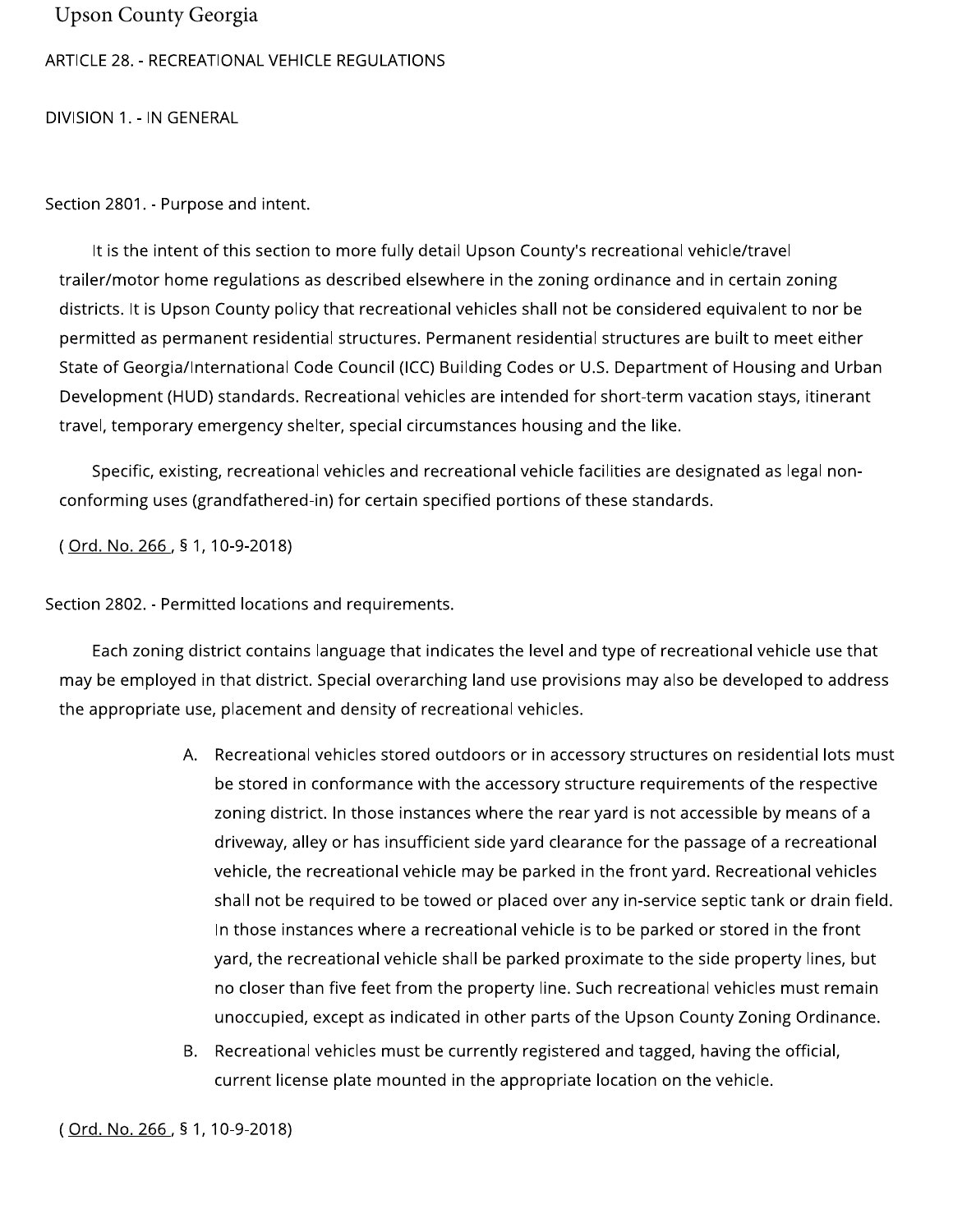Section 2803. - Prohibitions.

Recreational vehicles are not permitted as permanent residences in any zoning district. Legally stored recreational vehicles shall not be used for living, sleeping or housekeeping purposes. Recreational vehicles shall not be used as storage sheds.

(Ord. No. 266, § 1, 10-9-2018)

Section 2804. - Special circumstances.

Pursuant to language found in each zoning district's requirements, recreational vehicles may be permitted as temporary residences for limited periods of time in those zoning districts under special circumstances. Those special circumstances primarily include temporary accommodation for medical issues, emergency circumstances and temporary housing during residential construction. Language found in the zoning district sections of the zoning ordinance provides more details on approval processes and conditions of approval for such temporary arrangements.

(Ord. No. 266, § 1, 10-9-2018)

Section 2805. - Recreational vehicles as short-term guest housing.

As described in this section, recreational vehicles are permitted as short-term guest quarters in zoning districts permitting single-family-residential units. Recreational vehicles that are owned by non-Upson County residents, guests or visitors and are registered and tagged from outside the county, may be parked or occupied by such guests or visitors on property on which a permanent, occupied dwelling unit is located for a total cumulative period not to exceed 30 days per calendar year while visiting the resident of such property. Any individual or family remaining for 16-30 days shall register with the Upson County Building and Zoning Department. This cumulative total period may include visits by a single guest or multiple guests over the period, but no more than one recreational vehicle at a time. The recreational vehicles shall have self-contained sanitary facilities.

Such recreational vehicles may be parked in the front yard. No portion of a recreational vehicle may extend over, or interfere with, the use of any sidewalk or right-of-way intended for pedestrian or vehicular traffic.

(Ord. No. 266, § 1, 10-9-2018)

Section 2806. - Short-term recreational vehicle residence.

In addition to emergency and special exception situations, short-term residence is permitted in recreational vehicles in recreational vehicle parks. Such short-term residence may not exceed 12 months in a 24-month period anywhere in Upson County and must be solely for short-term work or business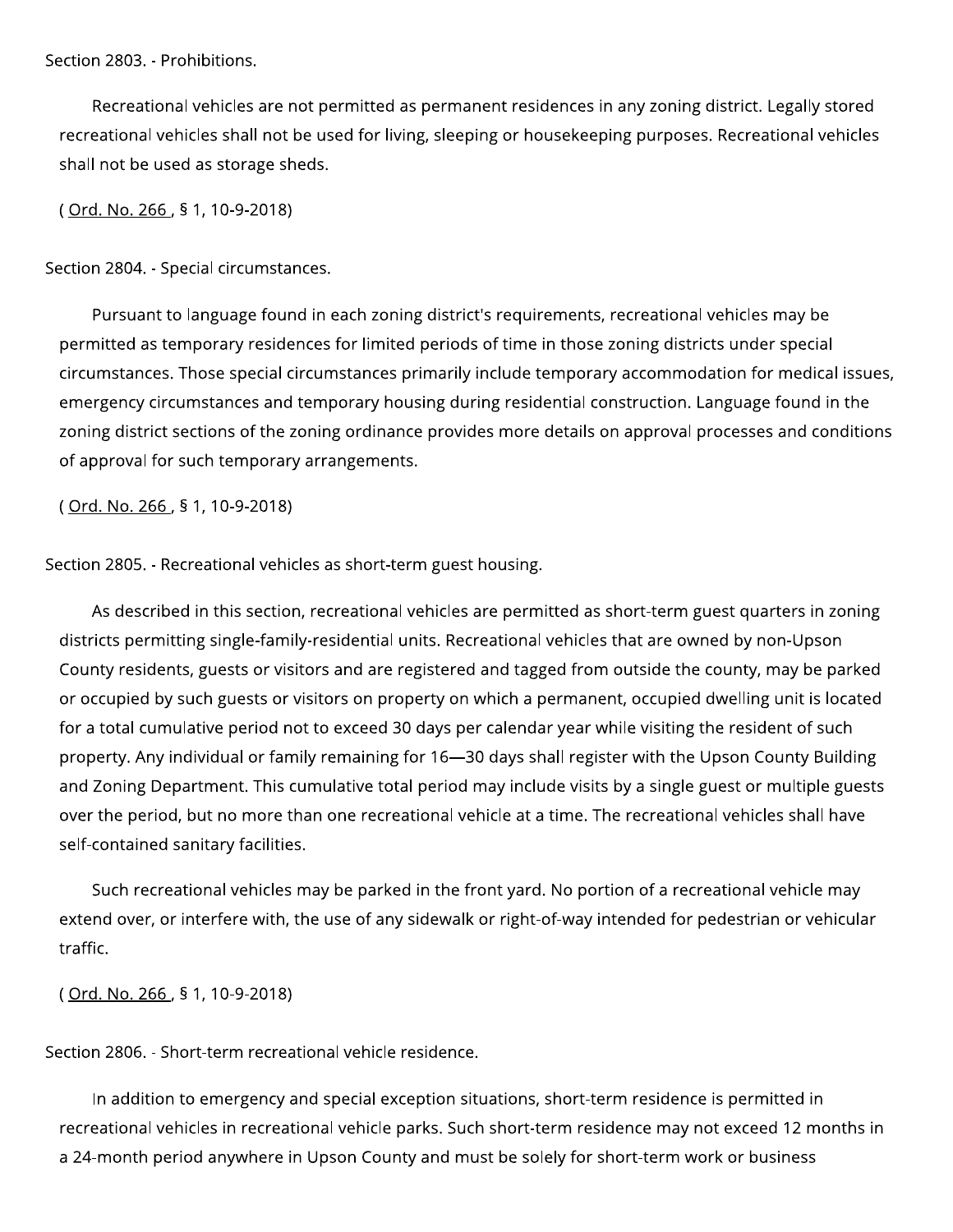purposes, as verified, in writing, by a local business or employer.

(Ord. No. 266, § 1, 10-9-2018)

Section 2807. - Short-term recreational vehicle residence permit.

Such short-term residential recreational vehicles and their occupants must obtain a short-term recreational vehicle residence permit, which shall not be valid for more than six months, but may be renewed for not more than one additional six-month period. The short-term recreational vehicle residence permit application must be accompanied by a letter from the employer, naming the employee and explaining the short-term job/employment. Fees may be assessed as set by the board of commissioners. All short-term residential recreational vehicles must be legally registered and tagged. They may only be parked in a space where there is a direct sanitary disposal connection. The recreational vehicles must be maintained in good aesthetic appearance and function and be kept road-worthy. No structures such as porches, storage space, additional rooms, permanent stairs or the like, may be attached to the recreational vehicles.

(Ord. No. 266, § 1, 10-9-2018)

Section 2808. - Recreational vehicles as emergency shelter.

Recreational vehicles may be used as short-term residences during governmentally-declared natural and man-made disasters. The 12-month maximum duration for short-term recreational vehicle residence may be waived for specified amounts of time by the Upson County Board of Commissioners. All recreational vehicles used for bona fide emergency shelter, due to natural or man-made disasters, shall register with Upson County and pay any approved fees. All short-term, emergency-related residential recreational vehicles must be legally registered and tagged.

(Ord. No. 266, § 1, 10-9-2018)

Sections 2809-2820. - Reserved.

DIVISION 2. - RECREATIONAL VEHICLE PARKS

Section 2821. - Purpose.

The purpose for these recreational vehicle park regulations is to:

A. Using minimum standards, allow for the establishment of adequate sites for temporary parking and use of recreational vehicles whose occupants are visiting, vacationing in or passing through, Upson County;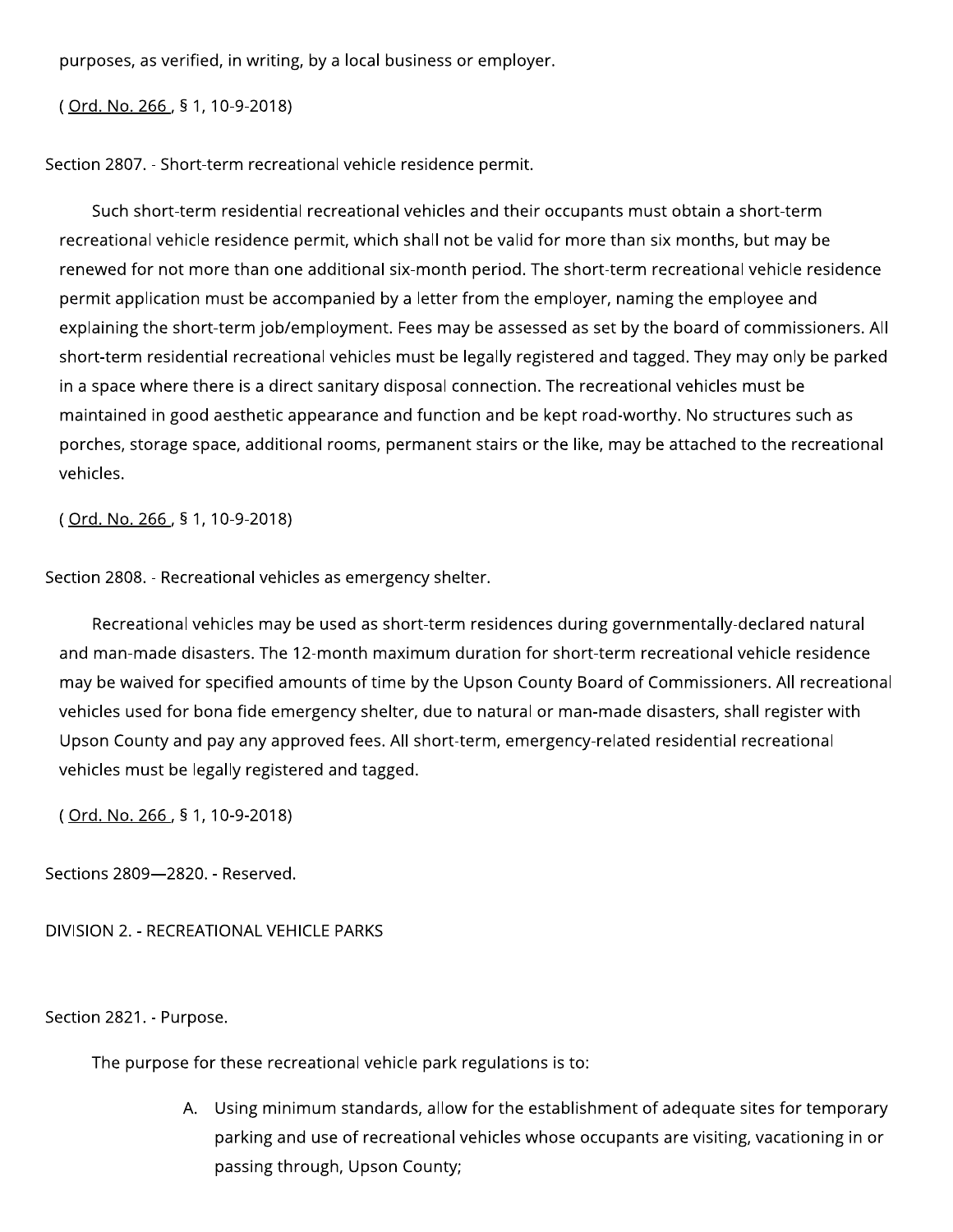- B. Minimize the conflicts between recreational vehicle parks and surrounding land uses;
- C. Provide minimum health and safety standards to protect both the users of the parks and the larger Upson County community.

(Ord. No. 266, § 1, 10-9-2018)

Section 2822. - Site development plan.

As part of the special exception application for approval of a recreational vehicle park or through provisions of the zoning ordinance or some other ordinance procedure, a proposed site plan (map), meeting or exceeding Upson County's minimum recreational vehicle park design standards, must be prepared and submitted to the board of commissioners for its review and approval. A written development plan, describing the RV park design primarily in text, may also be submitted for review and approval.

(Ord. No. 266, § 1, 10-9-2018)

Section 2823. - Recreational vehicle parks as part of a manufactured home park.

Recreational vehicle parks, approved as sections of a manufactured home park, shall be located along the external boundary of the manufactured home park, where it shall have at least one separate ingress/egress point onto an external public or private street, separate from ingress/egress points for the rest of the mobile home park. The recreational park may have interconnected streets with the manufactured home park.

(Ord. No. 266, § 1, 10-9-2018)

#### Section 2824. - Permitted uses.

Recreational vehicle parks may include the following principal and accessory uses and structures, which shall be built to Georgia Building Codes, where applicable, unless otherwise indicated. The accessory uses and structures shall only be permitted in the presence of one or more principal uses or structures.

- A. Permitted principal uses and structures.
	- 1. Recreational vehicles and improved (utilities, pads) or unimproved spaces.
	- 2. Tent/primitive camping spaces.
	- 3. Recreational vehicle parking and storage areas.
	- 4. Recreation open space with recreational amenities.
- B. Permitted accessory uses and structures.
	- 1. Park office.
	- 2. Park manager residence.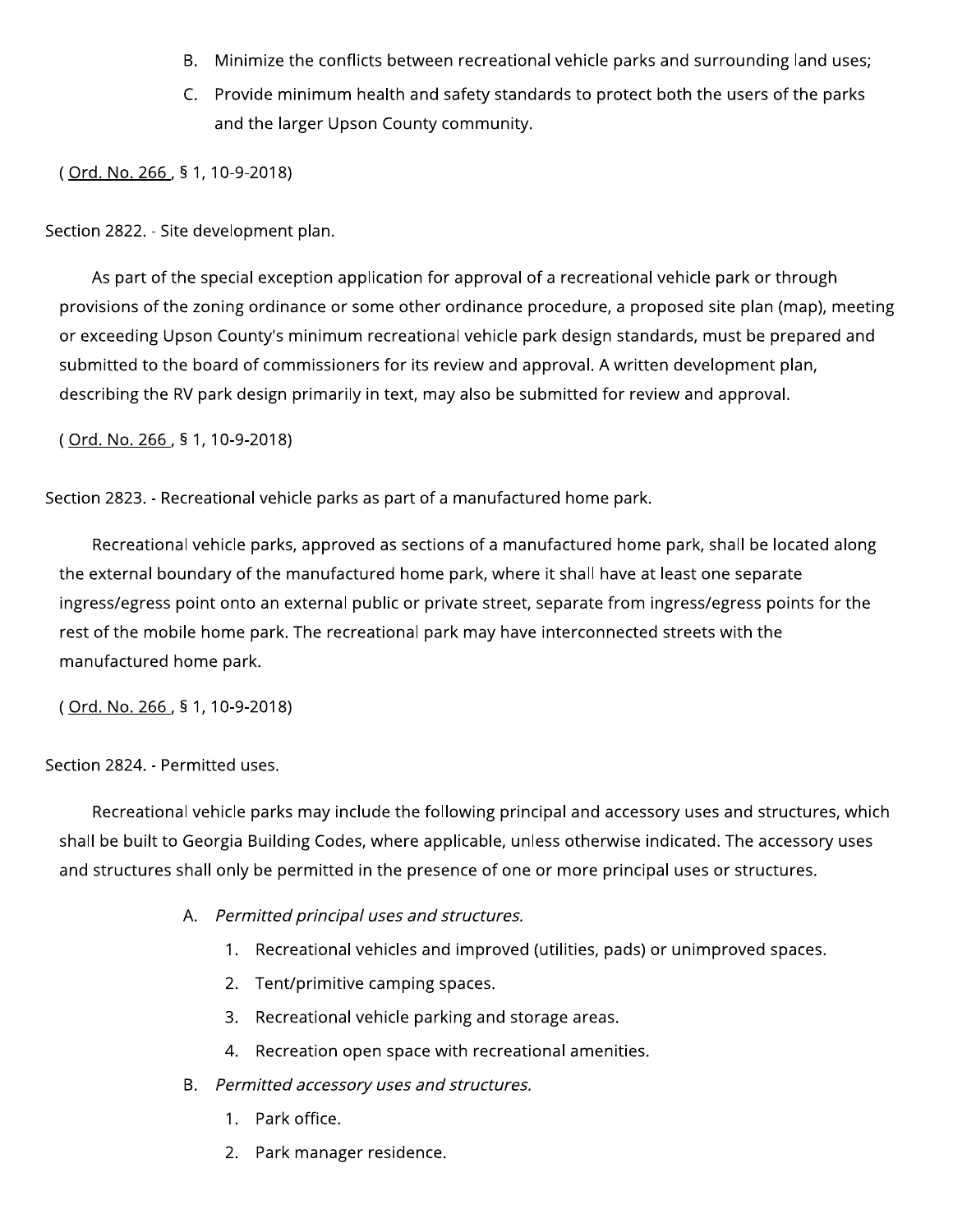- 5. Recreation hall.
- 6. A single park/camp store to supply retail goods for tenants and staff.
- 7. Sanitation-related structures, fixtures and amenities.
- 8. Recreational vehicle park-related maintenance uses and structures.
- 9. A limited, joint use structure and/or area for storage of tenant possessions.
- 10. Other customary accessory uses and structures as approved by the Zoning Administrator.
- C. All principal and accessory uses and structures not permitted here are specifically prohibited, unless permitted through special exception conditions of approval.

(Ord. No. 266, § 1, 10-9-2018)

#### Section 2825. - Occupancy.

- A. Occupancy of each individual recreational vehicle site/space is limited to one recreational vehicle and not more than two passenger automobiles or trucks, accommodating one camping party. The length of stay in a recreational vehicle park for each owner-occupied recreational vehicle (only) and/or its occupants is limited to a maximum of 180 days in any 12-month period. The length of stay in a recreational vehicle park for each non-owner occupied recreational vehicle and/or its occupants is limited to a maximum of 30 days in any 12-month period. Moving to another space in the same recreational vehicle park is not legal and does not reset the 180- or 30-day clocks.
- B. No buildings or storage sheds are permitted on the recreational vehicle sites.

(Ord. No. 266, § 1, 10-9-2018)

Section 2826. - Recreational parks design standards.

- A. Minimum park size: Two acres. The park must be on a single lot of record.
- B. Minimum park frontage/width: 100 feet.
- C. Park minimum setbacks:
	- 1. Front yard: 35 feet.
	- 2. Side yard: 30 feet.
	- 3. Rear yard: 35 feet.
- D. Buffer. As a part of the approved site plan and any written development plans, the board of commissioners may require buffer walls, fences and/or natural or planted buffers along the property lines of a proposed recreational vehicle park. RV park applicants are encouraged to propose through draft site plans and development plans, buffers which create separation between their proposed parks and neighboring property and uses. Existing natural buffers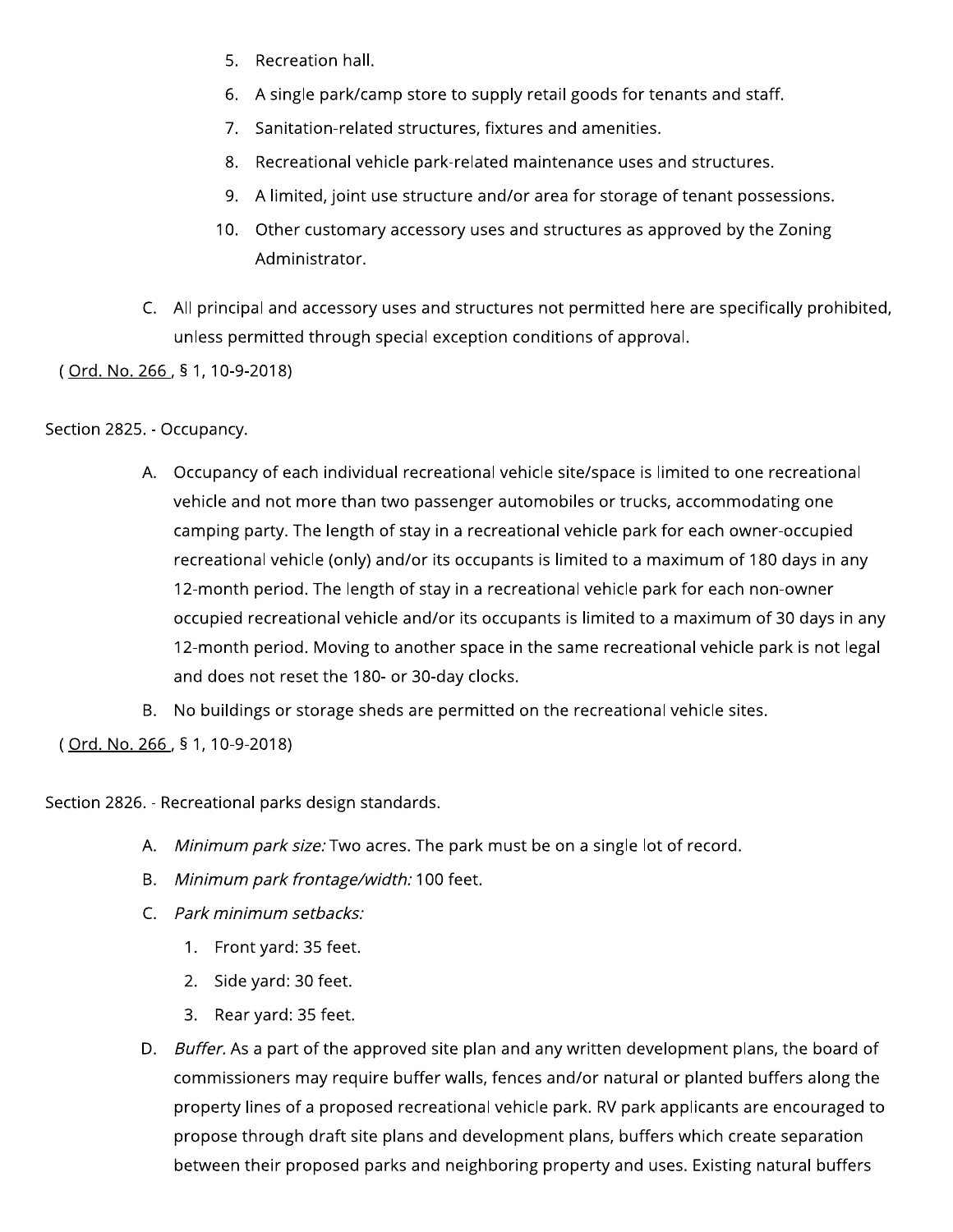may be deemed appropriate by the board of commissioners. Fences and walls shall be a minimum of six feet tall and a maximum of eight feet tall. All buffers shall be maintained and kept in good repair by the property owner. Vegetation shall be maintained and replaced as necessary to preserve the buffer's integrity.

- E. Visitor parking. One visitor parking space, minimum, shall be provided for every four recreational vehicle sites/spaces or fraction thereof. Grouped parking spaces shall be within 150 feet of the recreational vehicle spaces served. Such parking shall be delineated on the approved site development plan.
- F. Facilities.
	- 1. Recreation. An open space, recreation area of at least 5,000 square feet shall be provided in each recreational vehicle park containing 20 or fewer spaces. For every recreational vehicle space over 20, 150 square feet of open space minimum shall be added to the 5,000 square feet. Recreation equipment and uses such as pools, spas, playgrounds, dog parks, picnic tables, pavilions, barbeques and a service building, including toilets, showers and laundry, may be located within the recreation area.
	- 2. Sanitation.
		- a. A minimum of one toilet and one lavatory for each gender shall be provided for the exclusive use of the park occupants. An additional toilet and lavatory for each gender shall be provided for each 15 sites or fraction thereof which is not provided with a water connection and a three-inch drain inlet for connection to a vehicle equipped with a toilet.
		- b. A minimum of one shower for each gender and one washer and dryer is required.
		- Trailer sanitation/dump stations, built to code and designed to receive the  $C_{\star}$ discharge of sewage holding tanks of self-contained vehicles shall be installed in an accessible location in every recreational vehicle park in which there are any recreational vehicle sites not provided with drain inlets designed to receive the discharge of toilets. Trailer sanitation stations shall be provided on the basis of one station for each 100 sites or fraction thereof. Sanitary dump stations shall be screened from other activities by visual barriers such as fences, walls or natural growth and shall be separated from any recreational vehicle space by a minimum distance of 50 feet.
		- d. Trash dumpsters shall be located within 300 feet of every recreational vehicle site, but no closer than 200 feet and enclosed on all sides with a gated, solid wood or masonry enclosure, a minimum of six feet in height. Individual RV site trash cans, having regularly scheduled pickups, may substitute for this requirement.
	- 3. Recreational vehicle site/space design standards.
		- Minimum site/space size: 500 square feet. A mix of sizes is suggested. No occupied a.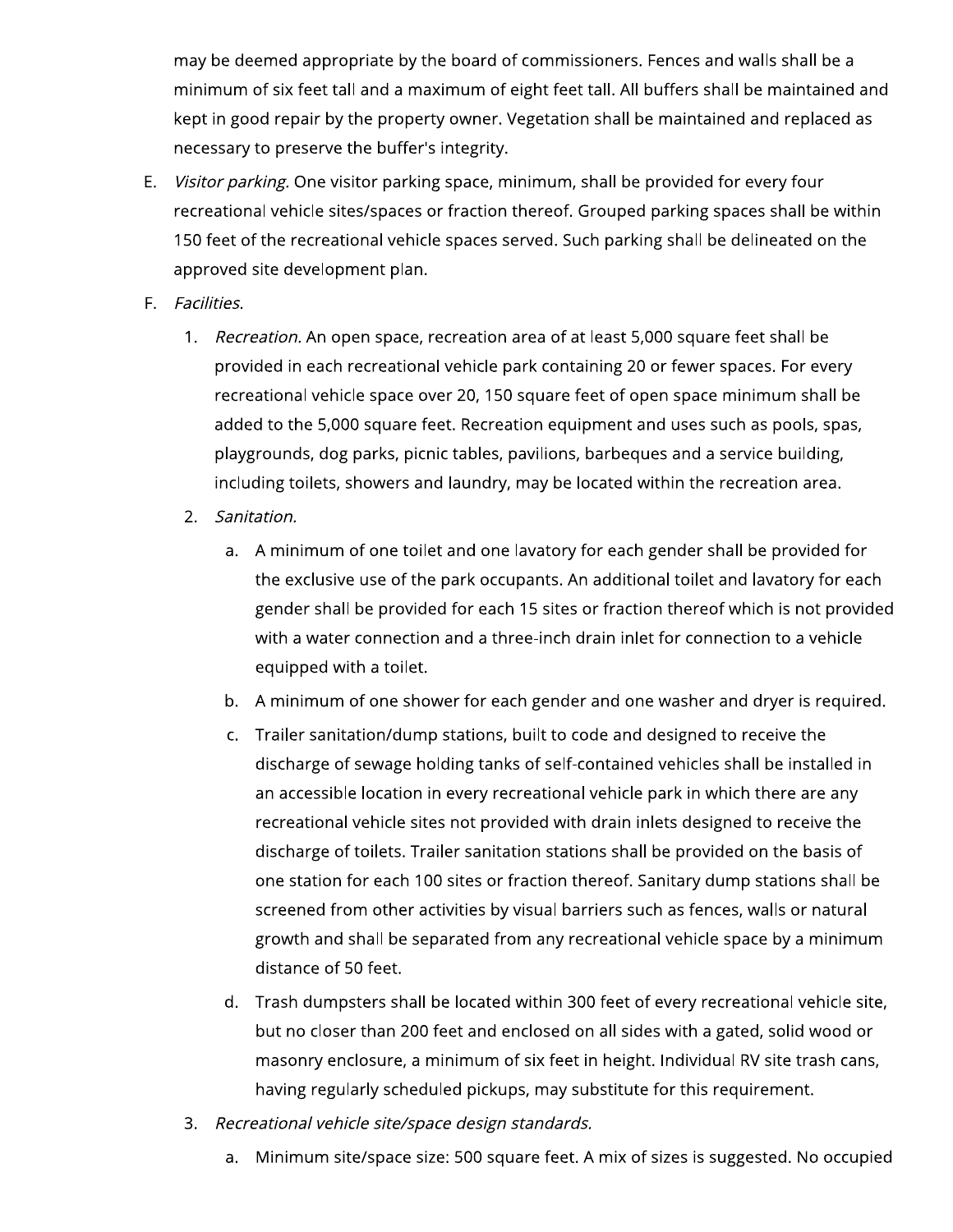recreational vehicle shall be located anywhere but in a recreational vehicle space and only one recreational vehicle shall be located within a single recreational vehicle space.

- b. Separation: Sites/spaces shall be designed so as to maintain a minimum of 20 feet between recreational vehicles.
- c. Parking: Each site/space shall include one parking space for one automobile.
- d. Fires shall not be permitted except where pits or bases are constructed of noncombustible material.
- e. Picnic tables and barbeques for each site are permitted.
- f. No accessory structures may be placed or constructed on a recreational vehicle site/space.
- g. Each space shall be clearly marked, consecutively numbered or lettered with reflective three-inch or four-inch white numbers/letters on a blue sign.
- Utilities and lighting. 4.
	- a. All utilities, including electrical power and telephone lines shall be installed underground.
	- b. All roads, walkways, grouped parking and service areas shall be provided with lighting adequate to ensure the safety of vehicular and pedestrian traffic.
	- c. All lighting shall be arranged and designed to minimize illuminating individual recreational vehicle spaces.
- Access and roads. 5.
	- a. Each site/space shall have direct, unobstructed access to an internal recreational vehicle park road, designed so as to permit the movement of recreational vehicles.
	- b. All interior recreational vehicle park roads shall be private roads, owned and maintained by the owner or operator of the recreational vehicle park. All roads shall be open for access at all times to the sheriff's department, other emergency and code enforcement personnel.
	- c. Recreational vehicle park roads shall be surfaced with suitable, dustless material such as crushed rock or asphalt and meet the following minimum width requirements.
	- d. Road width:

|                      | <b>On-Street Parking</b> |
|----------------------|--------------------------|
| No On Street Parking | One Side Only            |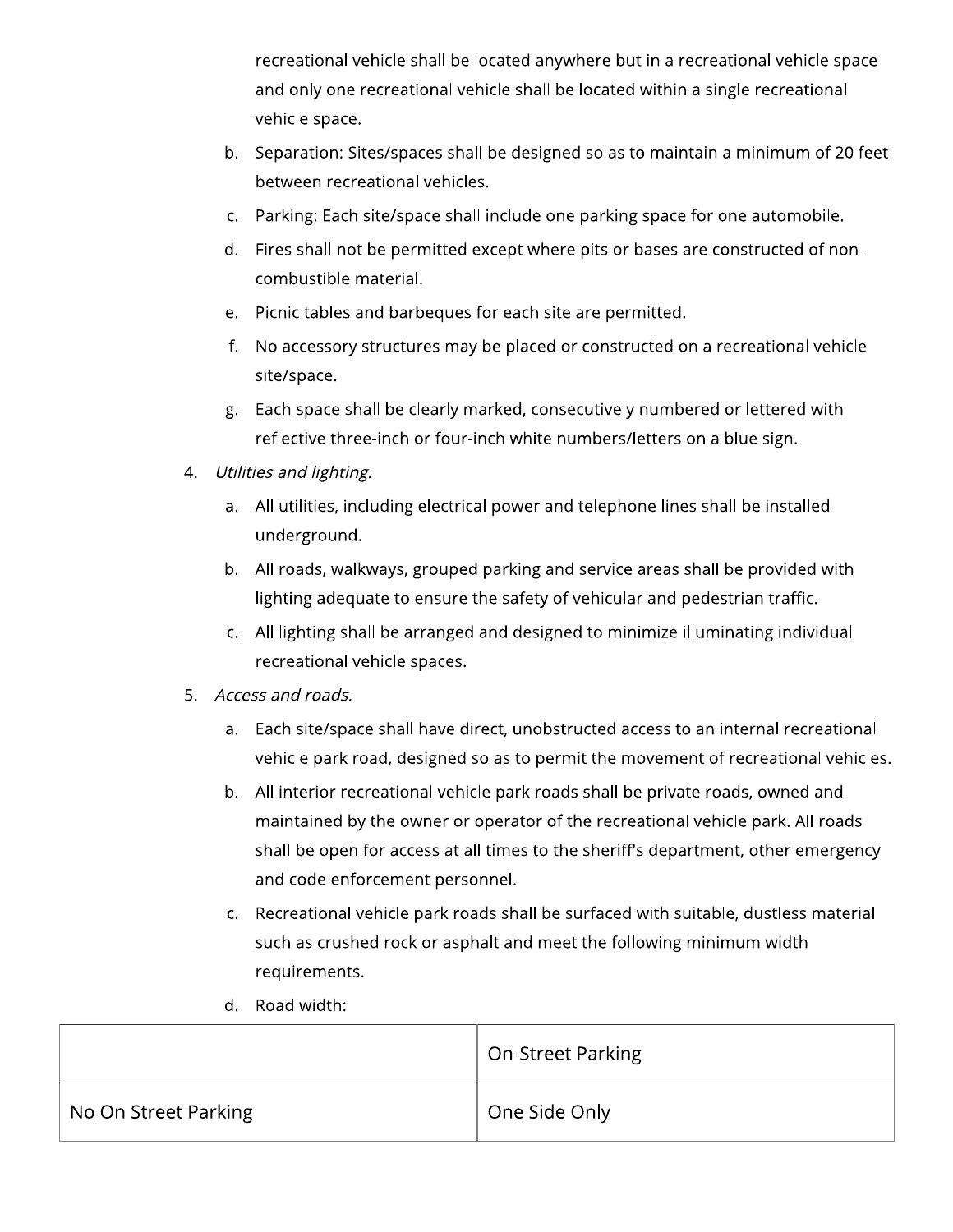;adv=6;( Ord. No. 266, § 1, 10-9-2018)

Section 2827. - Miscellaneous provisions.

- A. No home occupation or business shall be operated from an recreational vehicle park.
- B. No structural additions may be built onto or attached to the RV except as may be required for certified handicapped or medically-necessary access or as permitted by the county's variance procedure. Building permits shall be required in those instances where they would normally be required.

(Ord. No. 266, § 1, 10-9-2018)

Section 2828. - Current non-conforming recreational vehicle (RV) use by owner-occupants as permanent residences.

Intent: It is the intent of this section to greatly reduce and over time phase-out the current, widespread, illegal use of recreational vehicles (RV) in Upson County as non-camping, permanent residences. Upson County recognizes the existence of this activity in the community and wishes to ease the hardship that eliminating the permanent residential use of RVS by owner-occupants may create in certain circumstances. It is intended that this ordinance section create a mechanism that will enable, under prescribed circumstances, granting temporary, legal, non-conforming status (grandfathering) to recreational vehicles and owner-occupants currently involved in this activity.

- A. There is hereby created an "Upson County Transitional Residential RV Registration Program" to be administered by the county manager or his designee.
- B. The program shall include, as a minimum, the following elements:
	- 1. Eligibility. Only owner-occupied RVs and the owners themselves may be registered in the program. The program is not for RV renters or renter-occupied RVs.
	- 2. Registration and registration application. Program registration is required to participate in the program and shall be initiated by Upson County within 60 days of approval of this ordinance through an application process, whereby existing recreational vehicles being used as permanent residences shall be listed on a registration application by their owner-occupants who are also subjects of the application. Applications must be submitted by the RV owner-occupants. The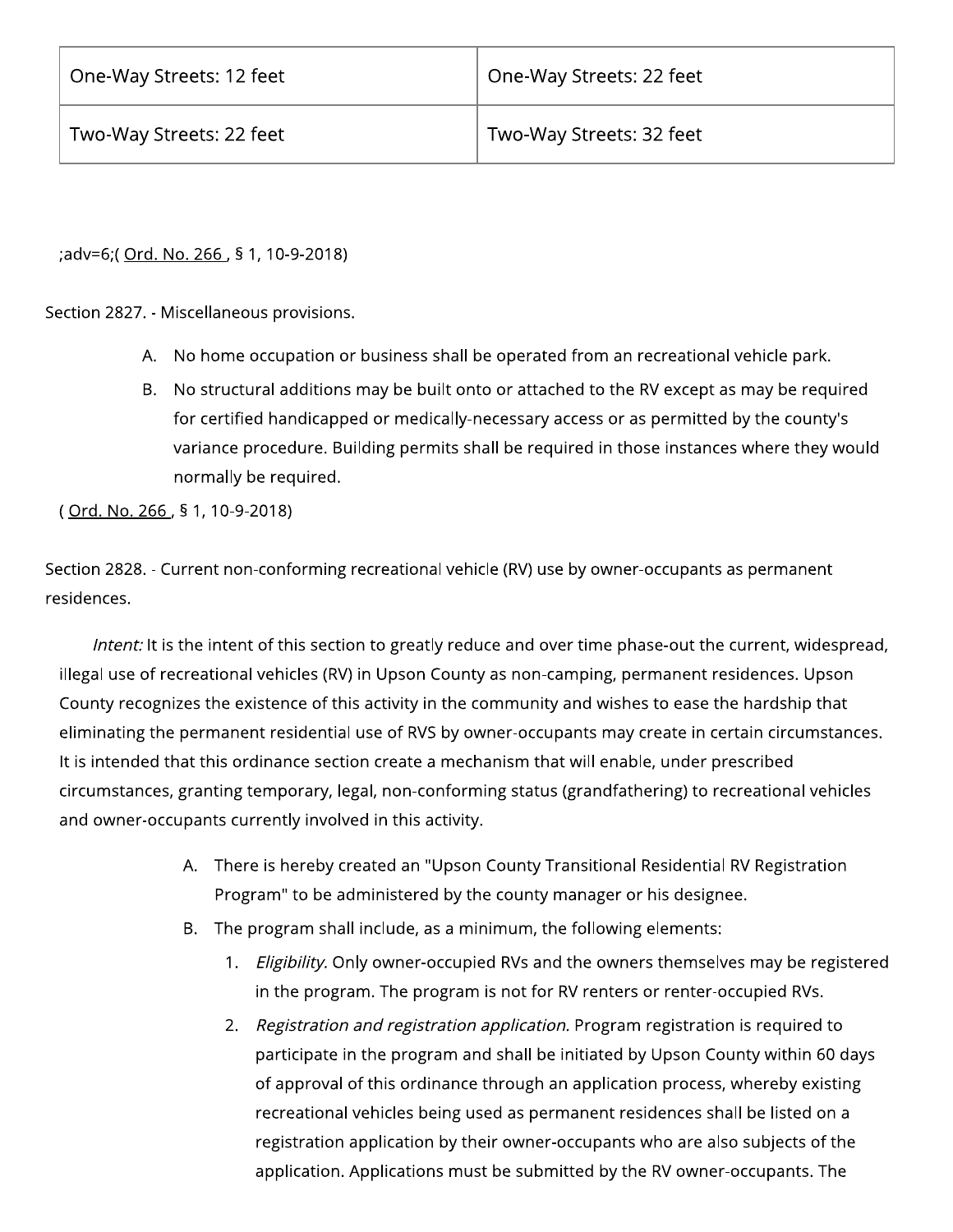owner-occupants who register at program startup are the only occupants who may be part of the program and they must remain in the same RV on the same property to remain in the program. The program registration window shall last for 90 calendar days. Unoccupied recreational vehicles are not eligible for registration. Initiation of the program may be extended by the board of commissioners.

- 3. Minimum information provided. Program registration shall include, as a minimum, the make, model, year made and size of the recreational vehicle, copy of the title and/or registration, the land and recreational vehicle owners' name(s), photo ID and contact information, any other recreational vehicle occupants' names and contact information, address and tax ID number of the property where the recreational vehicle is located. Applications must be deemed complete before the program deadline to be considered for the program.
- 4. Required inspection. Each recreational vehicle to be considered for program registration must pass a life safety, sanitation and utility inspection by the Upson County Building Official, his successor or designee, following submittal and approval of a complete application. Each RV must have a permitted, operational septic tank and permitted, operational well or county water service. The registration application file shall include inspection results reports and photographs of the RV. RVs may be determined to be ineligible for the program if they fail the inspection, any follow up inspections and/or any other inspections resulting from a complaint or other actions resulting in a finding of unacceptable living conditions.
- 5. Additional requirements. In addition to meeting minimum life safety, sanitation and utility inspections, each RV must have its proper 911 address signage and county solid waste service to be accepted into and remain in the program.
- 6. Registration decal. Successfully registered RVs shall display the annually-provided registration decal on the rear of the RV.
- C. Registration application fee and annual registration. The initial application process and annual RV registration thereafter shall include a \$25.00 fee to offset administrative costs. Annual renewal registration fee and penalty delinquency of more than 60 calendar days shall mean that the RV is no longer a part of the program. Penalties are set at \$10.00 for each 30 days of delinguency or portion thereof after the 30th day of delinquency.
- D. State tag and registration. Registered RVs shall not be inspected or fined by Upson County Code Enforcement for expired tags or state registration, as long as the RVs are part of the program.
- Change of status. Registered RVs shall lose their legal, non-conforming status, and shall Е. no longer be a part of this program, if registered ownership is transferred or sold, if the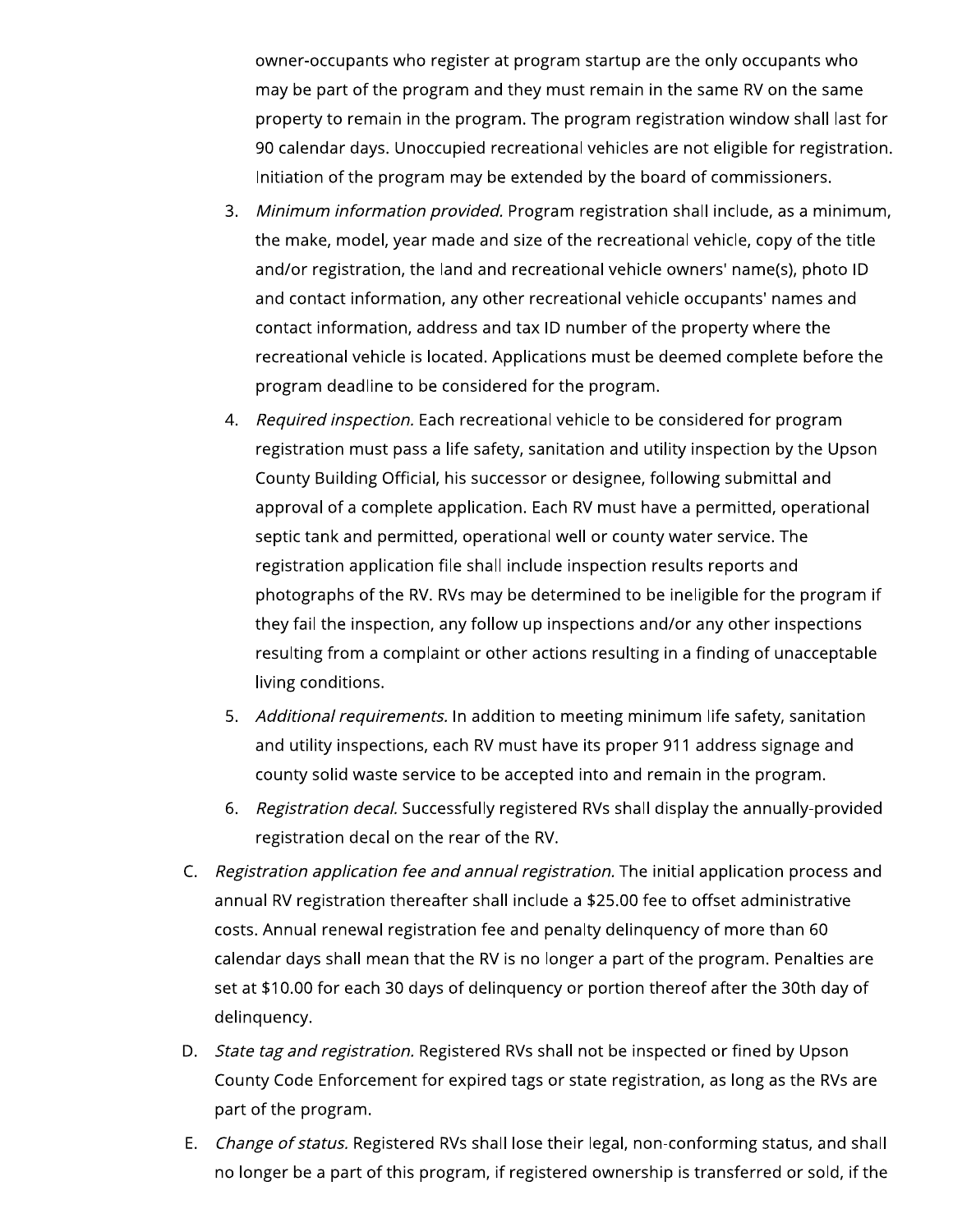RV is moved from its registered location, if the registered occupants leave the registered RV and/or if the RV is completely destroyed or damaged beyond 50 percent of its resale value at the time of damage.

- F. Additions prohibition. No structural additions may be built onto or attached to the RV except as may be required for certified handicapped or medically-necessary access or as permitted by the County's variance procedure. Building permits shall be required.
- G. Recreational vehicles being used as permanent, owner-occupied residences, but not registered as a part of this program before the registration deadline, are illegal nonconforming uses and are therefore subject to code enforcement action and immediate cessation of all illegal activities.

(Ord. No. 266, § 1, 10-9-2018)

Section 2829. - Current non-conforming recreational vehicle (RV) parks—Design standards.

Existing recreational vehicle parks that do not meet the design standards of the county's RV park requirements shall be registered by their owner(s) with the county manager or his designee during the designated registration period. The registration form shall list all of the design standards that the park does not meet and those that it does meet. These RV parks are deemed legal nonconforming uses, based upon their current configuration, and will continue as such until such time as any new or additional RV spaces are added in excess of those existing at the time of adoption of this ordinance. These legal nonconforming RV parks are not required to meet Upson County's minimum RV park design standards unless new or additional RV spaces are added to the park. No additional RV spaces may be added to the RV park without meeting the missing design standards. Any further deviation from the design standards shall require a variance from the planning commission,

(Ord. No. 266, § 1, 10-9-2018)

Section 2830. - Administration and enforcement.

- A. Consistent with article 4 of this ordinance, this ordinance section shall be administered and enforced by the county manager or his/her designee(s). The authority shall include the ability to order, in writing, the remedy of any condition found in violation of this ordinance and the ability to institute legal action to insure compliance with the provisions, including injunction, abatement or other appropriate action or proceeding.
- B. The county manager or his/her designees are hereby authorized to make inspections as are necessary to determine compliance with these requirements.
- C. Any person whether owner, lessee, principal agent, employee or otherwise, who violates any provisions of this ordinance section, or permits any such violation, or fails to comply with any of the requirements hereof, or who establishes or uses any park in violation of any detailed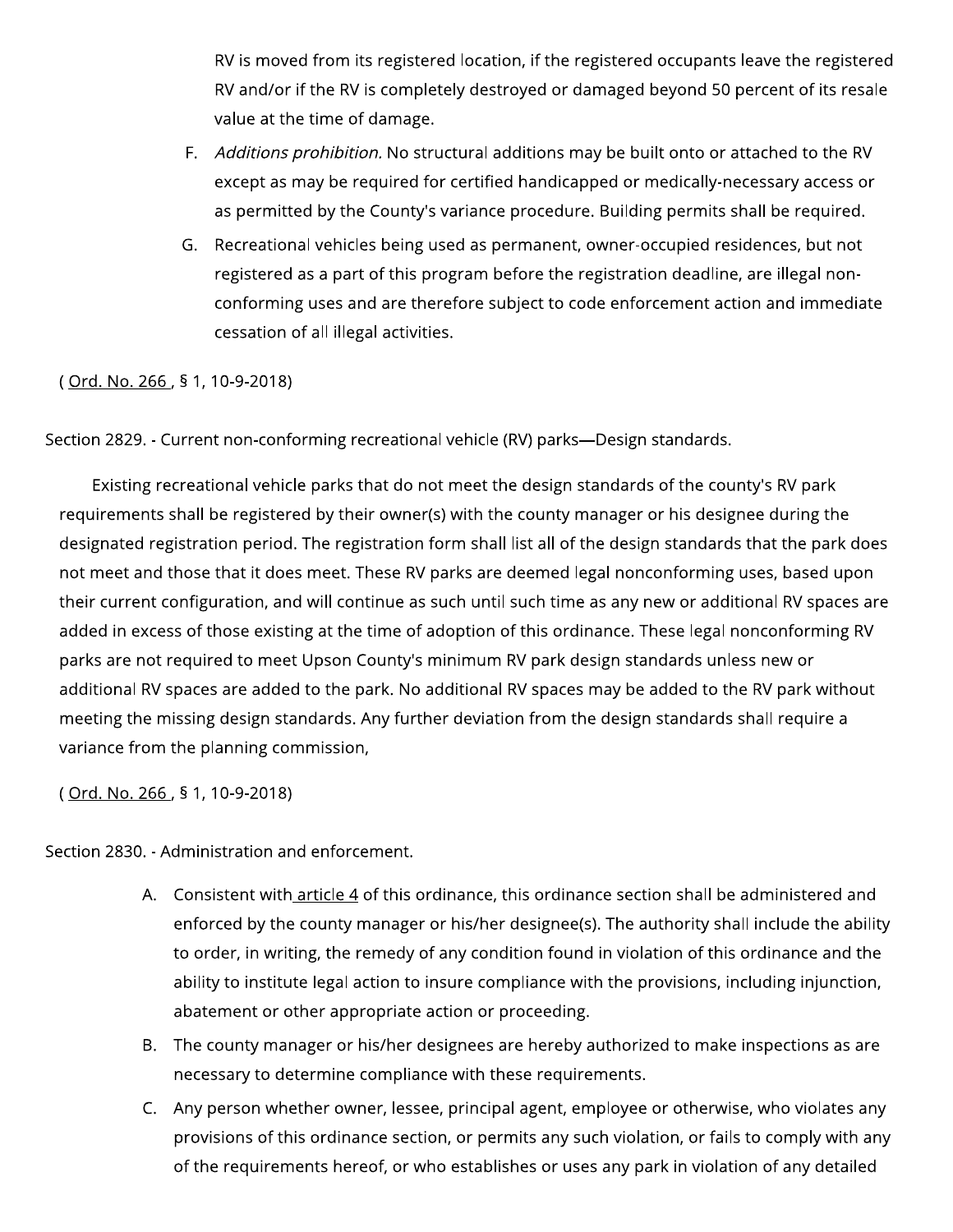statement of plans submitted by him and approved under the provisions of this ordinance section, shall be guilty of a misdemeanor and, upon conviction shall be subject to punishment as provided by article 4 of this zoning ordinance.

D. Any park established, expanded or improved contrary to any of the provisions of this ordinance and any use of any park in terms of operation and maintenance contrary to any of the provisions of this ordinance, related permits or Upson County-approved plans shall be and is declared unlawful. The county manager or his/her designee(s) are authorized to bring actions by any appropriate means to prevent the violation of this ordinance and enforce its provisions.

(Ord. No. 266, § 1, 10-9-2018)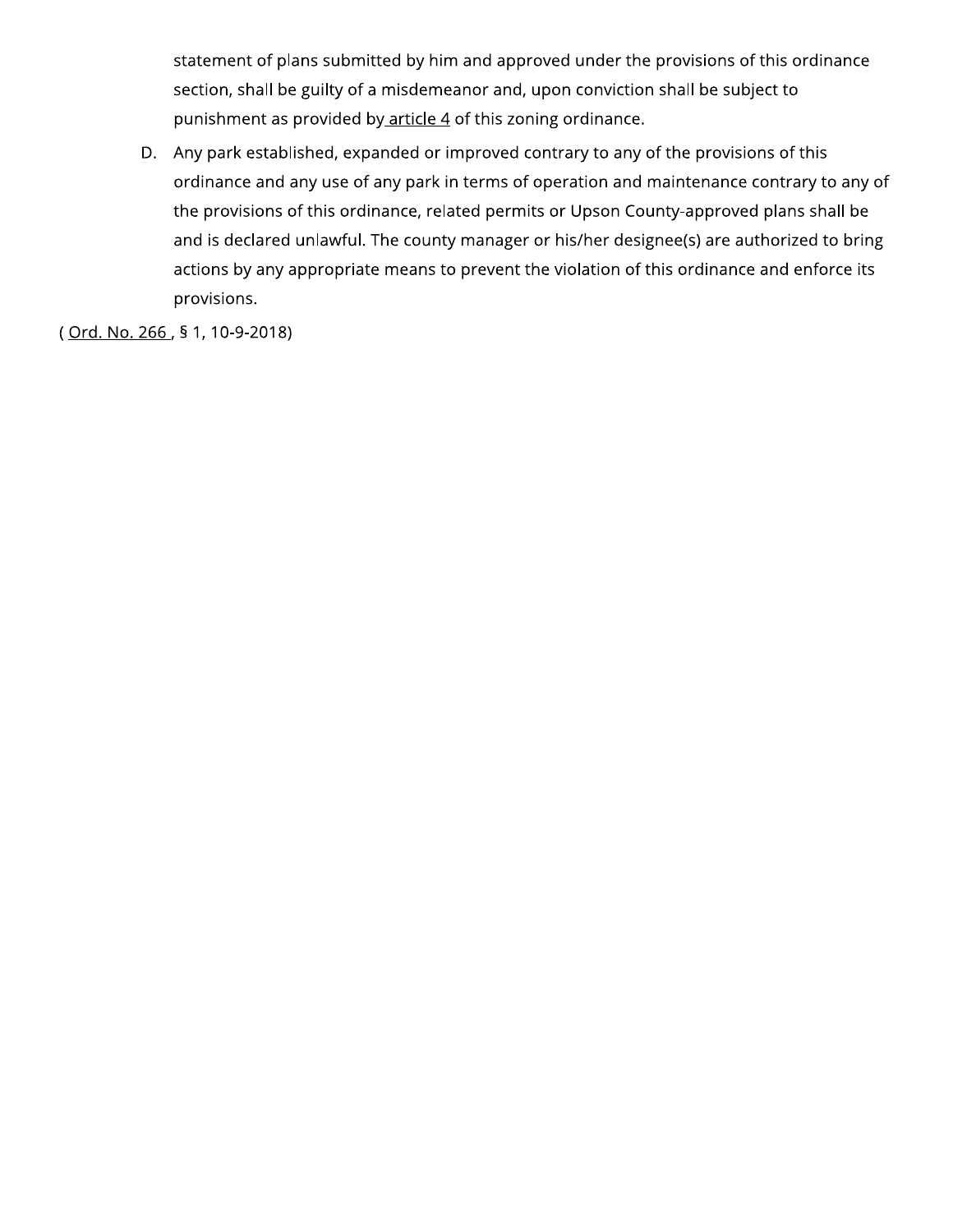*Proposed building design standards for primary corridors within Oconee County* 

*Derived from Destination Oconee* 

#### **1. Intent**

#### **2. Primary corridor overlay boundaries**  TBD

#### **3. Definitions**

- Awning: Secondary covering attached to the exterior wall of a building. Canopy: An overhead roof or structure that provides shade or other shelter.
- Color Palette: Listing of acceptable color uses, which is in section ###
- Façade: The front exterior of a building, typically facing the primary street unless otherwise noted as a side or rear facade.
- Fiber Optic Signs: Fibers used instead of metal wires. Light is kept in the "core" of the optical fiber.
- Flood Light: Artificial light providing even illumination across a wide area.
- Franchise Architecture: Building design that is trademarked or identified with a particular franchise chain or corporation, and is generic or standard in nature. Franchises or national chains must follow the standards of this Ordinance.
- Historic Building: A building that is listed or eligible for listing on the National Register of Historic Places.
- Infill Development: New construction on previously developed land, such as on a parking lot or a vacant lot where a former building has been demolished.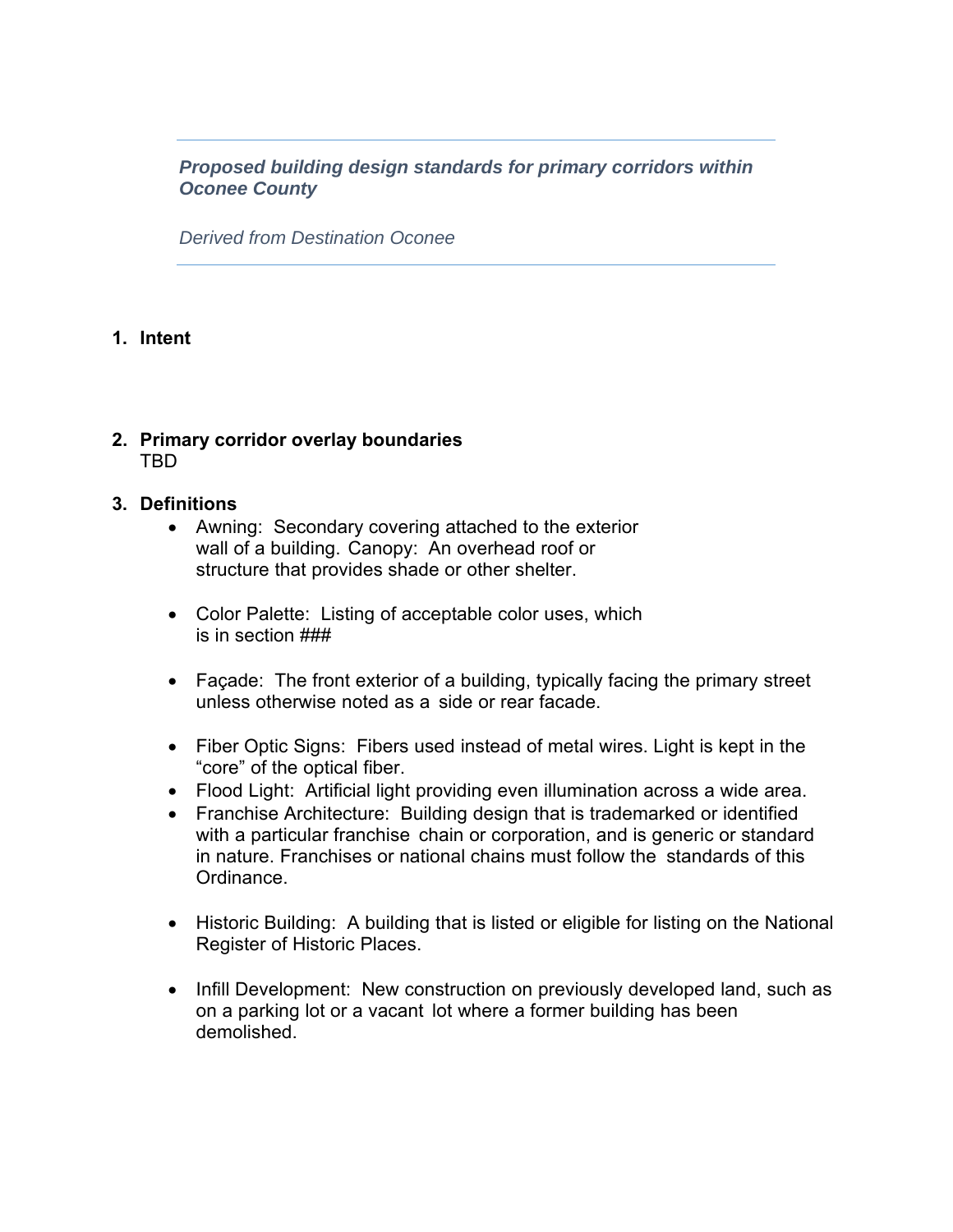- LED Lights (Light Emitting Diode): Usually a small area light source often with optics added to the chip to shape its radiation pattern and assist in reflection.
- Marquee Sign: A structure placed over the entrance to a hotel or theatre. It has signage on the sides either stating the name of the location, or, in the case of theatres, the movie or artist appearing at that location.
- Neon Sign: Luminous tube signs that contain neon or other inert gases at a low pressure.
- Overlay District: A specific geographic area upon which additional land use requirements are applied, on top of the underlying zoning code, in order to promote a specified goal.
- Projecting Sign: A sign attached to a wall, which projects at a 90-degree angle.
- Property owner: The person owning such property within the Downtown Overlay area
- Sandwich Sign: An "A" frame type sign that can be moved from place to place and which announces "specials."
- Street: The entire width of every public way or right---of---way when any part thereof is open to the use of the public.
- Strobe Light: A device used to produce regular flashes of light.
- 4. **Development Standards:** Except as otherwise noted, buildings and improvements within the Overlay District shall comply with the site development regulations and review procedures established in the Oconee County Code of **Ordinances**

#### **5. Appeals**

The Board of Zoning appeals shall:

- Hear all appeals, request for variances, and special exceptions from these regulations, in accordance with the Code of Laws of South Carolina, Title 6, Chapter 29 and the adopted bylaws of the board of zoning appeals.
- Hear and decide appeals where there is an alleged error in any order, or decisions made by the zoning official or designated staff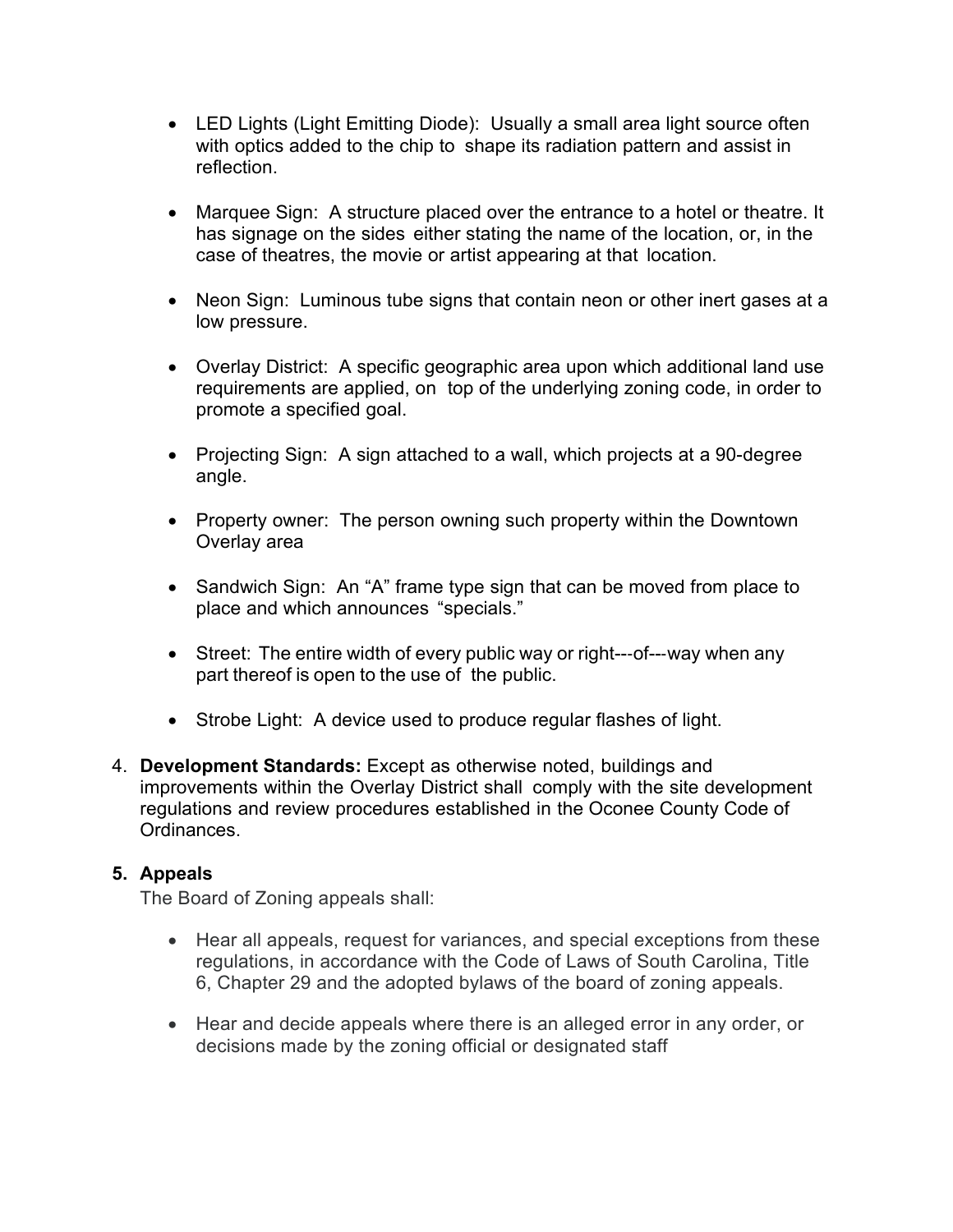#### 6. **Application**

Commencing the date of the adoption of this Ordinance, the Overlay District standards will apply to the following:

- All new construction of buildings or structures.
- All exterior building improvements requiring a building permit.
- All sign changes which requires a building permit (Overlay District standards are applicable only to the changed element or improvement).
- Renovations for which a building or zoning permit is required.
- All new or reconstructed parking areas with five or more spaces.
- 7. **Grandfathering:** Any building, structure, parking area, or sign that lawfully exists at the time this Ordinance is enacted, which would not otherwise be permitted under this Ordinance, may be continued in the same manner as it existed before the effective date of the Ordinance. Any future construction, additions, reconstruction, renovation, or sign erection shall be subject to the requirements of this Ordinance.
- 8. **Compliance:** At the time of application for any building permit, the applicant shall demonstrate the proposed building, structure, improvement, renovation, or sign complies with the requirements of this Ordinance. No building permit shall be issued until the requirements of this Ordinance have been met. It is the applicant's responsibility to provide the necessary information to the staff to determine compliance with this section of the Ordinance.

Where the provisions of the Overlay District conflict with other requirements of the Zoning and/or Planning Ordinance, the requirements of this article shall be reviewed and acted upon by the Planning Commission and referred to County Council for approval.

#### **9. Setback and Height regulation**

- Setbacks: No minimum front or side yard setbacks are required within the Overlay District
- Height: 100'

#### **10. Building Orientation and Entrances**

All primary building entrances shall be accentuated through architectural treatments that enhance pedestrian orientation, such as recessed entrances, protruding entrances, canopies, porticos, overhangs, etc.

#### **11. Windows**

Forty (40) percent of the length of the ground floor front facade between an elevation of three feet and seven feet above grade shall consist of windows, glass doors, or other transparent building surfaces providing for a visual connection from the outside to the inside of the building.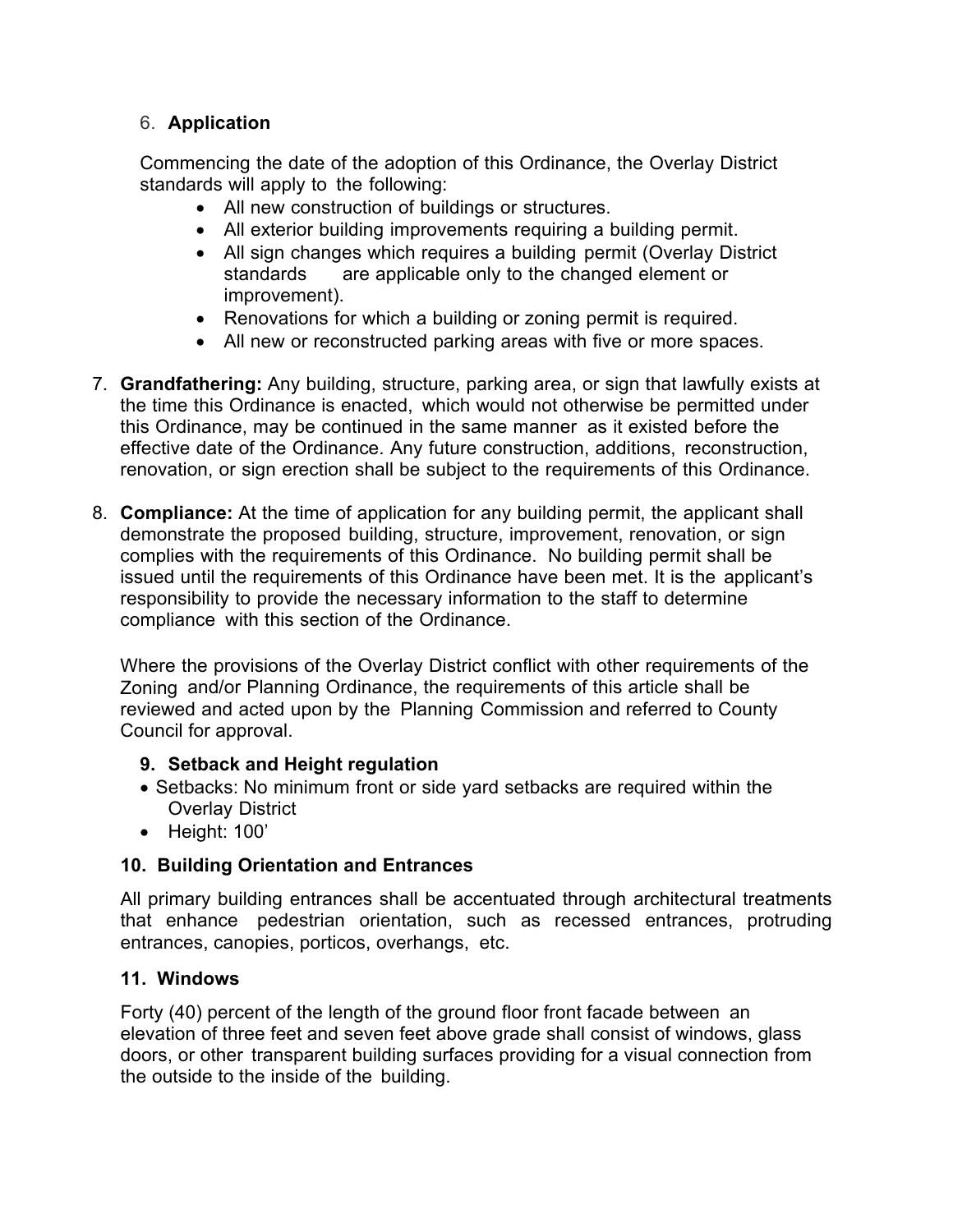Upper story windows of front facades shall not be boarded or covered unless for weather or security purposes, and shall comprise a minimum of 30 percent of the facade above the ground floor.

#### **12. Facades**

- Blank facades shall not be permitted along any exterior wall within the Overlay District, where such wall is visible from a public or private right-ofway.
- Any portion of a building facade within the Overlay District that exceeds 25 feet in length shall incorporate windows or architectural design elements to break up the expanse of wall and add visual diversity. Example elements include, but are not limited to windows, doors, lighting, material changes, articulated or sculptured wall surfaces or shadow lines, vertical accents, texture changes or color changes, commissioned murals by professional artists, or other architectural features.

#### **13. Building Materials/Colors**

The following materials are not allowed on the building's facade or sides adjacent to public right of ways:

- Painted concrete block:
- Aluminum, vinyl, or fiberglass siding
- Asphalt shingles.

Exterior building colors are recommended to be compatible with the colors on adjacent buildings. Florescent and phosphorescent colors are prohibited. Proposed colors shall be specified for any building exterior treatment prior to the painting of any structure, windows, awnings, or other facade feature.

Approved colors are:

#### **14. Franchise Architecture**

To maintain and reinforce a unique urban character, buildings within the Overlay District will not be constructed or renovated using franchise architecture.

Franchise architecture is defined as building design that is trademarked or identified with a particular franchise chain or corporation and is generic or standard in nature. Franchises or national chains must follow the standards of this ordinance to create a building that enhances the character to the thoroughfare.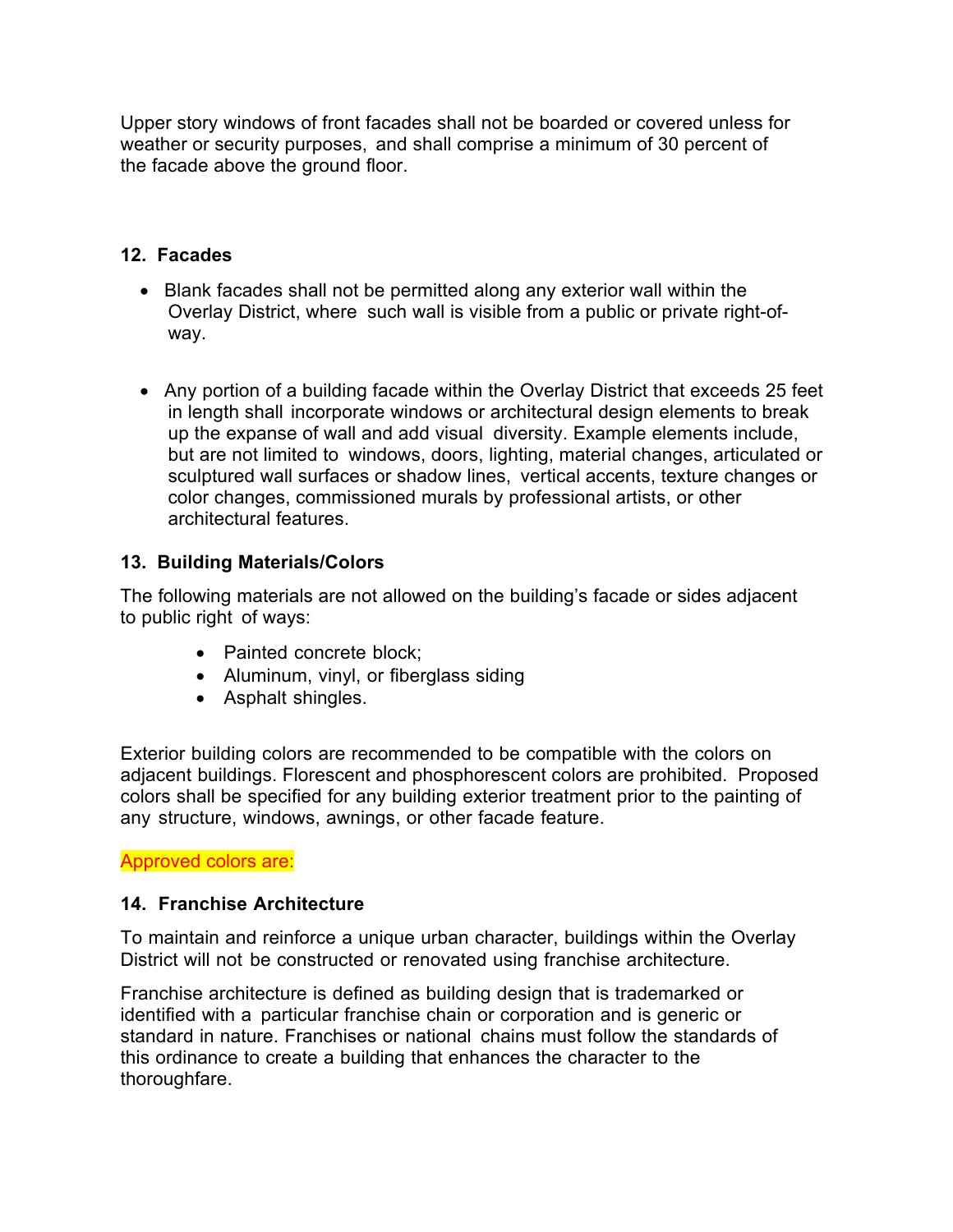#### **15. Off--**-**street Surface Parking**

- Each business shall provide adequate off-street parking for their customers, employees, and deliveries. Parking for one business shall not interfere with the parking, operations, and/or vehicular movement of another business.
- There shall be no parking within public right-of-ways. There shall be no minimum off-street parking requirement in the Overlay District.
- Service and loading areas must be located to the side or rear of the building.
- Safe provisions for pedestrian access to and through a parking lot shall be provided, to include night lighting if the business is opened after-dark

#### **16. Lighting**

- All lighting shall point down and shaded to prevent light spill-over
- Lighting within the Overlay District should serve to illuminate facade entrances and signage to provide an adequate level of pedestrian safety while enhancing the aesthetic appeal of the buildings.
- Building and signage lighting must be indirect with the light sources hidden from direct pedestrian and motorist view.
- The maximum height of lighting fixtures shall be a maximum of 20 feet for parking area

#### **17. Sidewalks**

 New development and redevelopment is required to install ADA complaint sidewalks across the entire frontage of the property line abutting###. ADA compliant crosswalks and pedestrian crossing signs (if a controlled intersection) shall be installed. These sidewalks shall connect to any adjacent sidewalks and shall be able to be connected to by adjacent properties sidewalk buildouts. Maintenance of the sidewalks shall be the responsibility of the individual property owners.

#### **18. Screening**

- Any outdoor refuse or storage area shall be located to the rear of the building, and be entirely screened from public right-of-ways by an opaque fence or enclosure.
- All mechanical, electrical, communication, and service equipment, including satellite dishes, air conditioning units, large vents and vent pipes, heat pumps and mechanical equipment shall be concealed by or integrated within the roof form or screened from view at ground level of nearby streets by parapets, walls, fences, landscaping, or other approved means.

#### **20. Signage**

See section #### that corresponds with destination Oconee signage regulations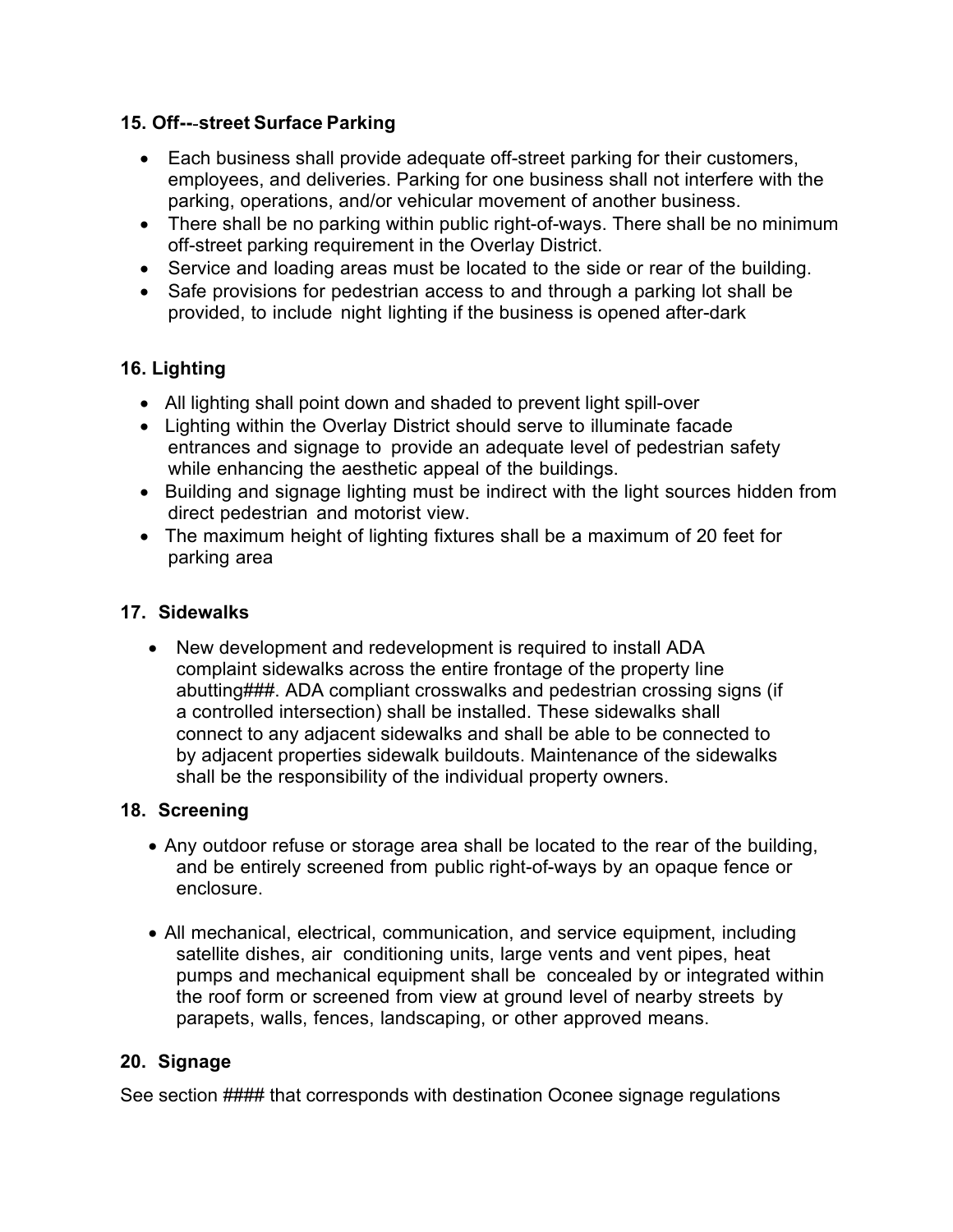#### **21 Certificate of Conformity Required**

Alterations and new construction

No alteration or site improvement of any property located in the Overlay District, as defined in Section 1.01 of this Ordinance, shall be undertaken prior to obtaining a Certificate of Conformity from the Planning department nor shall a Building Permit be issued by the County for the construction, reconstruction, relocation, alteration, or demolition of any area, place, site, building, structure, object, or work of art within the designated Overlay District unless the application for such permit is approved by the Planning department through the issuance of a Certificate of Conformity in the manner prescribed herein.

#### **22. Repairs, informal approval**

In order to expedite and encourage timely maintenance and repair work in the designated Overlay District, the County's Building official shall review and approve repair and maintenance work that does not change the design, materials, or general appearance of a structure within the Overlay District. The BCO may solicit comments and recommendations from the Planning department in order to make a determination if the proposed repair does not change the design, materials, or general appearance of the structure. Examples of repair/maintenance work that does not change the design, materials, or general appearance of the structure are as follows:

- Replacement of missing bricks, repointing with same color and type of mortar, and reconstruction with brick matching in color, size, and shape.
- Replacement of conforming siding, moldings, fascia boards, gutters, railing units, shutters, awnings, canopies, shingles, and other exterior surfaces when there is no change in design, materials, or general appearance. Any replacement or alteration of non---conforming siding, moldings, fascia boards, awnings, canopies, signs, or other exterior surfaces is required to be reviewed by the Planning department.
- Replacement of windows when they are of like material, in size, shape, and appearance.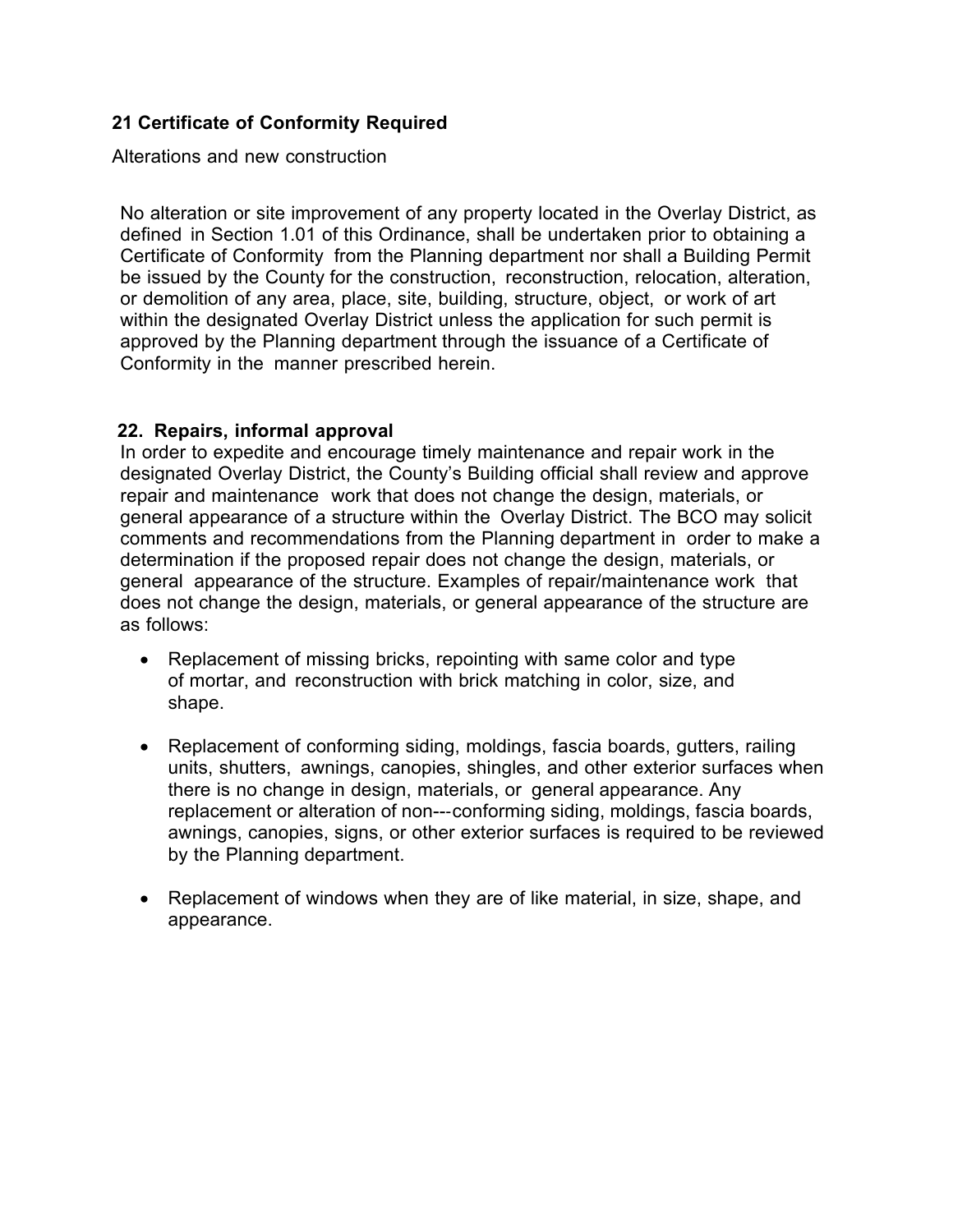#### **Section 23. Certificate of Conformity Application Procedures**

A Certificate of Conformity Application shall be submitted, in writing, and accompanied by the following data, where applicable:

#### **Sketch plan information**

Sketch plan requirements

The sketch plan shall be drawn at a scale of not more than 20 feet to the inch and include representation of adjacent lots, existing buildings, and adjacent streets.

#### **Elevation**

An architectural rendering or line drawing, to scale, of all building elevations showing all proposed improvements, to include the location of proposed signs and awnings. The elevation shall be drawn at the same scale of the sketch plan and include the following:

The natural color of materials to be applied, including the colors of any paint or manufactured product on the exterior buildings, walls, or addition. The type and finish of all materials to be applied to the exterior surface of the building, walls or addition, sign placement, and awning placement. Current photographs of the subject building and adjacent buildings.

Separate renderings of any and all proposed signs and/or awnings, including: The location and dimensions of the sign and/or awning.

The size and style of all lettering.

Colors with paint chips and/or color charts attached.

Construction materials.

Height above grade and below roofline.

Exterior lighting details proposed to be used for walkways, drives, and parking lot, including signs and light cast from the building's interior, which is or will be visible from surrounding properties.

Existing or proposed streetscape amenities, such as art work, sculptures, lighting, benches, fountains, and other ornamental or decorative features.

#### **Section 24. Certificate of Conformity Review Procedures**

#### Pre---application meeting

The developer is encouraged to meet with the Planning department prior to submission of a Certificate of Conformity (COA) Application. The intent of this meeting is to discuss early and informally the purpose and effect of the Ordinance and the criteria and standards contained herein. It will also give the applicant the opportunity to become familiar with zoning regulations and procedures as well as the benefit of any comments on the specific proposal by County staff.

When the owner of a property within the District proposes new construction or alteration to any portion of a structure within the District, he/she shall first apply for and secure a COA from the Planning department.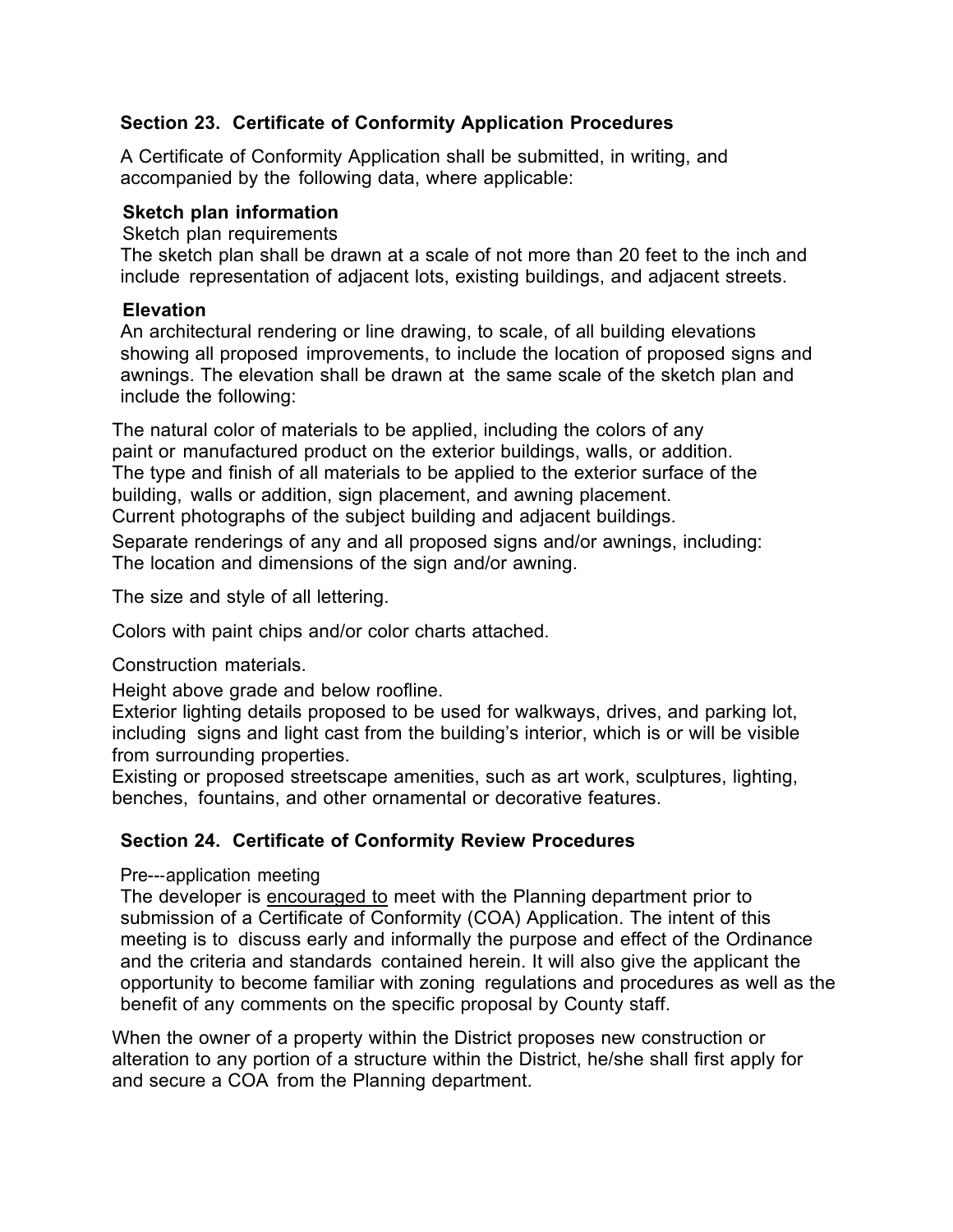The Planning department shall review the application and evaluate whether or not the buildings and structures to be constructed, altered, repaired or relocated, comply with the requirements of the Overlay District Ordinance within 30 business days of application submittal.

#### **Approval**

If the proposed alteration or new construction is determined to have no adverse effect by the Planning department on the Overlay District and does not violate the spirit and purpose of the Ordinance, it shall issue the Certificate of Conformity.

#### **Denial**

Upon determination that a COA Application does not comply with the standards and regulations set forth in this Ordinance, or that the proposed alteration will have an adverse effect on the Overlay District, or the COA Application requires extensive revision in order to comply with said standards and regulations, the Planning department shall deny the requested COA.

Approval of the Certificate of Conformity shall expire 2-yearsyear after the date of approval by the Planning department or the approval of the final site development plan by the Planning department, whichever is later, if the applicant fails to obtain a building permit, use and occupancy permit, or other applicable permit, unless the Planning department has agreed, in writing or on the record, to an extension of time based upon external factors such as weather, economic downturn, or "acts-of-God".

#### **Section 25. Notification of Violation**

If the County's administrator or designated staff members shall find that any of the provisions of this Ordinance are being violated, the Planning department shall notify the property owner, in writing, about such violation, indicating the nature of the violation and the action necessary to correct it.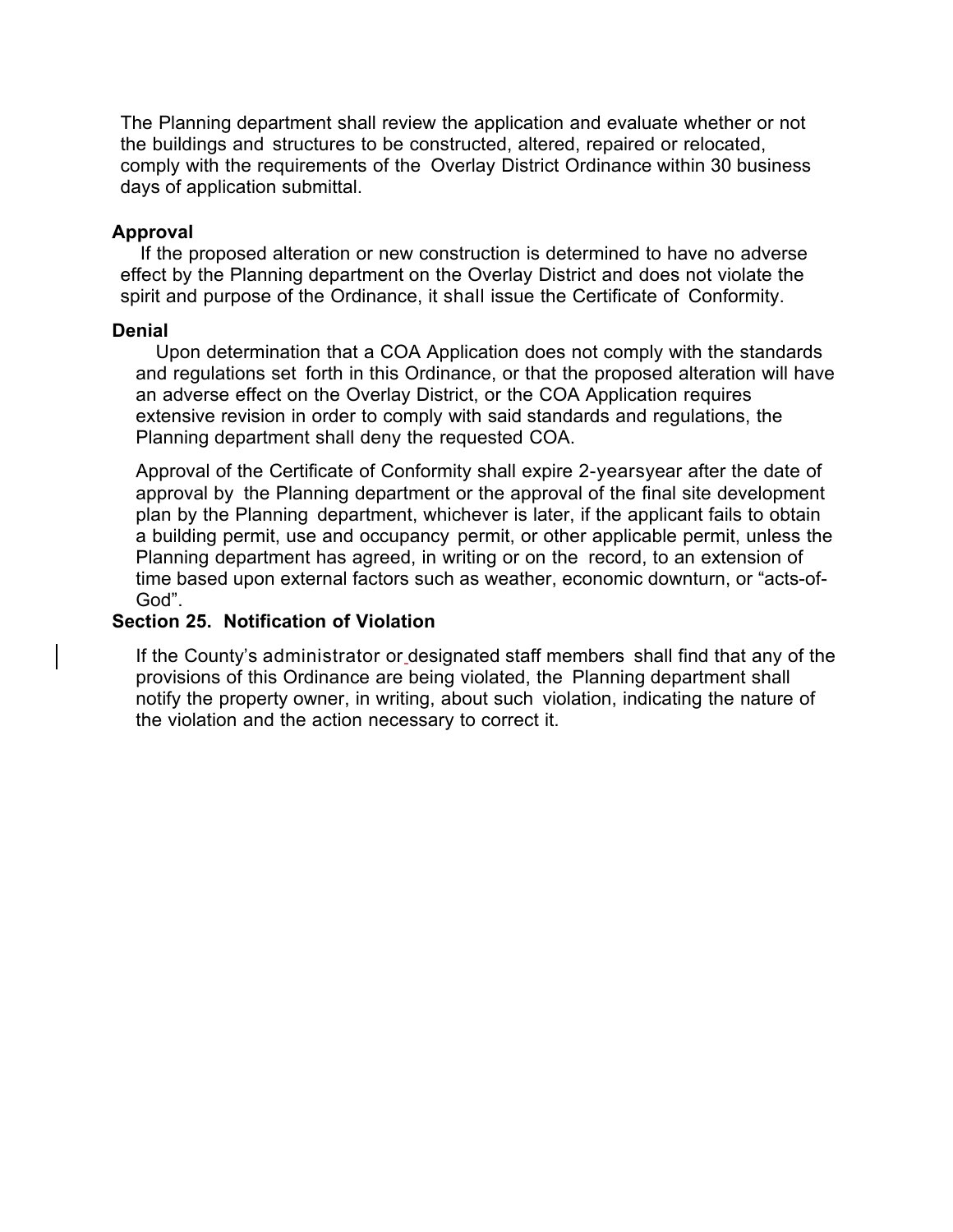#### Destination Oconee draft Sign Ordinance

#### STATEMENT OF PURPOSE, INTENT AND JURISDICTION

Signs constitute a separate and distinct use of the premises upon which they are placed and also affect the use of adjacent roads, streets, walkways and other properties. The provisions of this sign Ordinance are made to establish reasonable and objective regulations for all signs in this municipality which are visible to the public, in order to protect the general public health, safety, welfare, convenience and aesthetics. The Ordinance is also intended to serve the public's need to be given helpful directions, and to be informed of available products, businesses, and services. All signs within the jurisdiction of Oconee County which are visible to the public shall be subject to this Ordinance.

#### **DEFINITIONS**

Facade - Any structure or part of a structure attached; or otherwise mounted parallel, to a wall or other vertical part of the structure.

Gross Surface Area - The entire area within a single continuous perimeter composed of a single face enclosing the extreme limits of characters, lettering, illustrations, ornamentation or other figures, together with any other material, design or color forming an integral part of the display including the frame.

Public - The members of the community as a whole or any particular part of the community.

Resort/Community Development - A building or group of buildings located on a lot containing five (5) acres or more. A resort/community development combines nonpermanent lodging with services, including food, retail sale of commodities, recreation, and other amenities. A resort/community development may temporarily house owners and other residents who do not have full ownership of residential units, full- fledged members and their guests.

Roof - The roof slab or deck with its supporting members

Roofline - The top edge of a roof or building parapet, whichever is higher, but excluding any mansards, cupolas, pylons, chimneys or any minor projections

Roof Eaves - The projecting overhang at the lower edge of a roof.

Roof Structure - An enclosed structure on or above the roof of any part of a building.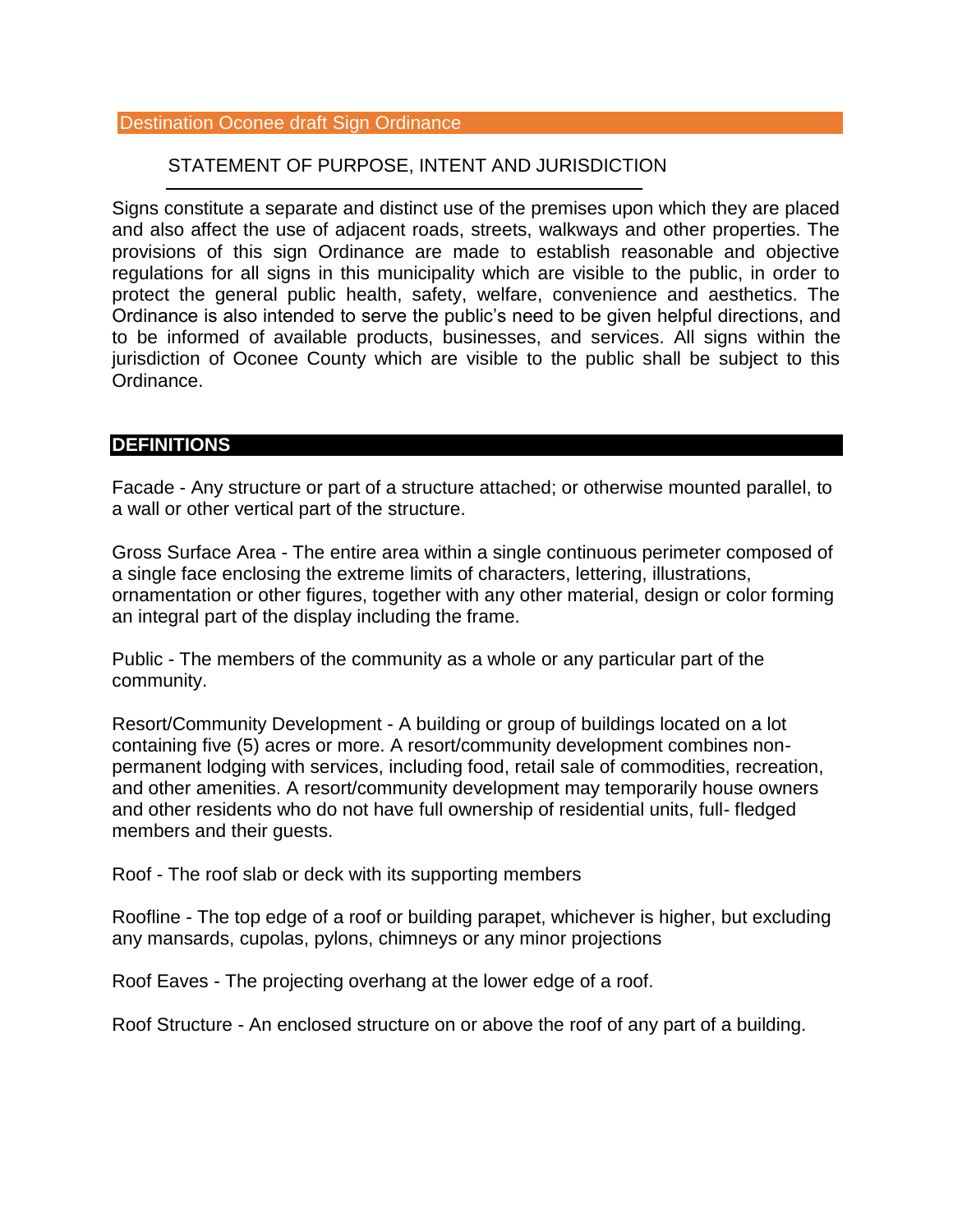Sign - A name, identification, description, emblem, display or device which is affixed to, printed on, or represented directly or indirectly upon a building, structure, or parcel of land; which is illuminated or non- illuminated; visible or intended to be visible from any public place; and, which directs or calls attention to a person, place, product, institution, business, organization, activity or service. Signs shall also include any permanently installed or situated merchandise, including any banner, pennant, placard, statue, vehicle or temporary sign. Certain categories of signs are defined as follows. Other categories of signs are defined elsewhere in this ordinance

Abandoned Sign - A sign located on a property which is vacant and/or unoccupied for a period of ninety (90) days; a sign which is damaged, in disrepair, or vandalized and not repaired within ninety (90) days; a sign which contains an outdated message for a period exceeding thirty (30) days.

Amenity Identification Sign - A sign which directs attention to a resort/community commodity, service, recreational area, or other amenity.

Awning Sign - A sign with its copy on a shelter made of any non- rigid material, such as fabric or flexible plastic that is supported by or stretched over a frame and attached to an exterior wall of a building or other structure.

Banner Sign - A sign with its copy on non-rigid material such as cloth, plastic, fabric or paper with no supporting framework.

Bulletin Board - A particular type of changeable copy sign that displays copy in a casement made of glass, Plexiglas or other materials.

Canopy Sign - A sign on a rigid multi-sided structure attached to a building or on any other freestanding structure that may have a roof with support but no walls.

Changeable Sign - A sign that is designed so that its characters, letters, illustrations or other content can be changed, altered or rearranged without physically altering the permanent physical face or surface of the sign. This includes manual, electrical, electronic, or other variable message signs.

Construction Sign - A temporary sign identifying individuals or companies involved in design, construction, wrecking, financing or development work when placed upon the premises where that work is underway, but only for the duration of the work.

Directional/Informational Sign - An on-premises sign for the convenience of the public giving directions, instructions, facility information or other assistance around a site, such as location of exits, entrances, parking lots, amenities, and housing units, to encourage proper circulation. It may contain the logo of an enterprise but no other advertising copy.

Directory Sign - A sign which displays the names and/or addresses of the establishments, housing units, amenities, or uses of a building or group of buildings.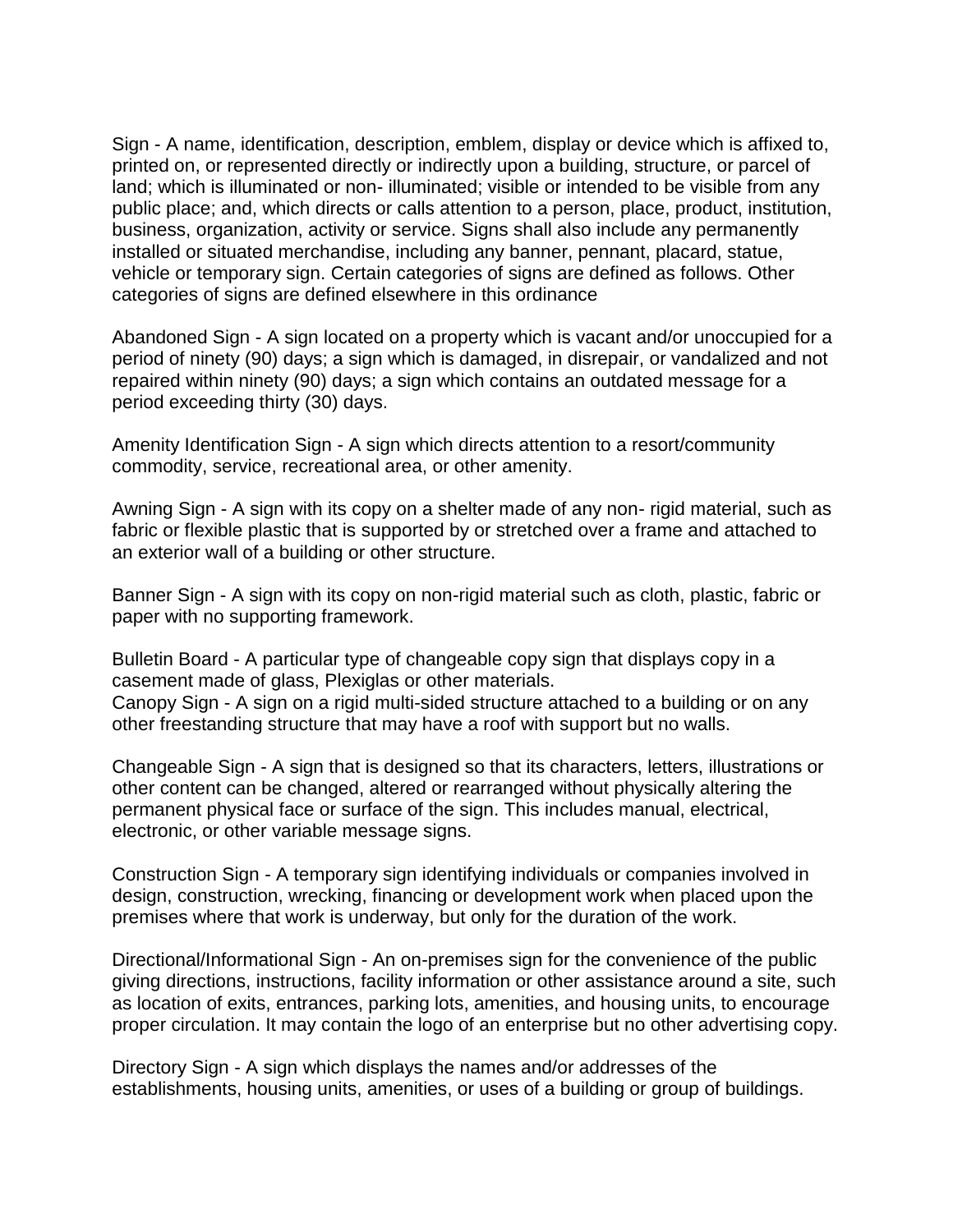Flashing Sign - Any sign which has intermittent or changing lighting or illumination of a duration less than thirty (30) seconds shall be deemed a flashing sign.

Free-standing Sign - The general term for any sign which is permanently affixed to the ground and on a foundation. It is supported on a foundation by one or more upright poles or braces, and is not attached to a building or any other structure.

Housing and Community Unit Identification Sign – A sign within a commercial resort community or common interest community condo, co-op or planned community) identifying individual units, as well as groupings of units within the community.

Illegal Sign - A sign which does not meet the requirements of this ordinance or which is not a registered nonconforming sign. This specifically includes a sign that remains standing when the time limits set by the permit are exceeded and any sign not removed after notification from the Planning director or their designee to remove the sign Illuminated Sign - A sign illuminated in any manner by an artificial light source, whether internally or externally lit, including but not limited to neon signs and any sign which has characters, letters, figures, designs or outlines illuminated by artificial lighting.

Informational Sign - Public or private directional, street or traffic signs, address numbers, names of buildings, rooms, etc. and other signs of a similar nature.

Instructional Sign - A sign which provides direction or instruction to guide persons to facilities intended to serve the public (e.g., restrooms, public telephones, public walkways, parking areas, and commercial resort-community amenities, maps, housing units, or transportation schedules).

Marquee Sign - Any sign attached to a covered structure projecting from and supported by a building with independent roof and drainage provisions and which is erected over a doorway or doorways as protection against the weather.

Monument Sign - A freestanding sign with a base affixed to the ground, where the length of the base is at least two-thirds the horizontal length of the monument.

Nonconforming Sign - A sign that met all legal requirements when constructed but is not in compliance with current sign regulations. A registered nonconforming sign is not an illegal sign.

Off-Premises Sign - Sign, graphics or a display for commercial, industrial, institutional, service or entertainment purposes, promoting products, or services conducted, sold or offered somewhere other than upon the same premises where the sign is located, and whose purpose is to sell or identify a product, service or activity. In the context of this section the word premises shall be interpreted as being a separate tract or parcel of land that has been or may be conveyed by deed or has otherwise been specified as a separate lot on an approved land development plan.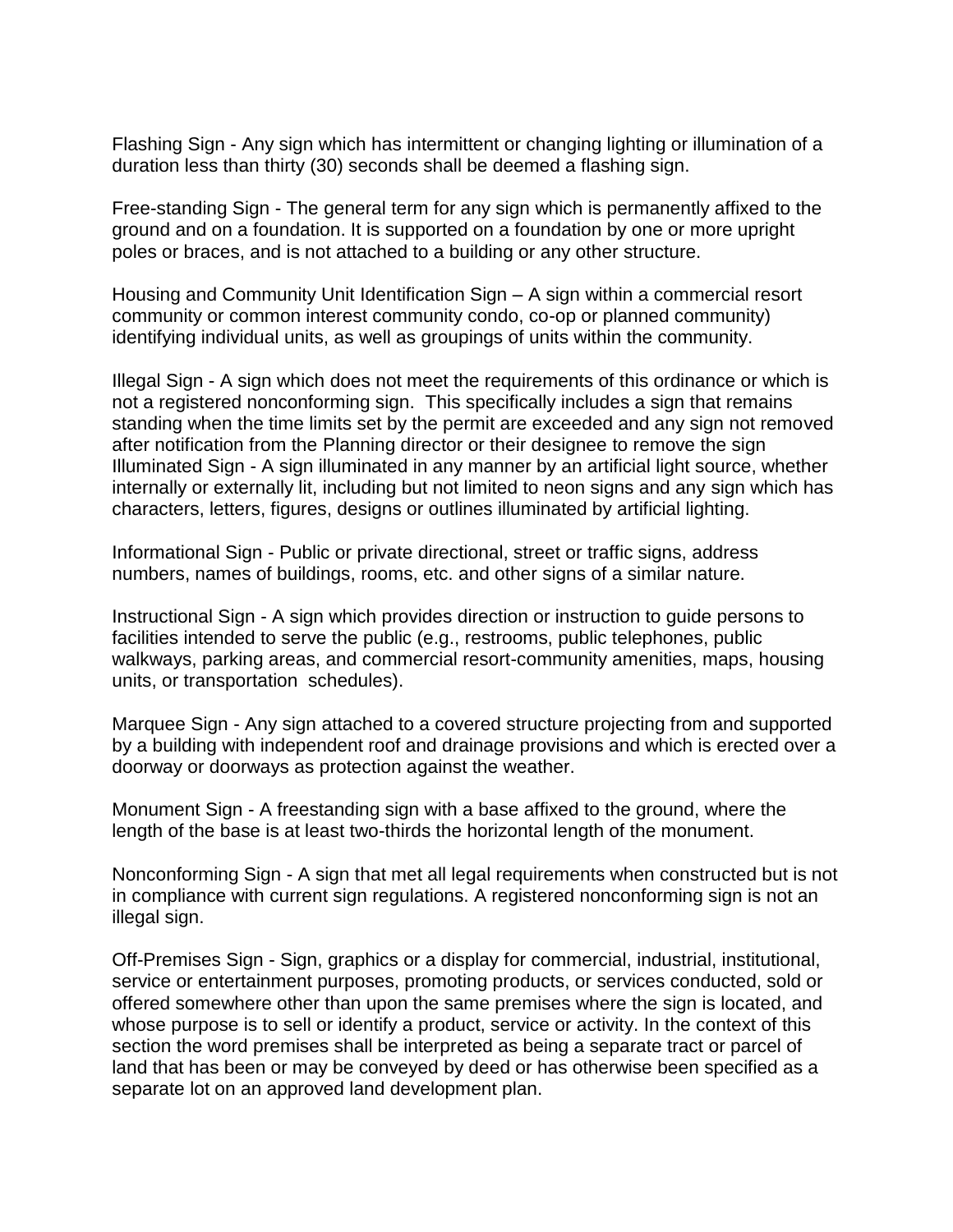On-Premises Sign - Sign, graphics or a display for commercial, industrial, institutional, service or entertainment purposes, promoting products, uses or services conducted, sold or offered temporary purpose has been served. Included are for sale, lease or rent signs, political signs, service signs, special-event signs, construction signs, directional signs to special or temporary events and signs of a similar nature.

Wall Sign - A sign painted on, or attached to, a wall or window of a building or other structure and which is mounted parallel to the surface so that only one side is visible to the public.

Warning Sign - A sign containing no advertising material but which warns the public of the existence of danger.

#### **ADMINISTRATION**

The Administrator of this sign Ordinance shall be the Planning director or their designee. The Planning director or their designee shall have the responsibility and authority to administer and enforce all provisions of this Ordinance, other than those provisions with powers specifically reserved to the Board of Zoning Appeals.

#### **PERMIT PROCEDURES**

No sign, except as provided by Section ##(Exempt Signs) and Section ##(Nonconforming Signs) shall be erected, displayed, altered, relocated, or replaced until the municipality issues a sign permit.

Permit Application - Applications for sign permits shall be submitted on forms provided by the County, completed as required; at a minimum, they shall have attached the following information, in either written or graphic form.

Location of the sign on the premises in relation to lot lines, buildings, sidewalks, streets, public rights-of-way and street intersections within three hundred (300) feet of the proposed sign.

Type of sign (e.g., freestanding, pole, monument, wall) and general description of structural design and construction materials.

Drawing(s) of the proposed sign containing specifications indicating height, perimeter, area, dimensions, type of lettering proposed, means of support, method of illumination, and any other significant characteristics.

Any other information requested by the Planning director or their designee in order to carry out the purpose and intent of this Ordinance.

The required sign permit fee as established by resolution of the County Council.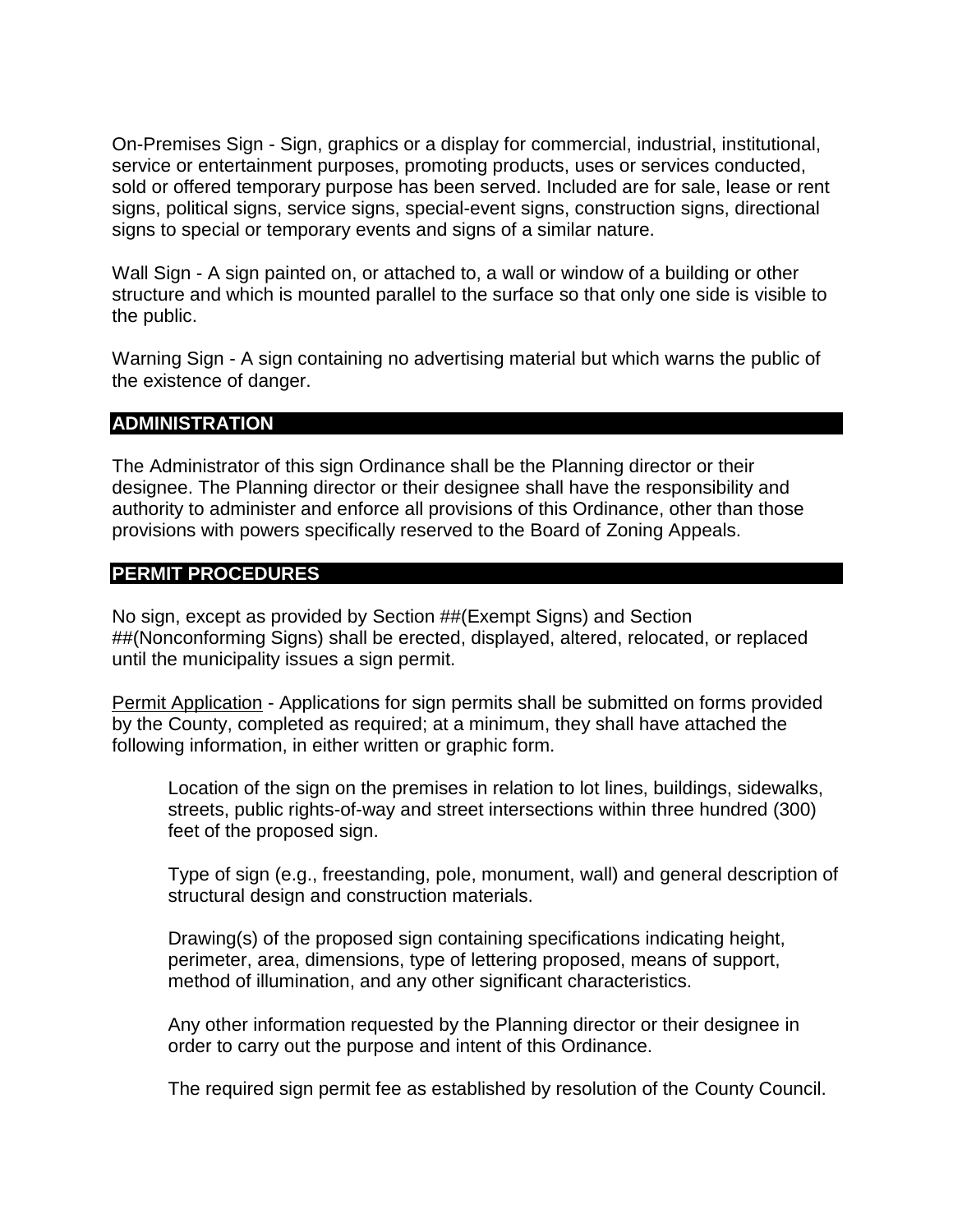Permit fees will cover the cost for administering this Ordinance for compliance with its purpose.

The landscaping plan for any freestanding signs shall be created, as follows. A landscaped island containing shrubs or flowers with a minimum of thirty-two (32) square feet in area and a minimum of one foot in height is required around all off-premises pole and monument signs.

The island shall be formed from materials such as, but not limited to, stone, brick, or landscape timbers. The island shall be maintained to keep it free of weeds, debris and brush.

A sketch of the sign and island shall be submitted with the sign permit application for review and approval by the Planning director or their designee

Permit Review and Action- The Planning director or their designee shall review the sign permit application and issue or deny the permit, in conformance with the following standards.

Official Date. The official date of submission shall be the day the Planning director or their designee determines that the completed application, with all required or necessary data, has been properly prepared and submitted.

Time to Decide. The Planning director or their designee shall determine whether the proposed sign will or will not be in compliance with the requirements of this Ordinance, and shall, within thirty (30) days of the official date of submission, issue or deny the sign permit.

Photograph. When the sign has been completed, the Applicant shall photograph the completed sign and forward the photograph to the Planning director or their designee. The Planning director or their designee shall then inspect the sign.

Inspection for Compliance. The Planning director or their designee, or a designee, shall perform a final inspection after installation of any approved sign. The Planning director or their designee will then complete the County portion of the sign application and forward the completed application form to the Applicant. The final dimensions of the sign will be noted by the Planning director or their designee, either on the back of the photograph of the sign or at any other appropriate place, which information shall be filed at the County offices along with the completed application.

Discrepancies. Any discrepancies between any sign as approved and the sign as constructed shall be identified in writing by the Planning director or their designee and may result in the halt of construction and correction of the discrepancy. If the discrepancy is not corrected within twenty (20) days after written notice, the sign may be ordered removed by the Planning director or their designee.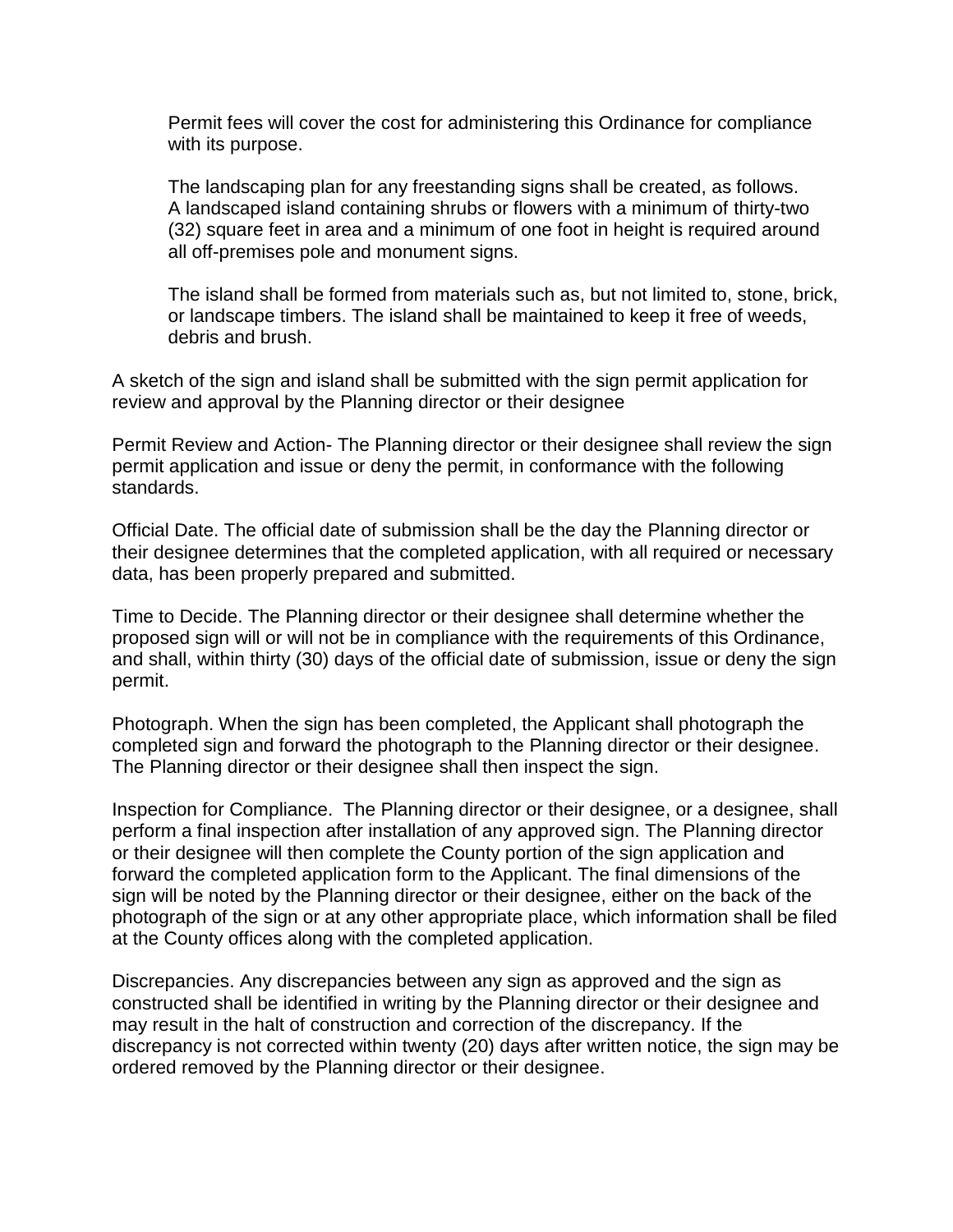Complaints. The Planning director or their designee shall investigate any complaints of violations of these regulations and may revoke any permit if there is any violation of these regulations or if there was any misrepresentation of any material fact, in either the sign permit application or the plans.

#### Revocation of Permit.

All rights and privileges acquired under the provisions of this Ordinance are mere licenses and, as such, are revocable for cause by the County. All permits issued pursuant to this Ordinance are hereby subject to this provision. See Section ###. Registration of Signs. All signs must be registered with the County. Signs that are nonconforming under this Ordinance may continue to be displayed, replaced or altered to conform to this Ordinance. All signs erected after the effective date of this ordinance must comply with it. Appropriate notice will be provided to all existing sign owners upon the adoption of this Ordinance.

#### Violations.

Any sign which has not been certified and registered as nonconforming or that has not received a permit from the Planning director or their designee within one (1) year of the effective date of this Ordinance shall be deemed to be in violation of these regulations and shall be ordered removed by the Planning director or their designee with the costs of removal to be at the expense of the sign owner or the land owner.

#### Expiration of Sign Permit

If the sign authorized by any sign permit has not been erected or completed within one hundred twenty (120) days from the date of issuance of that permit, the sign permit shall be deemed expired.An expired sign permit may be renewed within thirty (30) days from the expiration date for good cause shown.

#### Revocation of A Sign Permit

The Planning director or their designee shall revoke any sign permit if the sign, whether new or pre-existing, is moved or otherwise altered, either intentionally or by natural forces, in a manner which causes the sign not to be in conformity with this Ordinance. Signs must be properly maintained, properly painted wiring, loose fastenings, being in an unsafe condition or detrimental to public health, safety or general welfare. In the event of a violation of any of the foregoing provisions, the Planning director or their designee shall give written notice specifying the violation to the current owner of the sign and the current owner of the land upon which the sign is erected to conform or to remove the sign. The sign shall be made to conform to the permit requirements within thirty (30) days from the date of the notice, or, the Planning director or their designee shall revoke the sign permit and the subject sign shall be removed by the owner of the sign or the owner of the premises.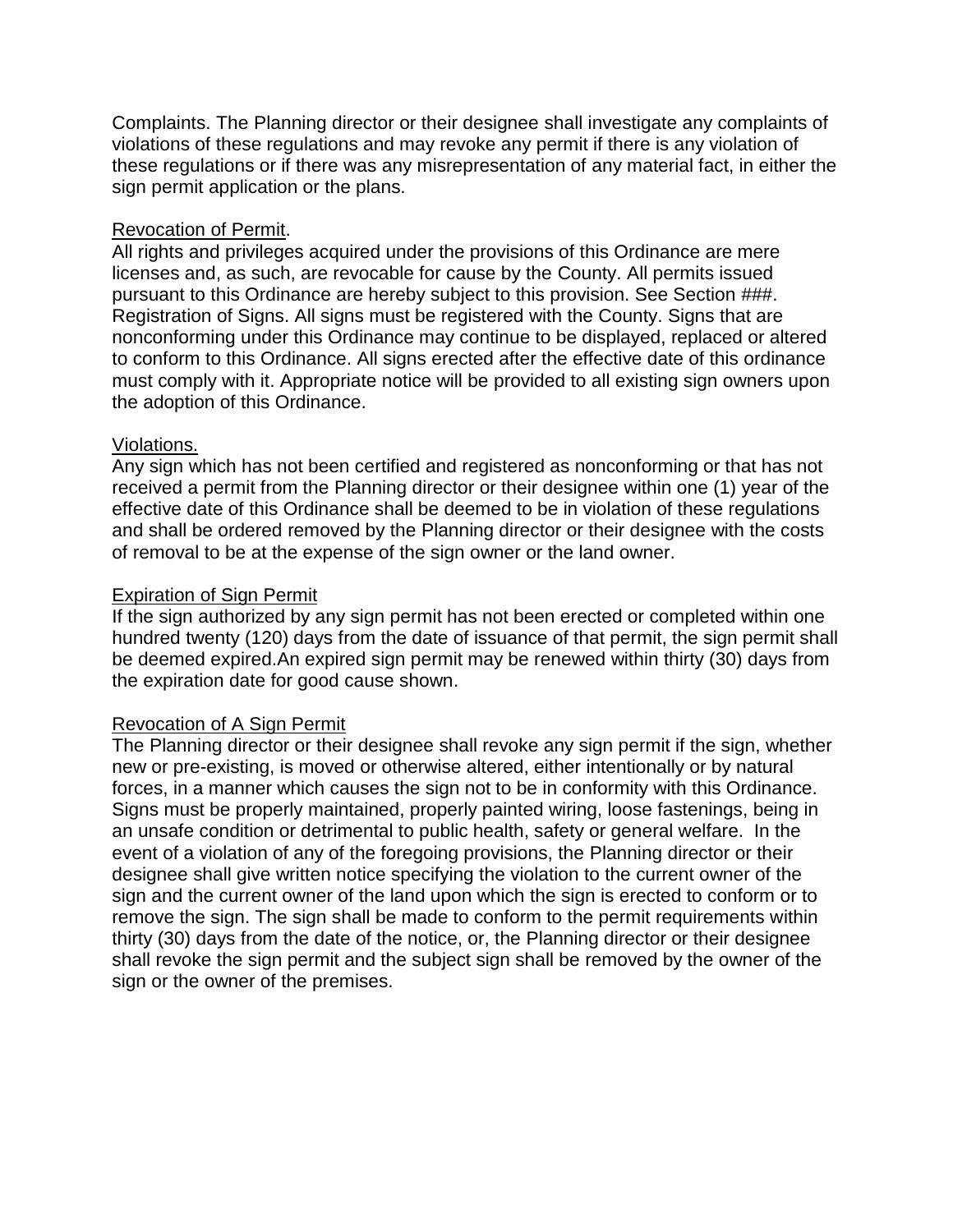#### Removal of the Violating Sign

After issuing an enforcement notice the Planning director or their designee shall have the power to, and may remove, cause to be removed, or order the removal of signs that are in violation of this Ordinance. The Planning director or their designee has the option of waiving the removal of a sign if the Business is for sale. The removal will be completed at the expense of the owner of the sign or the owner of the premises, or both. Removal shall take place in the following instances.

When any sign constructed after the adoption of this Ordinance or any amendment to it is not in conformance with the provisions of this Ordinance.

If the Planning director or their designee finds a sign which presents immediate peril to persons or property, the sign shall be removed.

When any sign, whether existing on, or erected on or after the effective date of this Ordinance, is declared obsolete for any of the following reasons:

Any directional or off-premises sign which refers or pertains to a business or facility, the affairs of which are discontinued for a period of six (6) months or more.

Any sign which pertains to a time, event or purpose which no longer exists or applies.

On premises signs for any businesses or facilities which have been vacant, unoccupied or not actively being offered for sale for a period of six (6) months or more.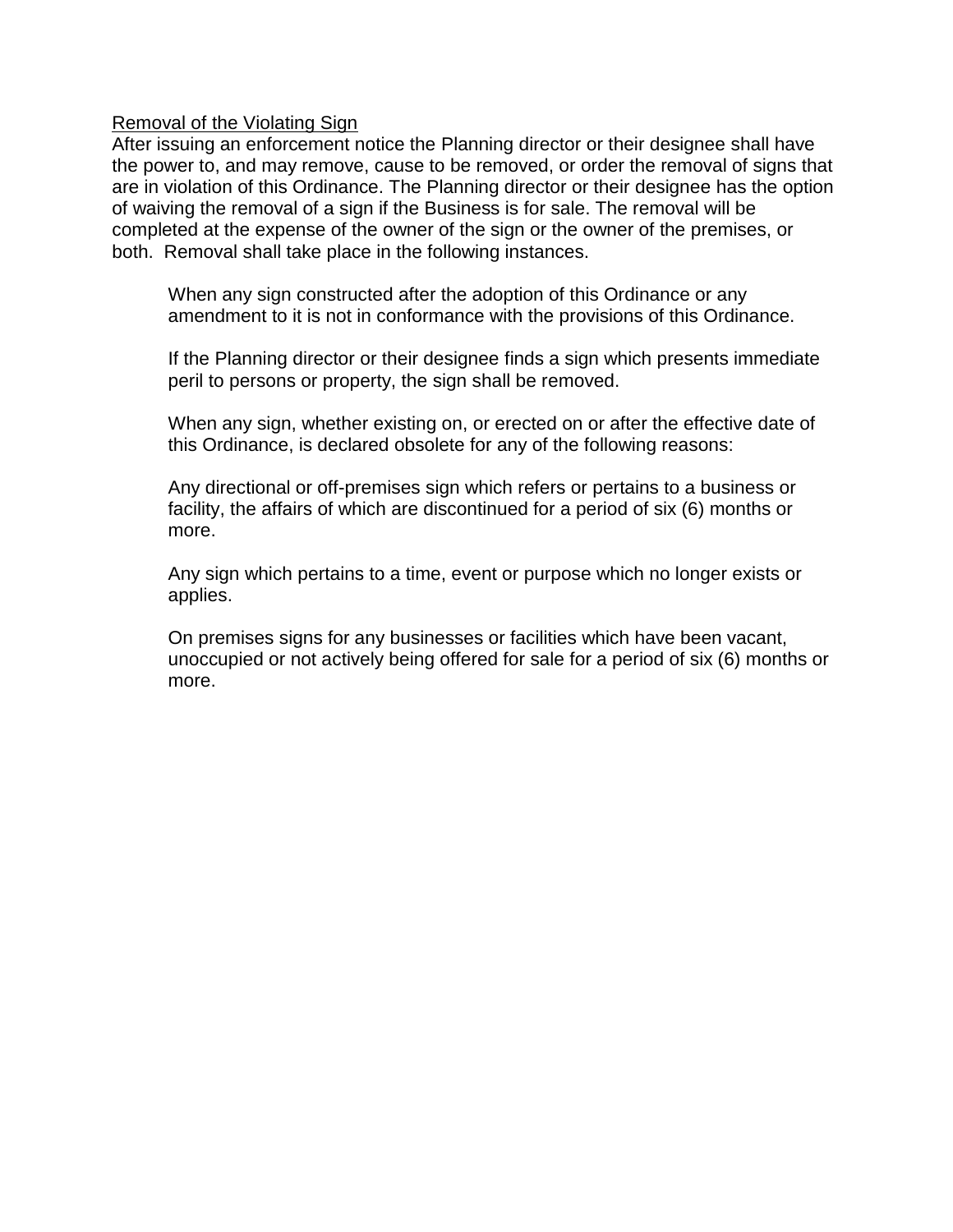#### EXEMPT SIGNS

Sign permits shall not be required for the following.

Name and Address – Up to two signs indicating address, number and/or name of occupants of the premises, that do not exceed two (2) square feet in area per side, and do not include any commercial advertising or other identification.

Decals - Decals affixed to windows or door glass panels, such as those indicating membership in a business group or identifying credit cards accepted at the establishment.

Flags, Emblems and Insignia of Government Agencies, Religious, Charitable, Public or Non-Profit Organizations- These types of signs are exempt from permit requirements but are subject to the following requirements.

No single flag that is flown shall exceed forty (40) square feet in area and no single parcel shall fly more than three (3) flags.

If the total area of flags exceeds seventy two (72) square feet, the excess area shall be included in the on-premises, free- standing sign area calculations (See Section ##) for the parcel.

Flagpoles shall not exceed twenty (20) feet in height.

Wall-mounted flags, emblems, insignias or logos shall be limited to one per parcel and shall not exceed forty (40) square feet in area.

Private Drive Signs - On-premises private drive signs are limited to one per driveway entrance, not exceeding two (2) square feet in area, with language limited to the words "private drive" and the addresses of any residences using the private driveway.

Public Signs - Signs erected by government agencies or utilities, including traffic, utility, safety, railroad crossing and identification signs for public facilities and any signs erected by the County.

Security and Warning Signs - On-premises signs regulating the use of the premises, such as "no trespassing", "no hunting" and "no soliciting" signs that do not exceed one (1) sign two (2) square feet in area in residential areas and one (1) sign five (5) square feet in area in commercial and industrial zones. These limitations shall not apply to the posting of conventional "no trespassing" signs in accordance with state law

Temporary Real Estate Signs - Display of these signs shall be limited to one (1) per property and six (6) square feet in area in residential zones and thirty two (32) square feet in all other zones. These signs shall be removed within thirty (30) days of settlement or lease of the property.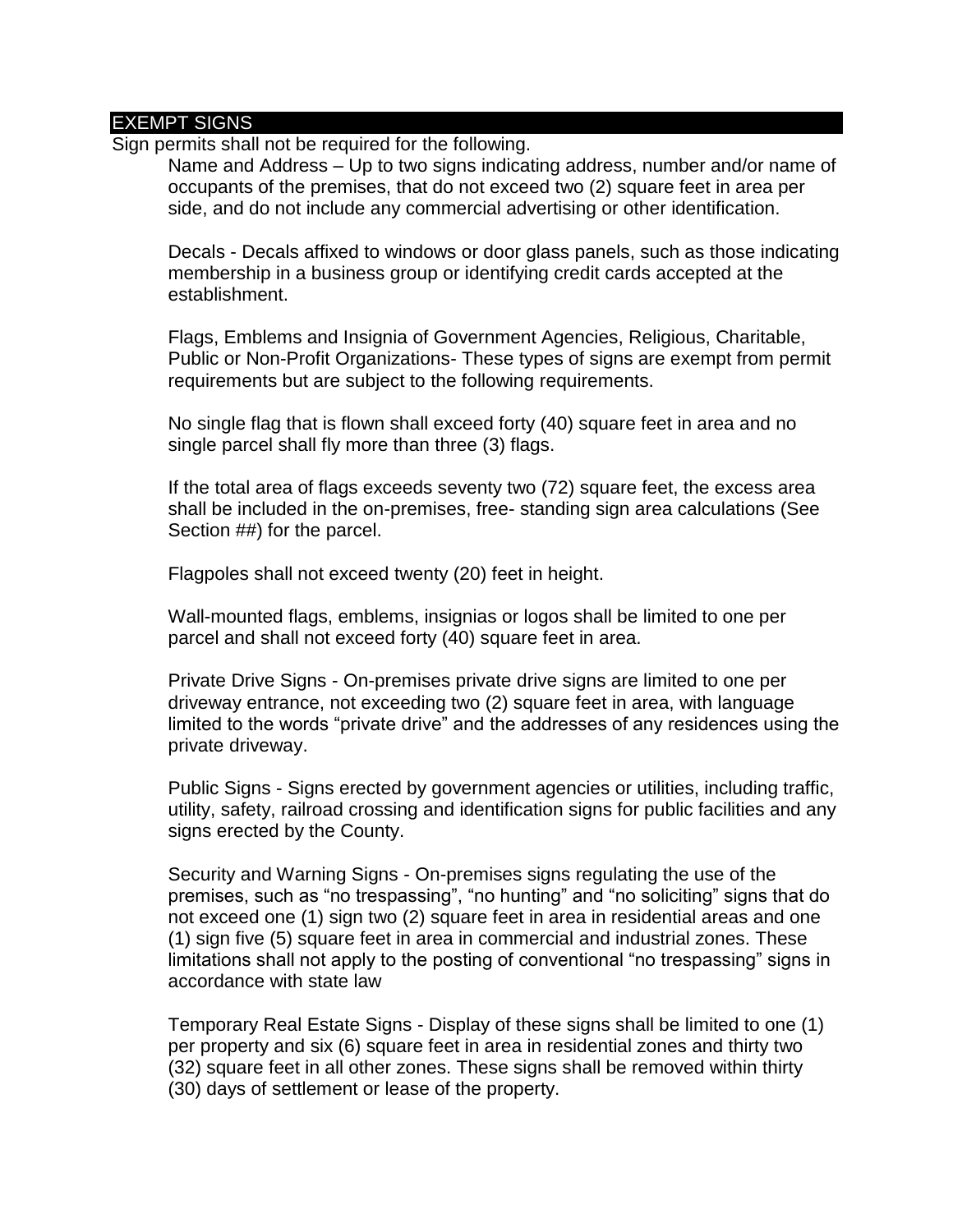Garage or Yard Sale Signs - Signs advertising garage sales or yard sales are permitted, provided that no sign shall exceed four (4) square feet in area and is not erected more than 4 days prior to the event. One (1) yard sale sign shall be allowed on premises. All signs shall be removed one (1) day after the close of the garage or yard sale.

#### PROHIBITED SIGNS

The following signs are expressly prohibited, unless otherwise stated in these regulations.

Animated and Moving Signs - A sign or other display with either kinetic or illusionary motion powered by natural, manual, mechanical, electrical or other means, including but not limited to flags having commercial messages, and all pennants, banners, streamers, propellers, and discs, as well as flashing signs, signs with illuminated elements that are used to simulate the impression of motion, and searchlights.

Flashing and Message Signs - Any signs that include lights or messages which change flash, blink or turn on and off intermittently, but specifically excluding time and temperature signs which display no other text or images.

Glaring Signs - Signs with light sources or which reflect brightness in a manner which constitutes a hazard or nuisance. This includes signs with fluorescent text, graphics or background, as well as holographic signs.

Obstructive Signs - A sign or other advertising devise erected or maintained at any road intersection in a manner as to obstruct free and clear vision of the intersection.

Inflatable Signs and Other Objects - Signs and other objects which are inflated, including, but not limited to, balloons. One bouquet of balloons shall be allowed on premises that sell balloons. Balloons shall also be permitted in temporary situations or on special occasions at a residence.

Posters and Handbills - Any signs affixed to any structures, trees or other natural vegetation, rocks or poles.

Roof Signs - Roof signs are on-premises signs and shall conform to Section ## and all other sections of the Zoning Ordinance.

With the exception of gambrel, mansard, and hip-on-gable roof signs, roof sign height shall not exceed twenty-five percent (25%) of the vertical height from the roof eave to the highest roof ridge.

The height of roof signs on gambrel, mansard, and hip-on-gable roofs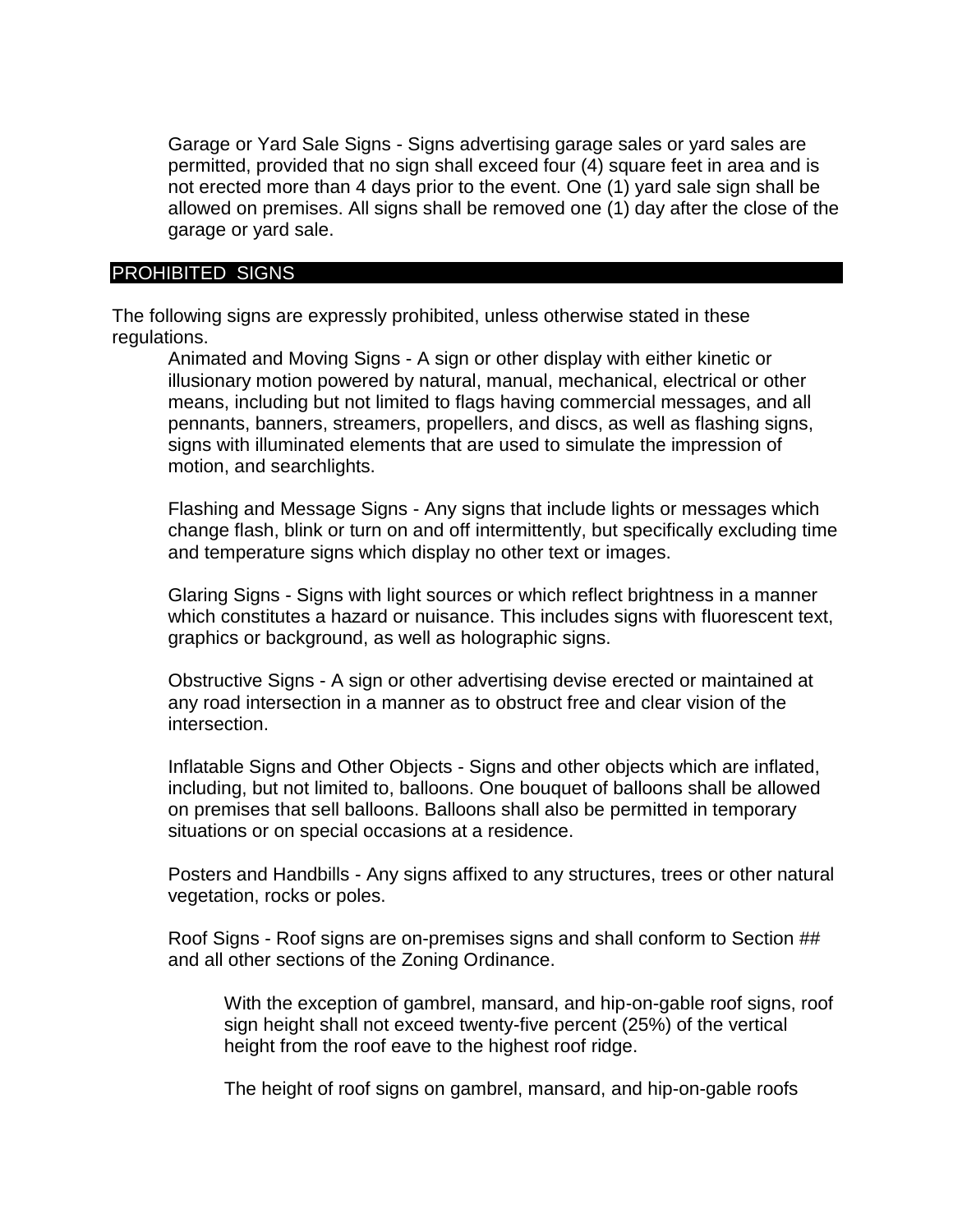shall not exceed twenty five percent (25%)of the vertical height from the roof eave to the lower roof ridge.

Cross-hipped roofs may contain only one sign on the roof area that is parallel and facing the street.

Roof signs are prohibited on flat roofs with eaves and on flat roofs with parapets.

All roof signs shall be affixed to the roof of a structure. The supporting design should be structurally sound as determined by the Planning director or their designee and the County engineer.

Simulated Traffic Signs and Obstructions - Any sign which may be confused with, or obstruct the view of, any authorized traffic sign or signal, obstruct the sightdistance triangle at any road intersection or extend into the public right-of-way.

Strings of Light - Any devices including lights that outline property lines, sales areas or any portion of a structure and are intended to advertise or draw attention to a business or commercial activity, except as follows.

Lights used temporarily as holiday decorations.

Lights or other devices used on a temporary basis on parcels on which carnivals, fairs or other similar temporary activities are held.

Vehicle Signs - Any sign displayed on a parked trailer or other vehicle where the primary purpose of the vehicle is to advertise a product, service business, or other activity. This regulation shall permit the use of business logos, identification or advertising on vehicles primarily and actively used for business purposes.

A-frame/ Wheeled Signs – Any portable "A" frame or similar portable sign is prohibited except on a temporary basis not to exceed 72 consecutive hours not more than once per year.

Multiple Signs - Multiple signs, logos or insignia on a canopy or canopies attached to a building or other structure are prohibited.

Signs Adversely Affecting Safety. Signs which prevent free ingress or egress from any door, window, fire escape, or that prevent free access from one part of the roof to any other part. No sign of any kind shall be attached to a stand-pipe or fire escape. Open flames used to attract public attention to a place of business or to an advertising sign shall not be permitted.

Sign Emissions- No sign which emits smoke, visible vapors, particles, sound or odor shall be permitted.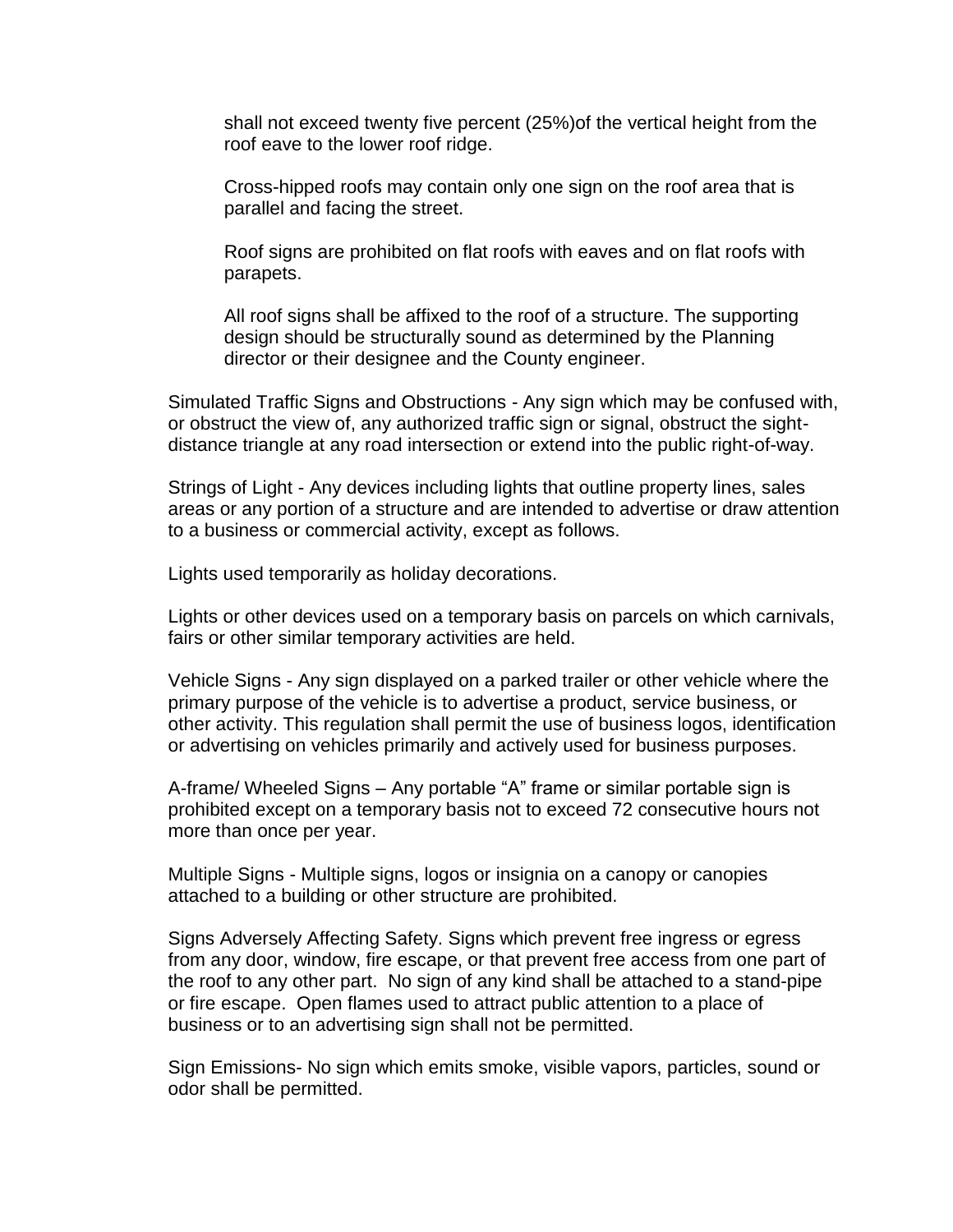Mirrors- No mirror device shall be used as part of a sign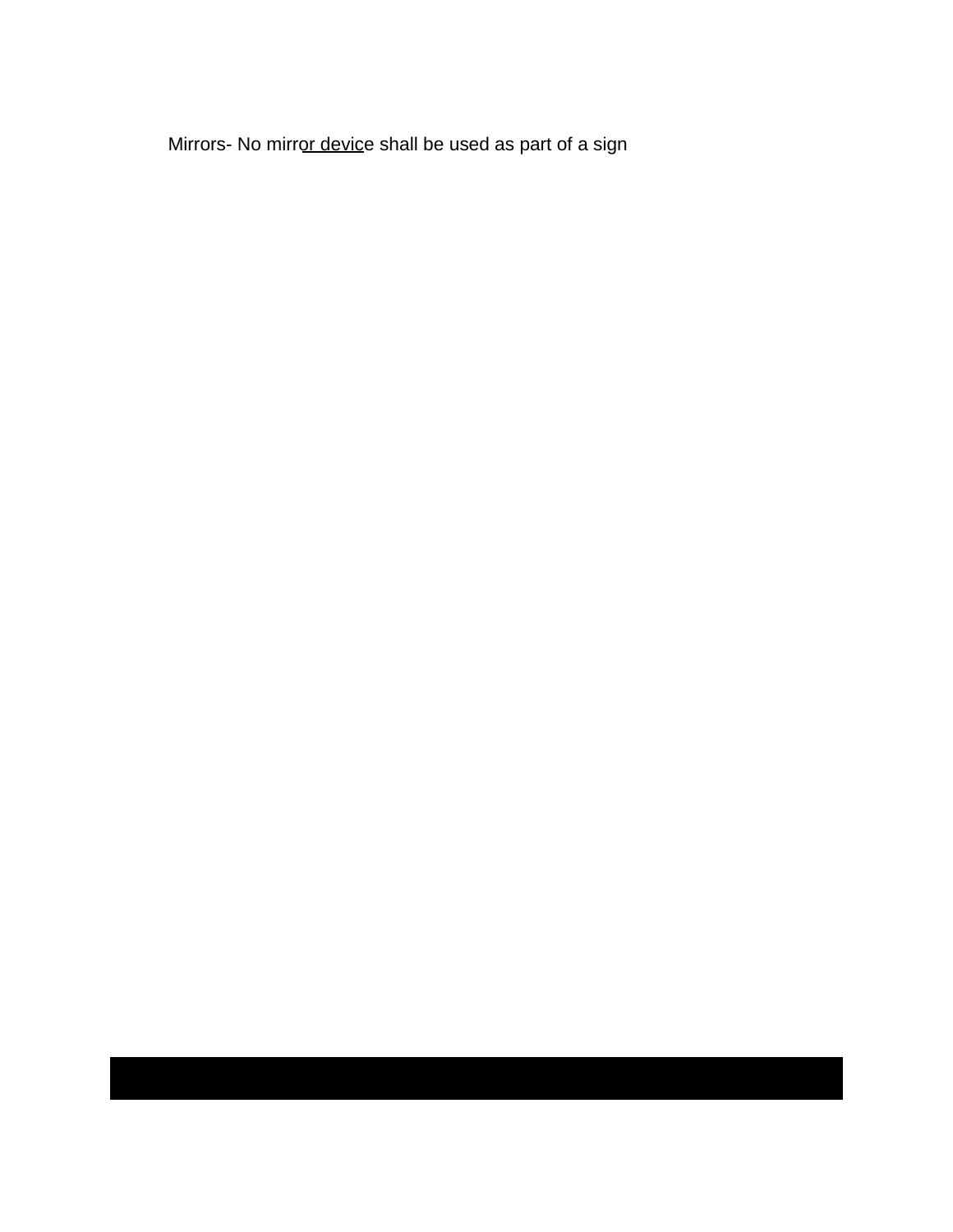#### GENERAL STANDARDS AND CRITERIA FOR SIGNS

The regulations in this section specify the area and heights of signs that are allowed within Oconee County and which require a permit.

Determination of Gross Sign Area - The area of a sign shall include all lettering, wording and accompanying designs and symbols together with the background, whether open or enclosed, on which they are displayed but not including any supporting framework and bracing which are incidental to the display.

Where the sign consists of individual letters or symbols attached to or painted on a surface, building wall or window, the area shall be considered to be that of the single smallest rectangle or other regular geometric shape which encompasses all of the letters and symbols, including the sign background and frame.

In computing square-foot area of a double-faced sign, only one side shall be considered, provided both faces are identical in size, otherwise the larger side shall be considered. If the interior angle formed by the faces of the multi-faced sign is greater than forty- five (45) degrees, then all sides of the sign shall be considered in calculating the sign area.

Determination of Sign Height - The height of all signs shall be determined as follows:

The height of a sign erected within thirty (30) feet of a road right- of-way line shall be measured from the grade level of the nearest edge of the travel way of the adjacent road to the top of the sign or sign structure.

The height of all signs erected beyond thirty (30) feet from a road right-of-way line shall be the measured from the natural grade level immediately adjacent to where the sign is erected to the top of the sign or sign structure.

#### GENERAL REQUIREMENTS

All signs erected within each municipality and along Scenic Byways shall conform to the applicable building codes and to the following general requirements.

Sign Materials and Construction - All signs shall be constructed of durable materials, designed to withstand expected wind pressures and erected so as not to sustain damage and deterioration from the elements. No sign shall contain iridescent or "day-glo" paint.

Maintenance - Every sign, including those specifically exempt from permit and permit fees, shall be maintained in good repair and in a safe, clean and attractive condition.

Design - No sign or part of a sign shall contain or consist of banners, posters,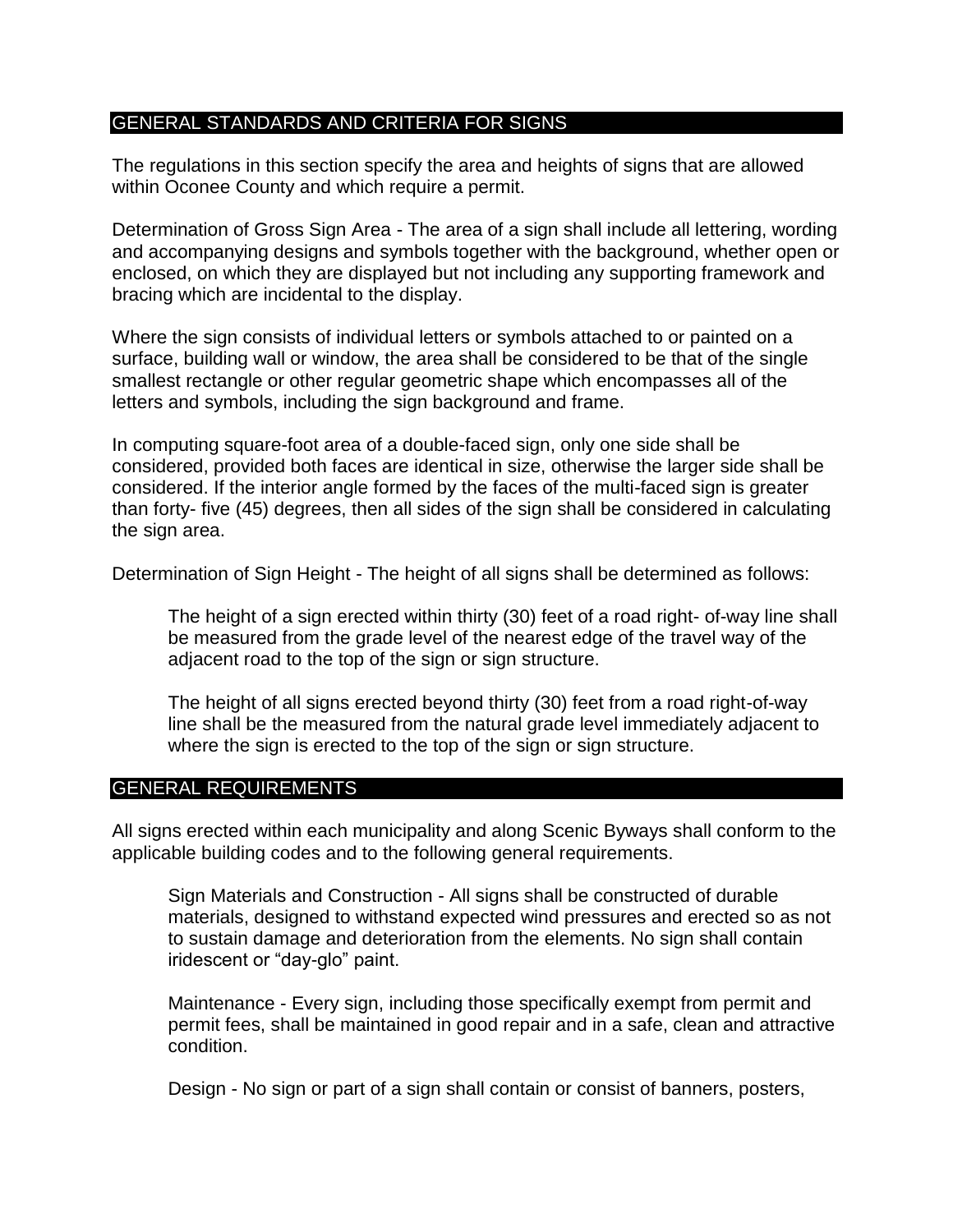pennants, ribbons, streamers, spinners or other similar moving, fluttering or revolving devices. None of these devices, nor any strings of lights, shall be used for the purpose of advertising or getting attention when not part of a sign, except as follows.

In the case of a grand opening or similar event, banners, posters, pennants, ribbons, streamers, spinners or other similar moving, fluttering or revolving devices may be used for a period of seven (7) consecutive days upon application for a special sign permit.

All temporary (7 consecutive days) signs shall be affixed at all four corners or attached to a stable, flat, surface. Temporary signs affixed to buildings shall be considered temporary wall signs and shall conform to the requirements in Subsection 2.1200.

Banners spanning municipal roadways are prohibited. Banners spanning state roadways require permission from the South Carolina Department of Transportation and issuance of a highway occupancy permit.

Sign Illumination - Illuminated signs or sign lighting devices shall employ only lights emitting a light of constant intensity (See also subsection ##) and no sign shall be illuminated by or contain flashing, intermittent rotating or moving light or lights. No sign or lighting device shall be placed or directed to permit the beams and illumination to be directed or beamed upon a public road, highway, sidewalk or adjacent premises so as to cause a traffic hazard or nuisance.

Street Rights-of-Way - No sign or advertising device, including projecting signs, shall be located in or project over any road right-of- way nor be located within the clear sight triangle of any intersection. Exceptions include public signs or signs erected by a governmental agency.

Limitation on Number of Signs- Any business shall be limited to two on-premises exterior signs advertising that business, to include free- standing and signs attached to a building (excluding window decals and on- premises directional signage).

#### ON-PREMISES SIGNS

On-premises signs include signs, graphics and displays for commercial, industrial, institutional, service or entertainment purposes, products, uses or services conducted, sold or offered on the same premises where the sign is located. These signs are allowed only in commercial and industrial zoning districts and are subject to the following.

Number of Signs Allowed Per Lot - The number of freestanding signs or displays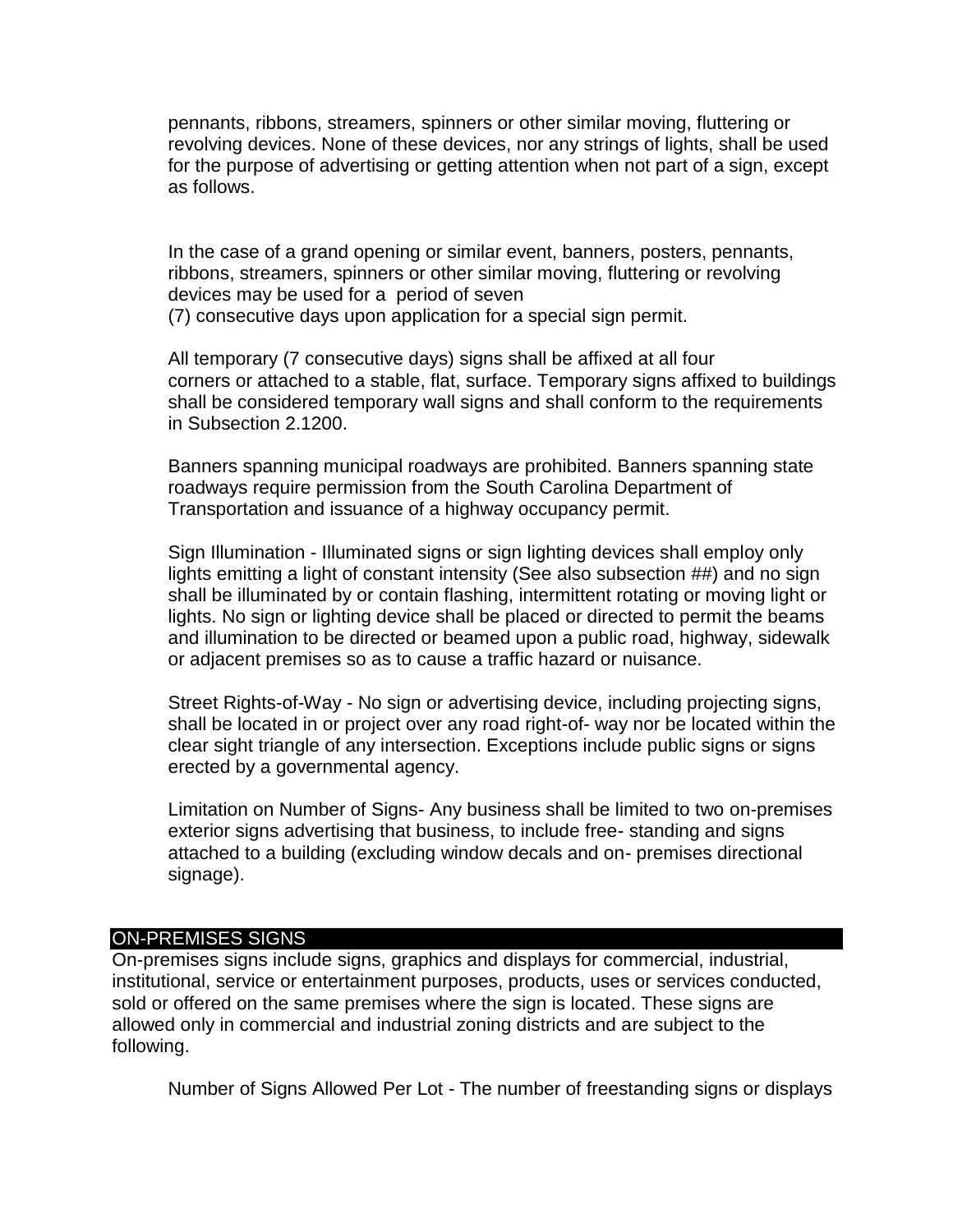allowed per lot or parcel of commercial property shall be as follows.

For lots having up to one hundred (100) linear feet of frontage on any public or private street, one (1) sign not exceeding one square foot in area for every two (2) linear feet of lot frontage, up to a maximum of twenty five (25) square feet in area.

For lots having one hundred (100) to two hundred fifty (250) linear feet of frontage on any public or private street, one (1) sign not exceeding fifty (50) square feet in area.

For lots having two hundred fifty (250) to five hundred (500) linear feet of frontage on any public or privatestreet:

Two (2) signs not exceeding fifty (50) square feet in area each and having at least two hundred fifty (250) feet between signs; or

One (1) sign not exceeding fifty (50) square feet in area.

Limitation on Number of Signs- Any business shall be limited to two on-premises exterior signs advertising that business to include free-standing signs and signs attached to a building (excluding window decals and on premises directional signage).

Sign Location - All freestanding signs or displays shall be erected at least ten (10) feet from any property line or right-of-way, and shall be located outside all clear site triangles or a minimum of ten (10) feet from the edge of the travelway, whichever is the greater distance.

Sign Separation - No freestanding on-premises sign shall be erected within two hundred fifty (250) feet of any other freestanding on- premises sign.

Sign Location on Premises - No freestanding on-premises sign shall be erected within seventy-five (75) feet of any residences.

Sign Height - No portion of any freestanding on-premises sign or display shall be more than twenty (20) feet above the highest elevation of the natural grade immediately adjacent to the sign.

Sight Hindrance - No freestanding sign or display shall be erected so as to block or obstruct the sight line of automobiles exiting from the premises.

Special Exception - Any freestanding signs over fifty (50) square feet in area will be allowed only upon the granting of a special exception by the Board of Zoning Appeals based on the criteria in this Ordinance.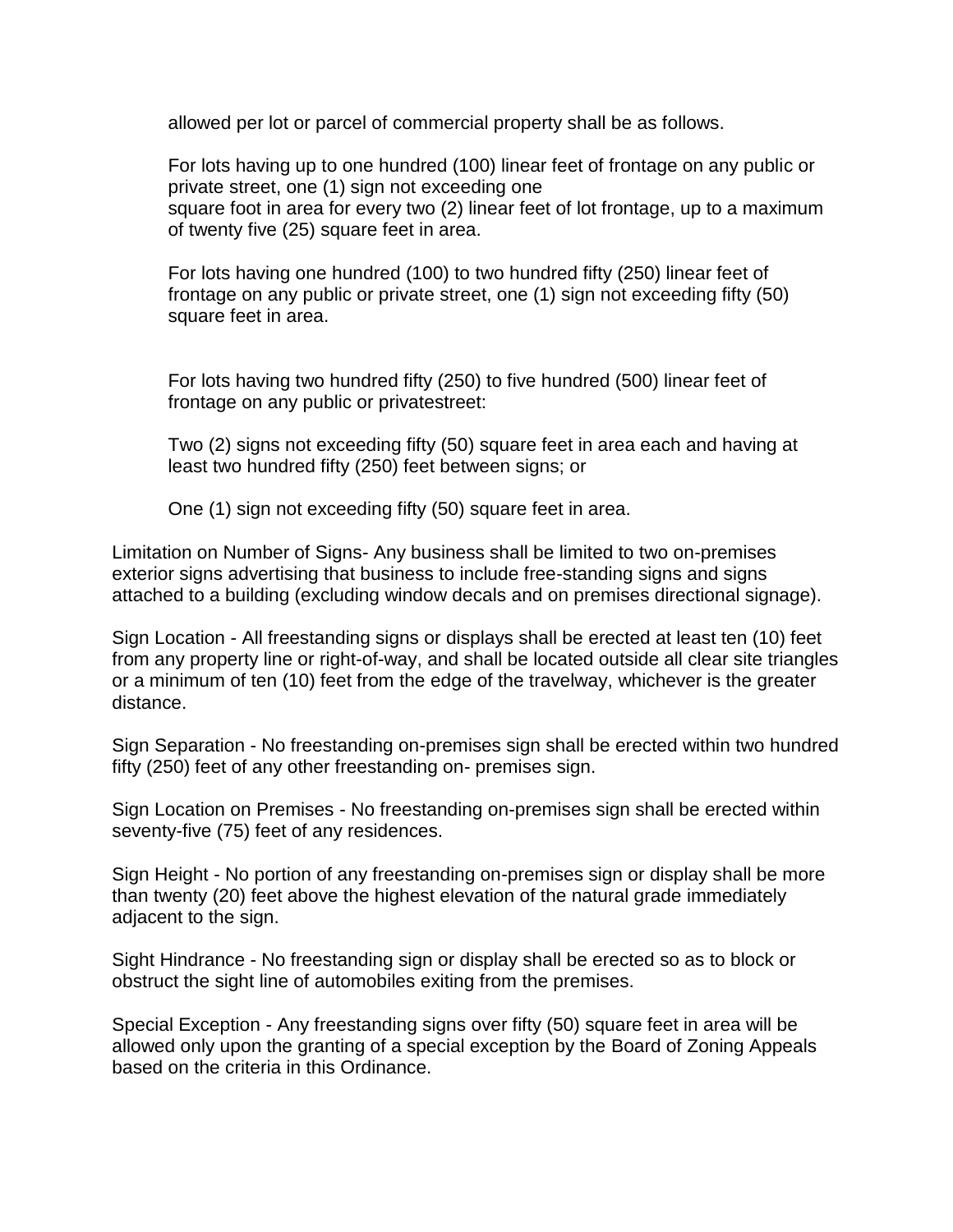Landscaping. A landscaped island containing shrubs or flowers with a minimum of thirty two (32) square feet in area and a minimum of one foot in height is required around all on-premises pole and monument signs. The island shall be formed from materials such as, but not limited to, stone, brick or landscape timbers. The area of the island shall be maintained to keep it free of weeds, debris and brush. A sketch of the sign and island shall be submitted with the zoning permit application for review and approval by the Administrator.

#### INDIVIDUAL SIGN REQUIREMENTS

The following signs are permitted in all districts. Signs erected within each municipality and along scenic byways shall conform to the following individual requirements, as well as the general requirements stated in this Ordinance.

**Pole Signs** - Pole signs shall be allowed as Freestanding signs subject to the following.

The permitted area of a pole sign shall be one (1) square foot per five (5) linear feet of lot frontage on which the sign or signs are to be erected, up to a maximum of five (5) square feet in area.

The top of a pole sign shall not exceed fifteen (15) feet in height and the base of the sign face shall be at least seven (7) feet above the ground.

**Monument Signs** - Monument signs shall be allowed as freestanding signs.

The permitted area of a monument sign shall be one square foot per five linear feet of lot frontage on which the sign or signs are to be erected, up to a maximum of thirty two square feet.

The height of a monument sign shall not exceed sixteen feet

#### **Wall/Window or Marquee signs**

Permitted area 1square foot:5 linear feet of building façade not to exceed 32 square feet All wall signs shall be installed flush with the building and not project more than 24".

**Projecting Signs** - Projecting signs and displays attached to individual buildings or units shall be allowed in addition to the permitted freestanding signs and displays, subject to the following

The permitted area of projecting signs shall be one (1) square foot for each five (5) linear feet of building or unit front facade to which it is attached, not to exceed thirty two (32) square feet.

The base of all projecting signs shall be no less than eight (8) feet above the ground.

Projecting signs shall not be located or erected on the roof area of any building, shall be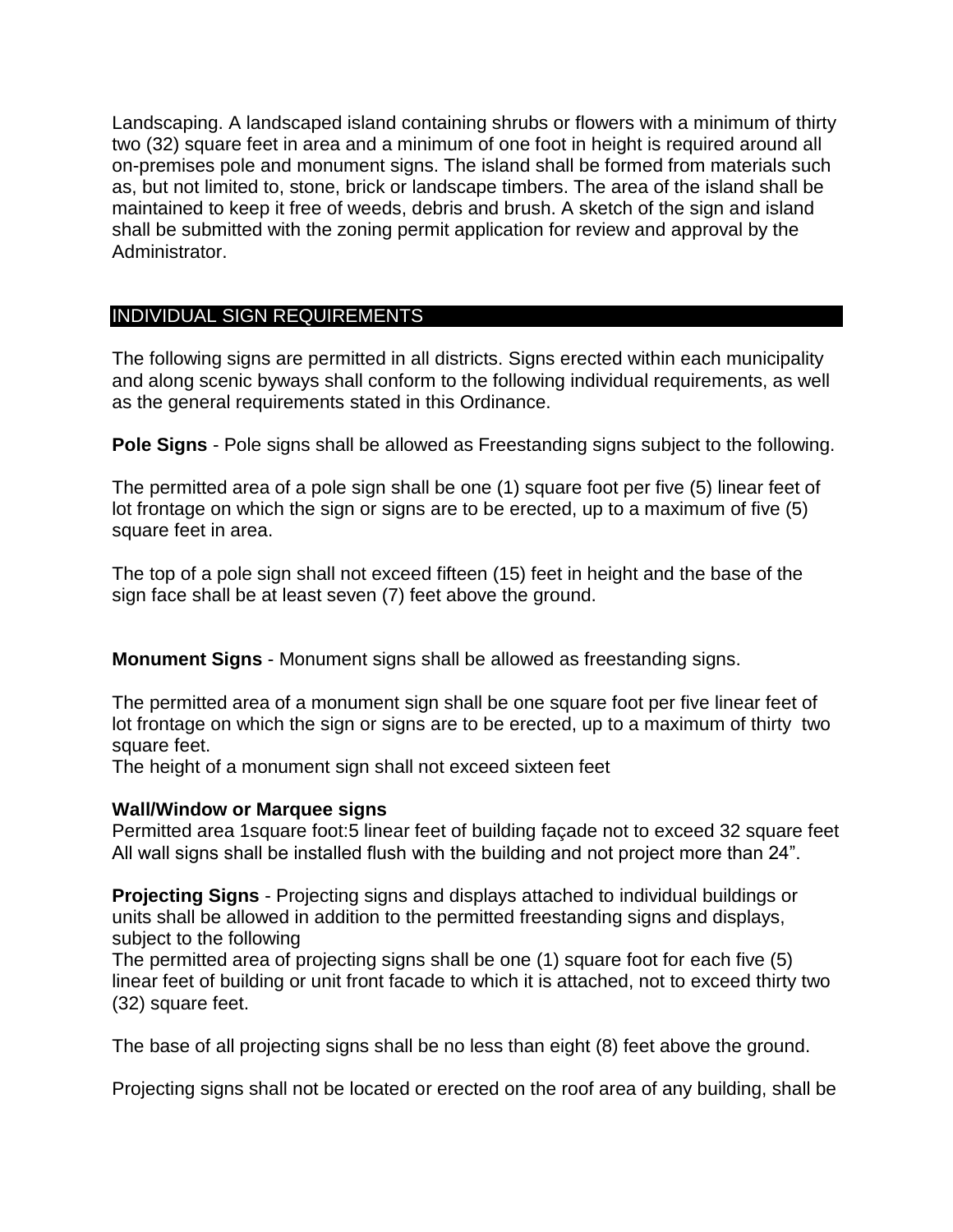located only on the building walls, and may not project above the building roof line or roof ridge.

Projecting signs shall not project from the exterior wall of a building more than four (4) feet.

Projecting signs shall not project into any public or private street right-of-way.

**Awning or Canopy Signs** - Awning or canopy signs and displays attached to individual buildings or units shall be allowed in addition to the permitted freestanding signs and displays, subject to the following.

The permitted area of awning or canopy signs shall be one (1) square foot for each two (2) linear feet of awning or canopy up to a maximum of sixteen (16) square feet.

No awning or canopy sign shall extend above the top of the awning or canopy. Multiple Logos or insignias on an awning or Canopy are prohibited. Artwork - Works of art that do not include any commercial messages or references and conform to Sections (General Standards and criteria for signs) and 1.800 (General Requirements) of these regulations are permitted.

**Directional Signs** - Directional signs giving directional assistance for the convenience of the public, not exceeding four (4) square feet per side in area or located closer than five (5) feet to any property line, are permitted. Directional signs may be internally lit or illuminated by white light only.

If erected along the right-of-way and directing traffic to a facility or activity not located on the property on which the sign is erected, the sign shall:

Be limited in content to the name of the event, distance to the event in miles, and a directional arrow.

Under no circumstances reference any enterprise or activity which is more than eight (8) miles from the sign location.

If clustered, have maximum dimensions of thirty six ( 36) inches by forty-eight (48) inches.

If erected on the same private property on which the facility is located, the sign shall:

Be limited in content to the name of the business or enterprise, directional information and a directional arrow.

Not reference any additional enterprise which is not located on the same premises.

Not exceed eight (8) square feet in area.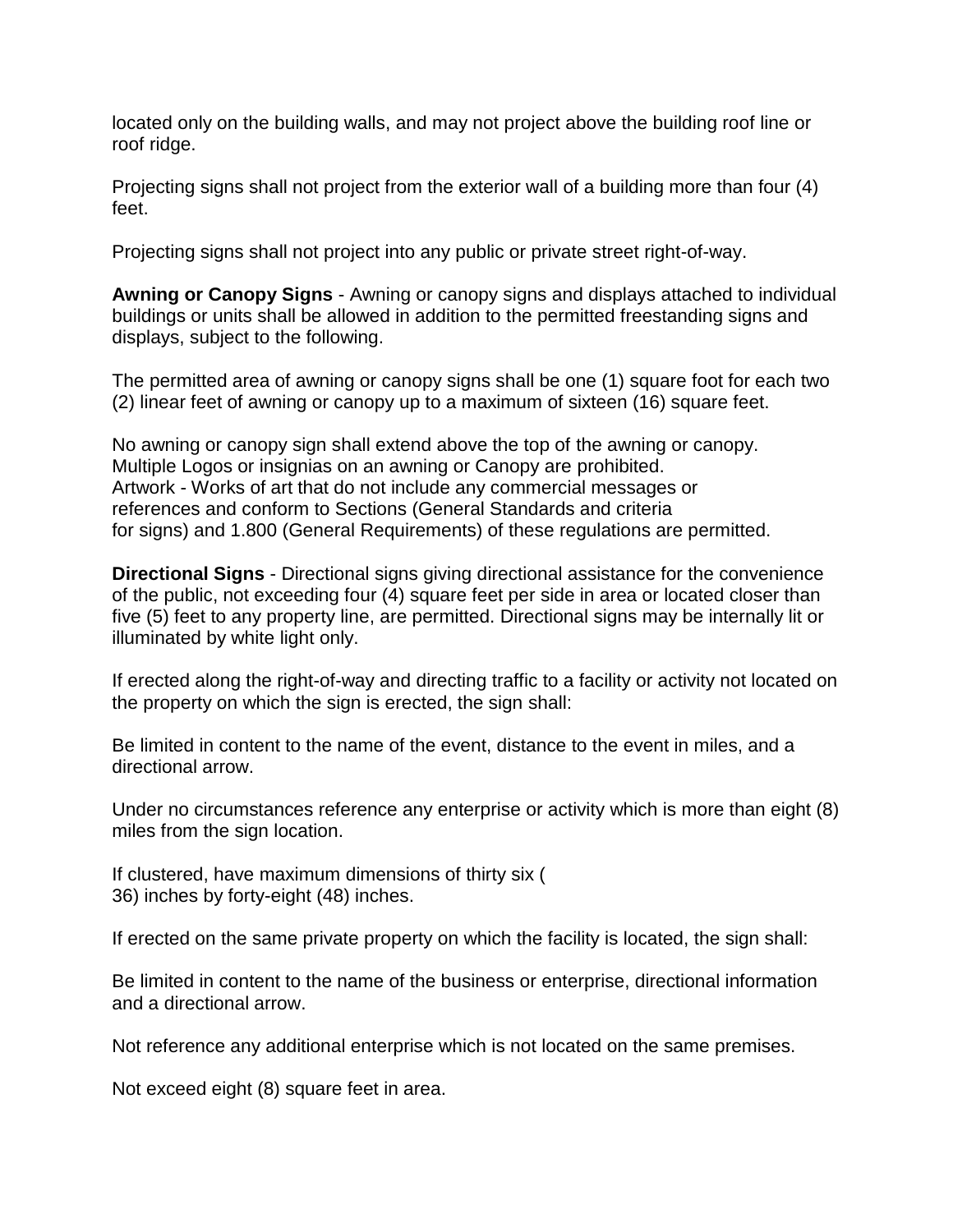**Home-Occupation Signs** - On-premises identification signs for home occupations shall not exceed two signs, two (2) square feet in area per side. Home-occupation signs shall contain only the name of the business and/or business owner.

**Individual Sign Limitation** - One marquee, wall/window, projecting, or awning or canopy sign is permitted on each individual building frontage along a public right of way.

#### TEMPORARY SIGNS

Temporary signs may be erected in all districts only after obtaining a temporary sign permit, which shall cite the length of time the sign may be displayed.

The permit application shall be submitted along with a deposit fee . Temporary signs must be removed within the time period specified in subsections ##.

Upon Applicant certification that the signs have been removed, the deposit shall be returned.

**Special-Event Signs** – On-premises signs announcing special events including, but not limited to, auctions, grand openings, new management, going-out-of-business sales and events by religious, charitable or public service groups.

Any business, individual or organization may display a special- event sign. A maximum of two (2) special-event signs may be displayed for up to seven (7) days prior to a special event.

Signs shall not exceed sixteen (16) square feet in area each and shall be removed immediately following the event.

A special-event sign shall not be used to continuously advertise the same event.

**Seasonal Farm-Products Signs** - Seasonal on-premises signs announcing the availability of seasonal farm products.

The number of signs shall not exceed two (2) and the total area of all signs shall not exceed thirty-two (32) square feet per side, nor shall any sign exceed six (6) feet in height.

Seasonal farm-product signs shall not be erected more than fifteen days in advance of the harvest of the produce in question, and shall be removed within thirty (30) days from the end of harvest.

**Construction Signs** - Construction signs announcing new buildings or projects, erected after the commencement of construction. Each construction site shall be limited to three (3) construction signs not exceeding (20) square feet in area and (8) feet in height which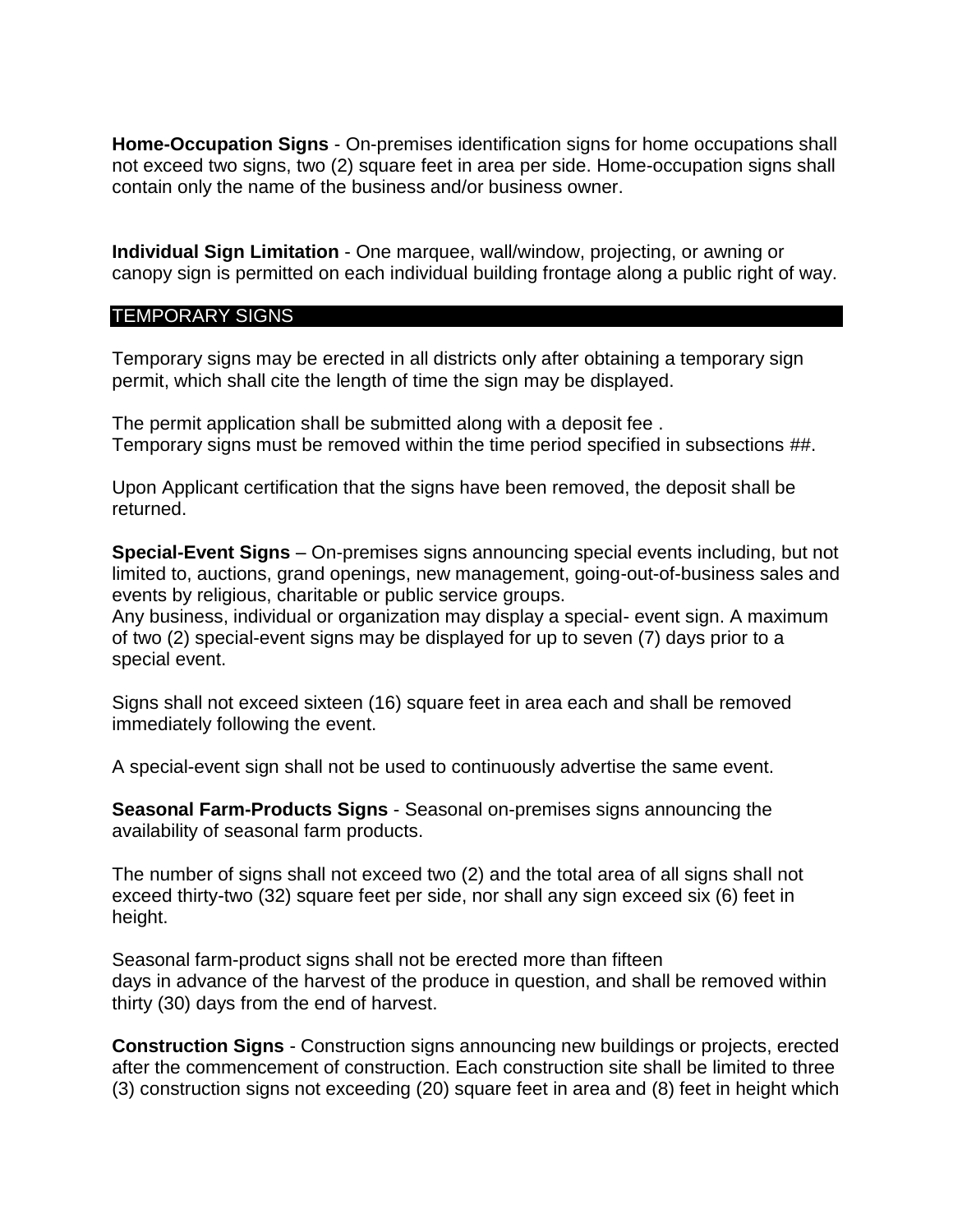shall be removed by the time the permanent, on-premises sign is erected or a certificate of occupancy for the building is issued.

**Political Signs** - Political signs four (4) square feet or larger announcing political candidates seeking office, slates of candidates, political parties, and/or political and public issues appearing on a ballot shall be subject to the following requirements.

No person shall post any sign of any kind whatsoever upon public or private property without permission of the property owner.

Signs shall not be permitted on any utility poles lighting poles or other similar structures.

Political signs shall not be posted more than thirty (30) days in advance of the election to which they pertain and shall be removed within five (5) calendar days following the election for which they were posted.

In all zoning districts, political signs shall not exceed sixteen

square feet per side in area and shall not project higher than ten

(10) feet from the base of the sign or grade of the nearest adjacent roadway, whichever is higher.

Signs advertising an individual candidate shall be placed at least one hundred (100) feet apart.

**Political Yard Signs** - Political signs four (4) square feet or smaller than and announcing political candidates seeking office, slates of candidates, political parties, and/or political and public issues appearing on a ballot shall be subject to the following requirements.

No person shall post any sign of any kind whatsoever upon private property without permission of the property-owner.

Signs shall not be permitted on utility poles, light poles or similar structures.

Political yard signs shall not be posted more than thirty (30) days in advance of the election to which they pertain and shall be removed within five (5) calendar days following the election for which they were posted.

Political yard signs shall not exceed four (4) square feet per side in area and shall not project higher than five (5) feet from the base of the sign or grade of the nearest adjacent roadway, whichever is higher.

**Bus Shelter Signs** - Bus shelters bearing advertising messages are permitted if the bus shelter is a currently designated bus stop, and the location of the shelter is approved and permitted by the appropriate authorities.

Bus shelter signs shall conform to Section 2.1104, Wall Signs. Therefore the permitted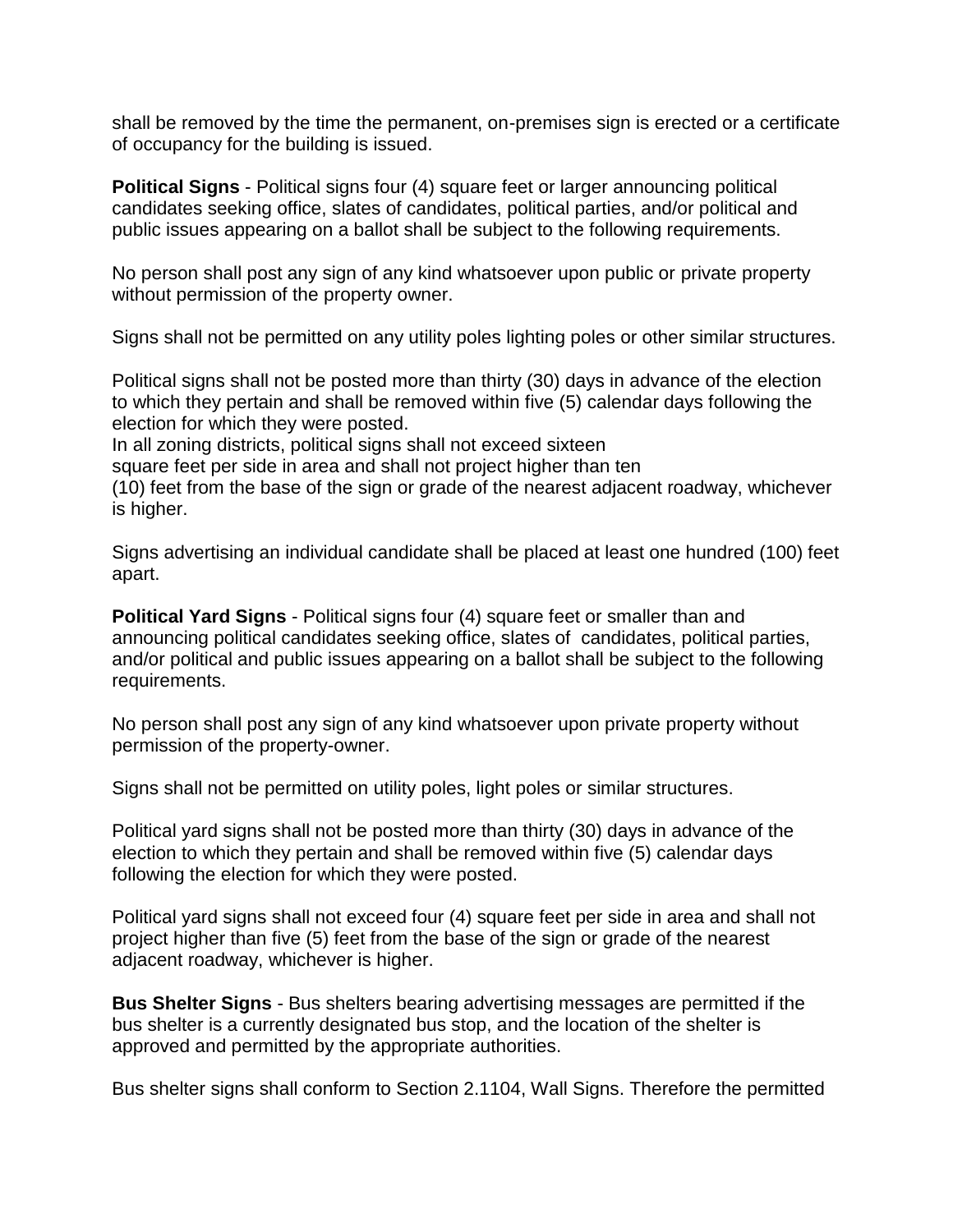area of a bus shelter sign shall be one

square foot for each five (5) linear feet of shelter front facade to which the sign is attached. The sign shall not extend beyond the shelter itself.

Bus shelter sign permits shall be required to be renewed annually and be subject to an annual renewal fee.

#### **PERSONAL SIGNS**

Personal signs such as personal name plates and signs of a similar nature are permitted in all zoning districts subject to the following.

Signs shall not exceed two (2) square feet in area per side.

Signs shall not exceed six (6) feet in height.

Signs shall be limited to one (1) sign per property.

#### **MEMBERSHIP SIGNS**

Signs denoting membership in agricultural associations, cooperatives or indicating specialization in particular breeds of cattle, horses, hogs, etc. or in a particular hybrid or strain of plant are allowed in all zoning districts subject to the following.

Signs shall not exceed eight (8) square feet in area.

Signs shall not exceed six (6) feet in height.

Only one (1) sign is permitted on the premises and shall be located on any road frontage.

#### **GASOLINE STATION SIGNS**

Automobile service and gasoline stations shall comply with all applicable regulations within this section, including the regulations for shopping centers (if applicable), and the following additional regulations.

2.1501 Changeable Fuel Price Signs - Freestanding signs identifying the name of the business may include changeable copy indicating the current price of fuel dispensed on the premises.

2.1502 Company Pole Signs - One pole sign may be erected on the lot of a gasoline service station for the purpose of advertising the brand of gasoline sold at such station.

Sign shall have a maximum height of twenty (20) feet.

Sign shall have a maximum area of twenty-four (24) square feet per side.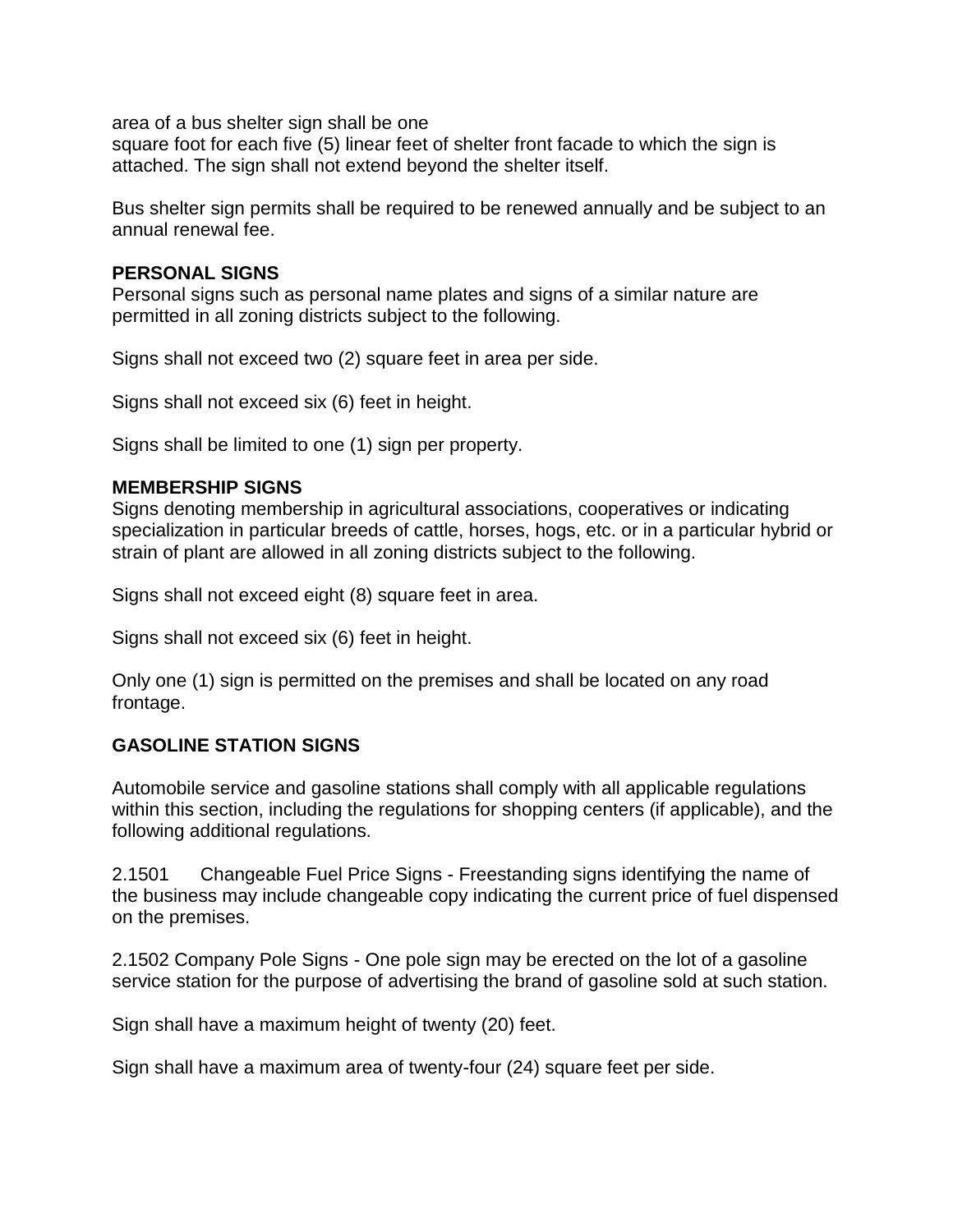#### **CLUB OR CAMP ENTRANCE SIGNS**

One freestanding sign listing the name of and indicating the entrance to a hunting or ishing camp or club, a commercial camp or commercial transient campground shall be allowed at each entrance to such uses, and subject to the following additional requirements:

Signs shall not exceed sixteen (16) square feet in area.

Signs shall not exceed six (6) feet in height.

Signs shall be at least five-hundred (500) feet apart.

#### **SIGN PLAZAS**

Where large numbers of either temporary or permanent directional or commercial advertising signs are justified, a sign plaza may be established. In these cases, allowable sign area may be consolidated and confined within a single frame or as a combination of sign panels within a sign plaza. Sign plazas are subject to the following.

Approval - Sign plazas shall be allowed only upon the approval of the Board of Supervisors as a conditional use and shall be submitted to the County Planning Commission for recommendations prior to submission to the Board of Supervisors for action.

A site-plan shall accompany an application for a sign-plaza permit depicting adequate access, parking, drainage, size, shape, color, lighting, landscaping and manner of display.

The plan should include the total allowable sign area for the property, and the substituted area to be consolidated within the proposed sign plaza.

#### **RESORT/COMMUNITY SIGNS**

All signs in resort/community developments shall conform to the following general and individual requirements.

#### General Sign Requirements, Standards, and Criteria:

Sign permits shall not be required for those signs listed in Sections 1.501-1.509 of this Ordinance Exempt Signs.

Sign permits shall not be required for instructional signs smaller than twenty (20) square feet in area.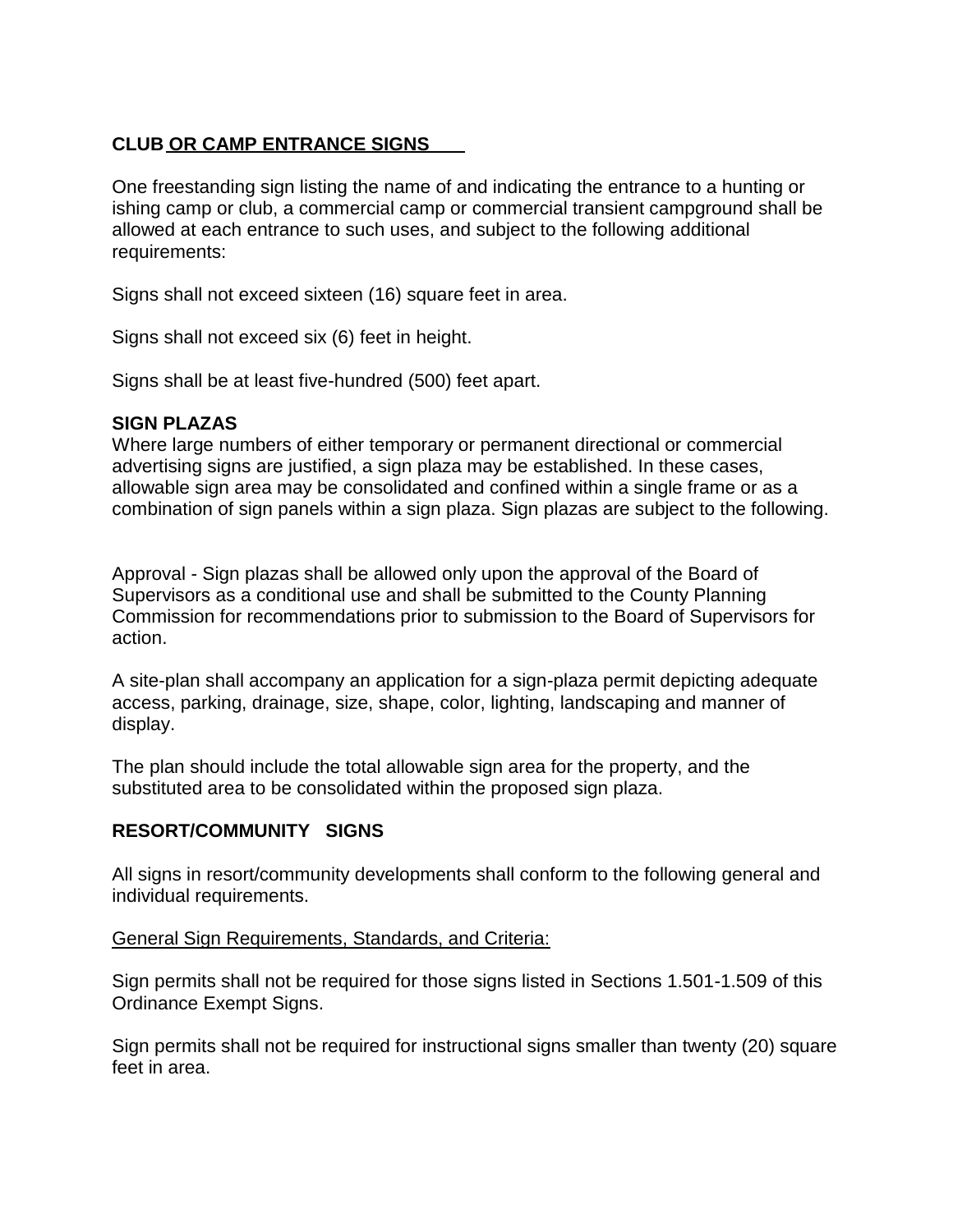Prohibited signs within resort/community developments are in 1.600 of this Ordinance.

Signs within resort/community developments shall conform to the general standards, criteria, and requirements listed in Sections 1.700 and 1.800 of this Ordinance.

#### Individual Sign Requirements

The following signs require a permit if they exceed the requirements stated in this section.

Resort/Community Development Entrance Signs -Resort/community development entrance signs shall be subject to the following requirements.

One (1) sign identifying said resort/community development may be placed at any entrance up to a maximum of two (2) signs placed a minimum of five-hundred (500) feet apart.

The maximum area of any entrance sign shall be seventy five (75) square feet per side.

Directional Signs - One (1) directional sign may be placed at each resort/community development intersection in order to identify the location of amenities housing clusters and neighborhoods.

Directional signs shall not exceed two (2) square feet per side in area.

Directional signs may be internally lit or illuminated by white light only.

Housing and Community Unit Identification Signs - One (1) free- standing or monument sign may be located at each housing or community unit cluster. The sign shall not exceed twenty (20) square feet in area and four (4) feet in height.

Unit Identification Signs - One (1) sign not exceeding two square feet per side may be located on each individual unit.

Directory Signs - One (1) directory sign may be located at each neighborhood housing or amenity cluster identifying the names and locations of the establishments located within individual buildings.

Directory signs shall not exceed sixteen (16) square feet in area and six (6) feet in height.

Amenity Identification Signs - One (1) amenity identification sign may be placed on each individual resort/community development amenity. Amenity signs shall conform to the individual sign requirements stated in Sections 1.1101-1.11106 and 1.1110 of this Ordinance.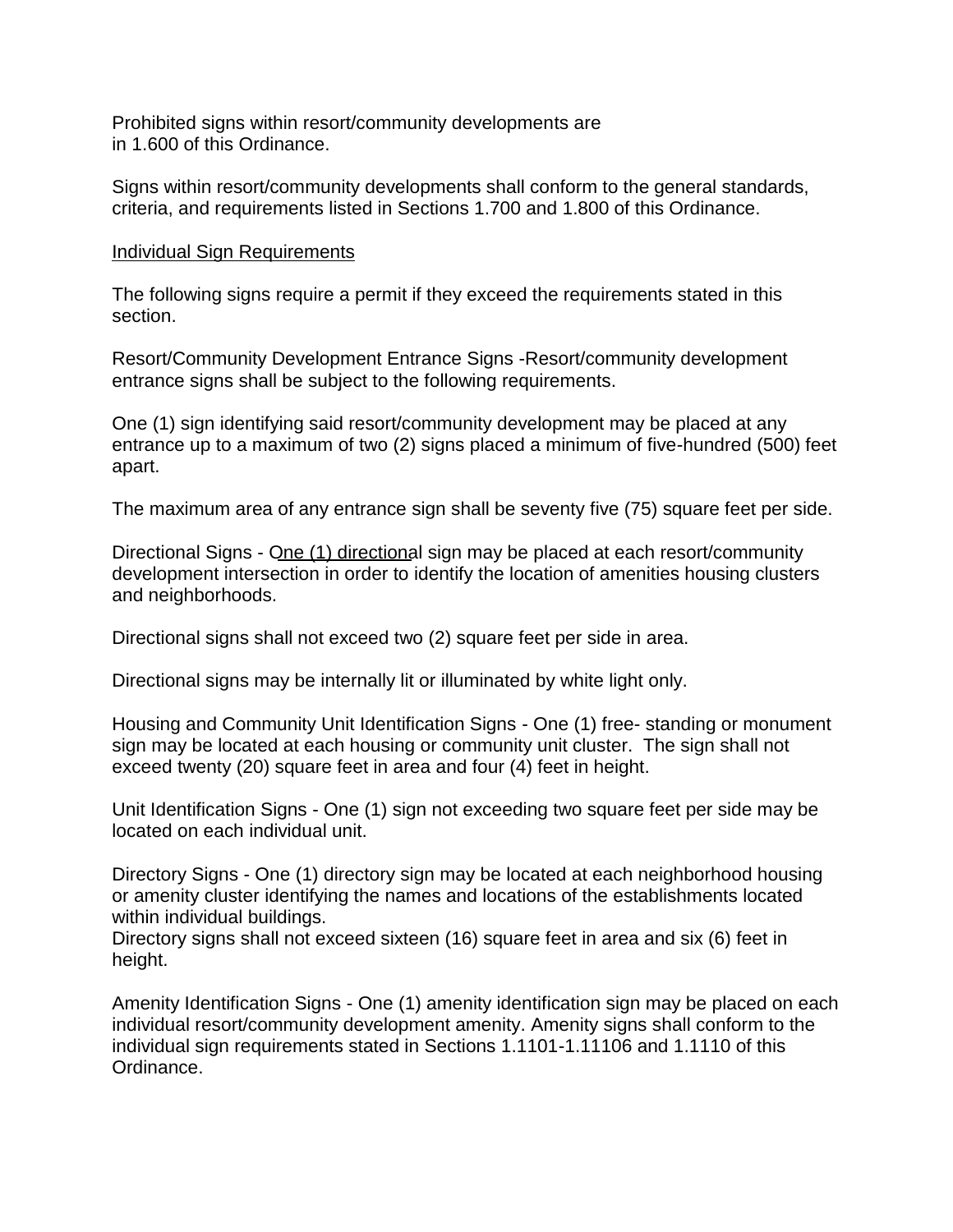Instructional Signs - Instructional signs shall not exceed sixteen (16) square feet in area per side.

#### **RESIDENTIAL DISTRICT SIGNS**

Within residential districts, signs authorized in Section 1.500 (Exempt Signs) do not require a permit, but permits are required for temporary signs, etc. The residential district signs must conform to the following criteria.

Single-Family Residential Subdivision Identification Signs -Signs that identify the name of a single-family residential subdivision or development located at any street entrance to the subdivision shall be erected as follows.

Signs shall be limited to two (2) signed entrances and shall be a minimum of five hundred (500) feet apart per subdivision.

Sign(s) shall be a monument type or pole type sign.

Monument sign(s) shall be a maximum of twenty (20) square feet in area and five (5) feet in height, while pole signs shall be a maximum of sixteen (16) square feet in area and twelve (12) feet in height.

Sign(s) shall be setback ten (10) feet from any property line and outside all clear sight triangles.

Management or Rental Office Signs - Signs that identify a management or rental office located in a multi-family or residential complex may be erected as follows.

One (1) sign per management or rental office.

Signs shall be wall type with a maximum size of sixteen (16)

#### **OFFICE AND/OR INDUSTRIAL CENTERS**

Office and/or industrial centers at least two (2) acres in size and planned as an integrated development shall be authorized to erect signs based on the following criteria.

Center Identification Signs - One (1) monument sign per public street frontage, not to exceed a total of two (2) monument signs a minimum of five hundred (500) feet apart, identifying the name of the center only.

Each sign shall not exceed forty (40) square feet in area and sixteen(16) feet in height. Landscaping islands as defined in Section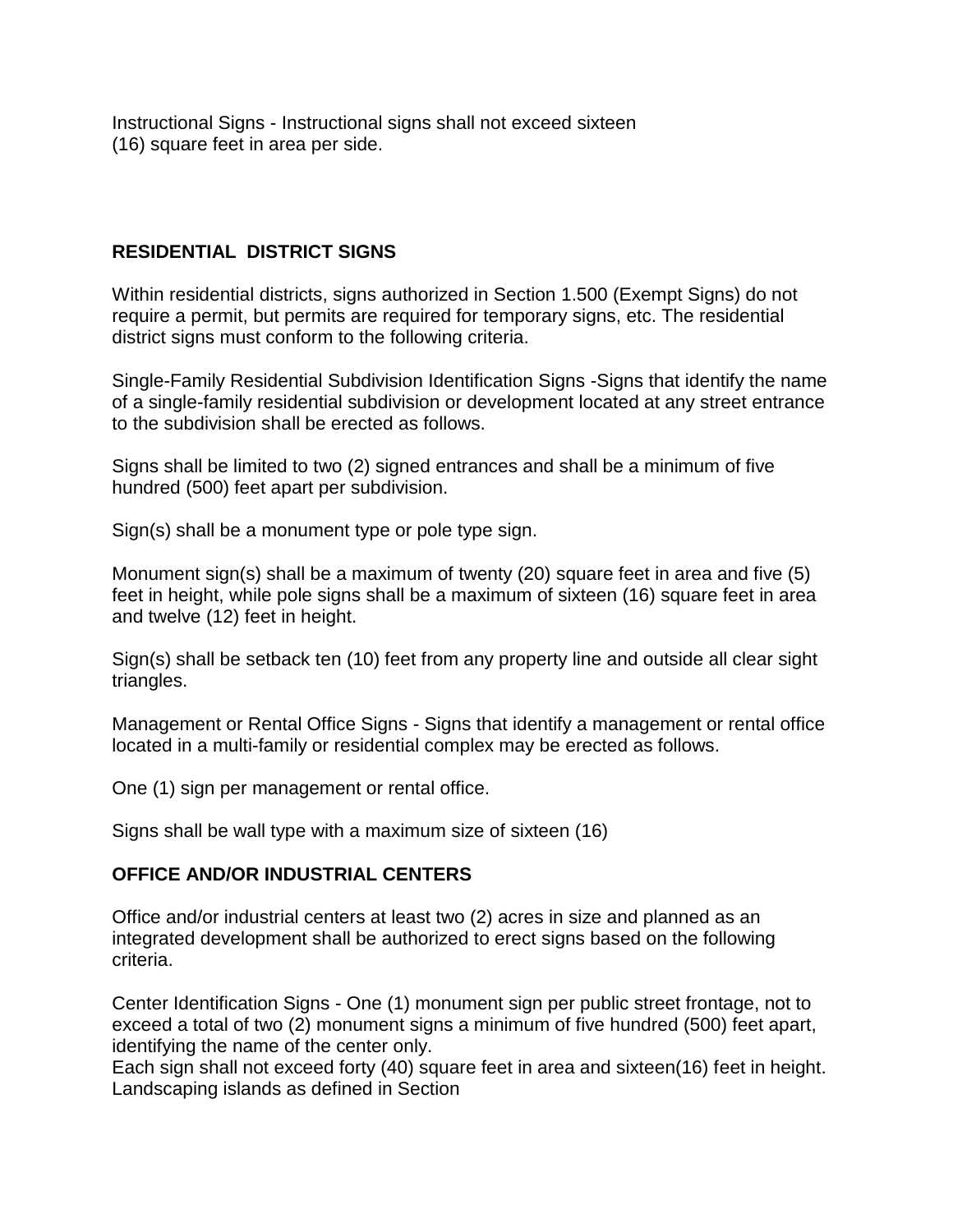#### 1.401.F shall be provided.

Individual Building Signs - Where an office and/or industrial center is comprised of two (2) or more buildings, each individual building may erect one (1) monument sign, not to exceed twenty (20) square feet in area and six (6) feet in height, identifying the principal establishment within the building. Landscaping island as defined in Section 1.401.F shall be provided.

Individual Establishment Signs - Each individual establishment within an office and/or industrial building may erect one (1) wall sign of a size which does not exceed one (1) square foot of sign area per two (2) linear feet of establishment frontage on which the sign or signs are to be attached, up to a maximum of thirty-two (32) square feet in area. Allocation of individual tenant signage area will be based on percentage of occupancy of the building. The top of the sign shall be below the roof line and at a height not greater than fifteen (15) feet above the ground. Landscaped ground- mounted signs are recommended over wall signs, especially for office buildings.

#### DIRECTORY SIGNS

Commercial and industrial properties may erect a directory sign not exceeding sixteen square feet in area and six (6) feet in height identifying the names and/or addresses of the establishments within individual buildings. Directory signs shall preclude the use of any other freestanding signs for the said property on the same street frontage.

#### OTHER USES

In cases where these regulations do not specifically address a sign requested in conjunction with a permitted use, the Zoning Hearing Board shall make a written interpretation of the regulations, and the Zoning Administrator shall keep a permanent record of written interpretations.

#### **NONCONFORMING SIGNS**

Any sign lawfully existing or under construction before the date of enactment of these sign regulations or upon any date on which these regulations are amended, and any sign which is accessory to a nonconforming use, shall be deemed a nonconforming sign.

Modifications - Nonconforming signs shall not be enlarged, extended, structurally reconstructed or altered in any manner, except that the sign face (gross surface area portion of the sign) may be changed as long as the new sign face is equal to or reduced in height, sign area, and/or projection. A sign permit is not needed for a new sign face, or a change in the advertising content appearing on the sign face.

Removal - Nonconforming signs may remain, provided they are maintained in good repair, except for the following.